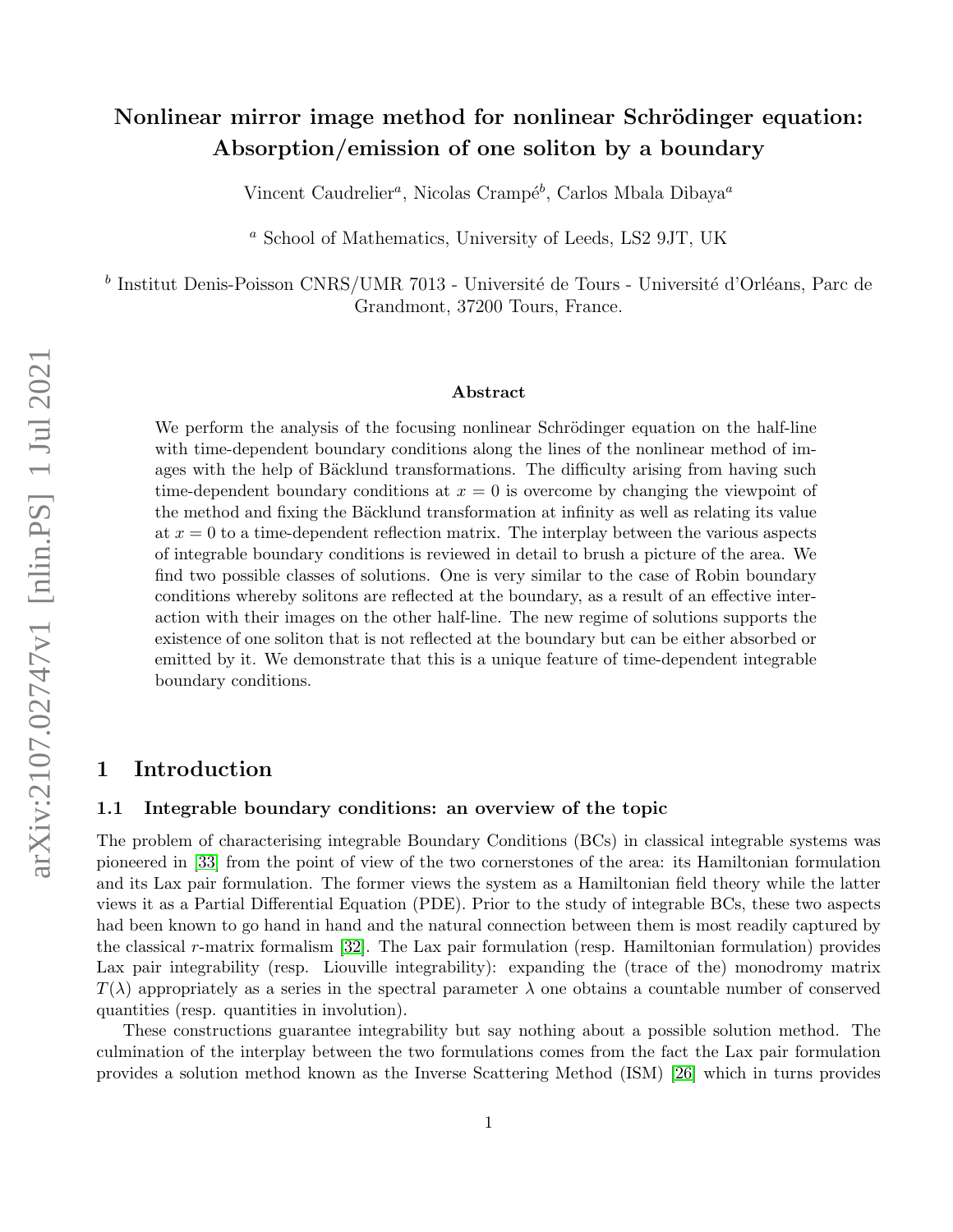a solution method for the Hamiltonian formulation. From the first point of view, the ISM provides a nonlinear Fourier transform technique [\[3\]](#page-35-0) while from the second point of view, it provides the action-angle variables in the infinite dimensional Hamiltonian setting, thus offering an infinite dimensional analog of Liouville theorem, see e.g. [\[23\]](#page-36-3).

When it comes to integrable BCs, the two aspects initially developed together in [\[33\]](#page-36-0) have evolved rather independently since. We also note that the solution method aspect was not tackled in Sklyanin's original work. The classical Hamiltonian approach was quickly turned into its quantum counterpart [\[34\]](#page-36-4), as this was the original motivation for the classical r-matrix approach. The Lax pair point of view was developed actively in its own right along the lines of [\[12\]](#page-35-1), focusing mainly on exhibiting Lax pair integrability within integrable field theories, but not on the solution content. The Lax pair formulation as the basis for a solution method flourished independently as a means to solve initial-boundary value problems (IBVPs) following Habibullin's original work [\[30\]](#page-36-5). It puts forward the use of Bäcklund transformations to obtain the nonlinear analogue of the well known mirror image method for linear PDEs. The main idea is to map the half-line problem for an integrable PDE to an initial value problem on the full line solvable by the ISM. The effectiveness of the method was promptly illustrated on the nonlinear Schrödinger equation (NLS) in [\[8\]](#page-35-2). This led to a wealth of subsequent activity, see for instance [\[35,](#page-37-0) [11,](#page-35-3) [9,](#page-35-4) [22,](#page-36-6) [18,](#page-36-7) [15\]](#page-35-5) for NLS, and became known as nonlinear mirror image method following the terminology of [\[11\]](#page-35-3). Let us note that prior to this important development, the idea of the mirror image method had been used in [\[1\]](#page-35-6) to solve NLS with Dirichlet or Neumann BCs only, by a direct application of the odd/even extension method.

Motivated by some limitations of the nonlinear mirror image method, for instance the difficulty in dealing with dispersion relations of odd degree, as in the Korteweg-de Vries equation, Fokas and several co-workers developed another solution method, called the unified transform or Fokas method, which does not rely on mapping the problem to a full line problem, see [\[25\]](#page-36-8) and references therein. Instead, the idea is to perform the simultaneous spectral analysis of both parts of the auxiliary problem.

To summarize this panorama of the topic, integrable BCs have been developed along the following four directions:

- 1. Hamiltonian formulation based on the r-matrix and the (classical) reflection equation, later generalised to the dynamical reflection equation [\[34\]](#page-36-4);
- 2. Lax pair formulation based initially on the condition  $K(\lambda)V(0, \lambda) = V(0, -\lambda)K(\lambda)$ , later generalised to its time-dependent version [\[12\]](#page-35-1);
- 3. Solution method 1: the nonlinear mirror image method based on Habibullin's insight;
- 4. Solution method 2: the Fokas method, originally motivated by some limitations of the nonlinear mirror image method.

Links between these four aspects have only been established sparsely so far. This seems to have triggered a lack of unity in the area for the last three decades and there is a tendency of confining oneself into one aspect only. The present work can be seen as a continuation of the programme initiated in [\[5,](#page-35-7) [16\]](#page-35-8) whose goal is to bring unity in this topic. The situation is that we have now a clear picture of how the first three aspects naturally fit together.

To appreciate the challenge, let us first note that, since the early days of the topic, it was believed that point 3 was different from points 1 and 2. In [\[30\]](#page-36-5), it is said "we describe a method for constructing integrable initial boundary value problems which is different from the one cited in [4]" where [4] refers to Sklyanin's work. More recently, an apparent difficulty was also noticed between points 1 and 2 and was the main motivation behind [\[5\]](#page-35-7). The following observation was made: the Hamiltonian and Lax pair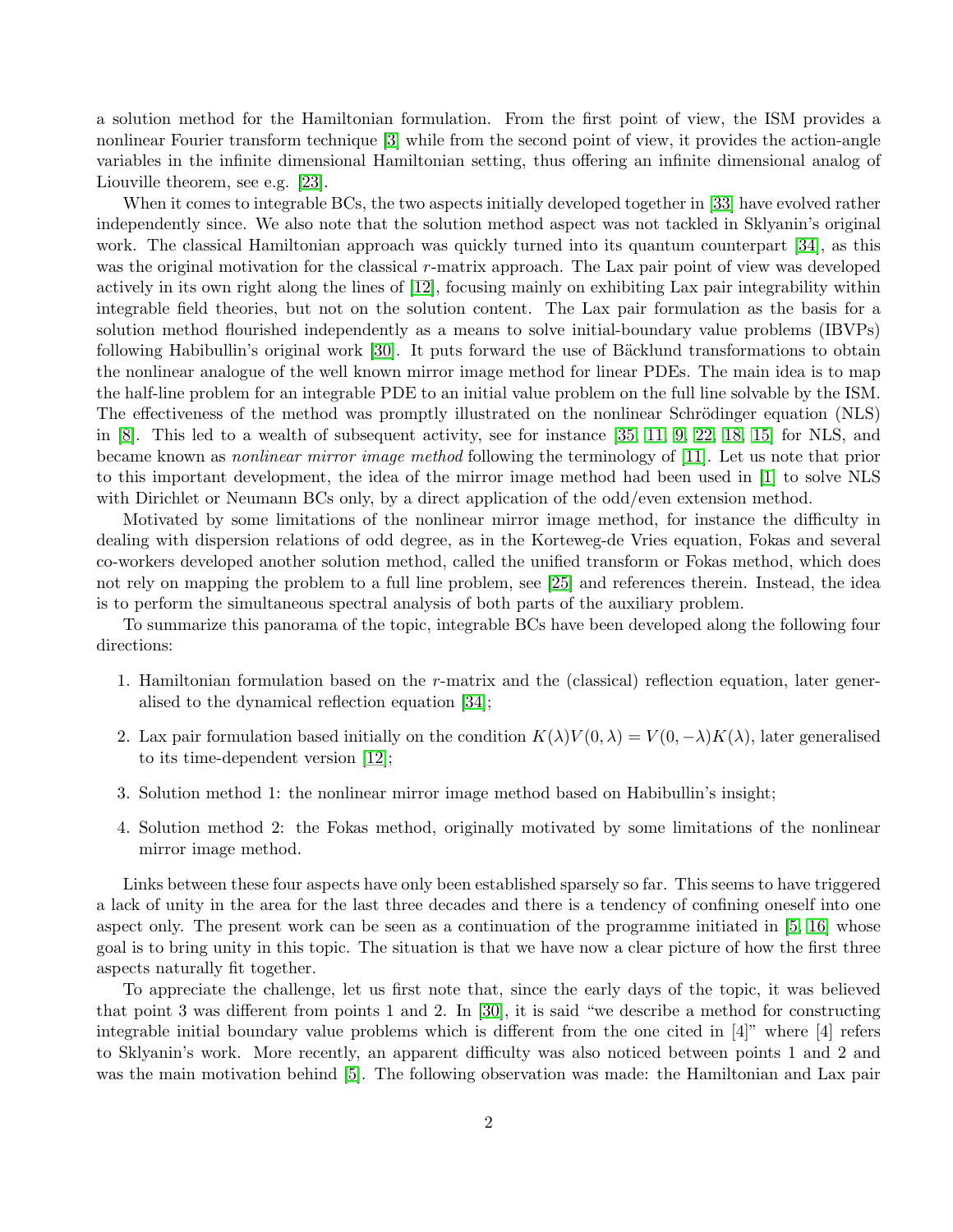approaches seem to predict different boundary matrices. Indeed, in the case of NLS, on the one hand, the relation  $K(\lambda)V(0, \lambda) = V(0, -\lambda)K(\lambda)$  restricts the matrices  $K(\lambda)$  to be diagonal, of the form  $\lambda \sigma_3 + i\theta$  II,  $\theta \in \mathbb{R}$ . This produces the well-known Robin BCs. On the other hand, the reflection equation

$$
r_{12}(\lambda - \mu)K_1(\lambda)K_2(\mu) - K_1(\lambda) K_2(\mu) r_{21}(\lambda - \mu) + K_1(\lambda) r_{21}(\lambda + \mu)K_2(\mu) - K_2(\mu) r_{12}(\lambda + \mu)K_1(\lambda) = 0,
$$

allows for the general solution

$$
K(\lambda) = \lambda A + i\theta \, \mathbb{I}, \quad A \in \mathsf{sl}(2, \mathbb{C}), \tag{1.1}
$$

which leads for NLS to BCs with two arbitrary parameters, see [\(2.2\)](#page-3-0), generalising the Robin case which involves only one parameter. In [\[5\]](#page-35-7), using results from [\[6\]](#page-35-9), we resolved this apparent discrepancy at a general level and showed that the time-dependent generalisation [\(2.9\)](#page-4-0) of Sklyanin's condition naturally derives from Sklyanin's Hamiltonian formulation.

The results provide the connection between the first and second aspects. In [\[16\]](#page-35-8), we applied the new findings to the Ablowitz-Ladik model and the explicit BCs corresponding to the more general case allowed by the reflection equation were derived. They produced new, time-dependent BCs for which the nonlinear mirror image method was implemented for the first time. This provided the connection between points 1 and 2 and the third aspect (solution method 1). In particular, this lifts the erroneous claim in [\[30\]](#page-36-5) that the Bäcklund transformation approach is different from Sklyanin's approach.

The main message is as follows: the unifying equation at the junction of all approaches is

<span id="page-2-1"></span>
$$
K(t,\lambda) = L(0,t,\lambda). \tag{1.2}
$$

Here  $K(t, \lambda)$  is Sklyanin's reflection matrix which can depend on time in general and is a solution of [\(2.9\)](#page-4-0) below, and  $L(x, t, \lambda)$  is the matrix realising the Bäcklund transformation in Habibullin's method. Of course, [\(2.9\)](#page-4-0) boils down to Sklyanin's original equation when  $\partial_t K(t, \lambda) = 0^1$  $\partial_t K(t, \lambda) = 0^1$ . The relation of point 4 with the other three is only partially understood so far. In the case of a time-independent reflection matrix  $K(\lambda)$ , the connection with points 1 and 2 is clear since Sklyanin's relation  $K(\lambda)V(0, \lambda) = V(0, -\lambda)K(\lambda)$ is precisely the relation used in the Fokas method to characterise the so-called linearizable BCs. By the above discussion, since this is also the value of  $L(x, t, \lambda)$  at  $x = 0$ , one can establish a connection with point 3 i.e. the nonlinear mirror image method. This task was accomplished for NLS in [\[10\]](#page-35-10). To our knowledge, this is the only study, with [\[15\]](#page-35-5), of the relation between the Fokas method and the nonlinear mirror image method/ISM on the full line. We stress again that this only covers the time-independent case. Therefore, from what we have explained above about the intrinsic need to allow for time-dependent BCs to unify the first and second aspects, one needs further work to connect point 4 with the unification of the first three.

### 1.2 Context of the present work

This paper is a natural continuation of [\[5,](#page-35-7) [16\]](#page-35-8) whereby we strenghten the link between the first two aspects and the third aspect of integrable BCs. Specifically, it is known that the continuous limit of the Ablowitz-Ladik model gives the NLS equation. If one computes the continuous limit of the time-dependent BCs obtained in [\[16\]](#page-35-8) for the Ablowitz-Ladik model, one realises that they coincide with those derived in [\[38\]](#page-37-1) by a completely different method. Our main goal here is to implement the nonlinear mirror image for those timedependent BCs for NLS. In addition to the overarching goal of our programme, this is needed for several reasons: (i) this aspect was not touched in [\[38\]](#page-37-1); (ii) these BCs attracted attention recently [\[27,](#page-36-9) [37,](#page-37-2) [40\]](#page-37-3) but the general construction of solutions (using for instance the nonlinear mirror image method) was not

<span id="page-2-0"></span><sup>&</sup>lt;sup>1</sup>We stress that  $\partial_t$  means the total time derivative including the direct dependence on t and the dependence on t via the fields of the theory. In our example, the latter is the origin of the time dependence.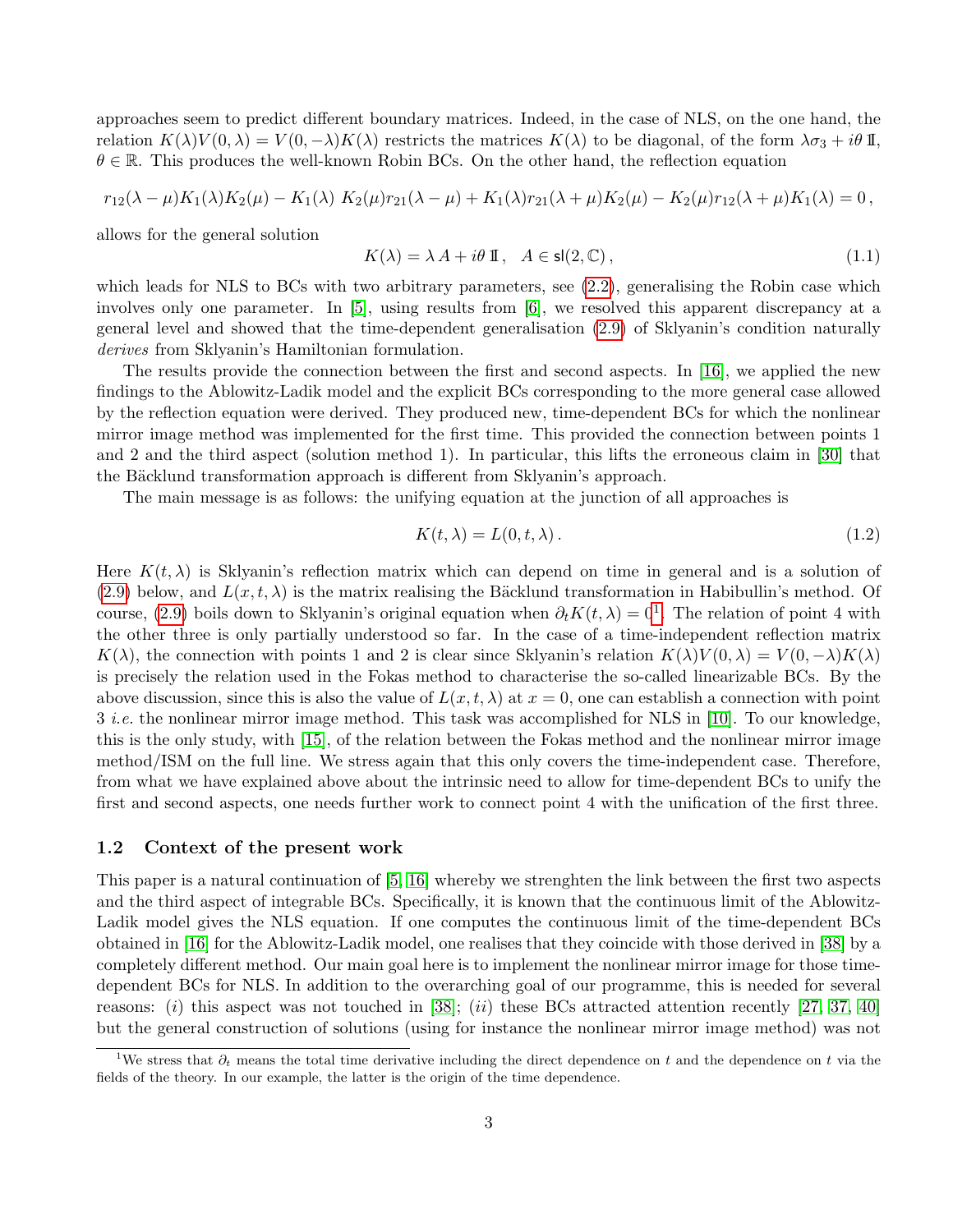done. In [\[27\]](#page-36-9), only pure soliton solutions were constructed using the "dressing the boundary" approach [\[39\]](#page-37-4). In [\[37\]](#page-37-2), the application of the nonlinear mirror image method to the new BCs was identified as an open problem that should be tackled;  $(iii) NLS$  is one of the most emblematic continuous integrable models so the programme [\[5,](#page-35-7) [16\]](#page-35-8) should be carried out for this system.

The paper is organised as follows. In section [2,](#page-3-1) we formulate the initial-boundary value problem for which we will implement the nonlinear mirror image method, with emphasis on the key point  $(1.2)$ . In Section [3,](#page-7-0) we collect the main results of ISM for NLS that we will need. This also serves to fix notations. Section [4](#page-10-0) is the main technical section which prepares the ground for a successful application of the nonlinear mirror image method with time-dependent BCs. The essential technical difference compared to the traditional implementation in [\[8\]](#page-35-2) is that the value of the Bäcklund transformation matrix at  $x = 0$ is now time dependent, see [\(1.2\)](#page-2-1), as opposed to what happens for Robin BCs. This forces us to fix its value at infinity instead. We revisit the Robin case from this point of view to make contact with the well known results in this case and help the reader identify the differences between that case and the time-dependent case. In Section [5,](#page-17-0) we show how to use the results of Section [4](#page-10-0) in two steps in order to implement the nonlinear mirror image method in the time-dependent case. The main results are contained in Propositions [5.2,](#page-20-0) [5.1](#page-19-0) and [5.4](#page-22-0) and provide the analog for our time-dependent case of the central result [\[8\]](#page-35-2) for the Robin case. An essential difference is the possilibity for a new class of solutions that support a soliton being absorbed or emitted by the boundary. We then specialise our formulas to pure soliton solutions and recover the results of [\[27\]](#page-36-9) as a particular case. We use these to visualise integrability of the time-dependent BCs by plotting a two-soliton solution being reflected at the boundary which features the graphical representation of the quantum reflection equation [\[34\]](#page-36-4). We also plot the new type of solutions showing a reflected soliton together with one soliton being absorbed by the boundary (see Fig. [3](#page-26-0) and [4\)](#page-26-1). Conclusions and outlooks are collected in Section [6.](#page-27-0) Some lengthy proofs are gathered in Appendices.

# <span id="page-3-1"></span>2 Formulation of the problem: NLS with time-dependent boundary condition

We consider the focusing nonlinear Schrödinger equation for the complex-valued function  $u(x, t)$  on the half-line

<span id="page-3-3"></span>
$$
iu_t + u_{xx} + 2|u|^2 u = 0 \quad \text{for } x \ge 0, \quad t \ge 0,
$$
\n(2.1)

where the indices t, x denote partial derivatives. The initial data  $u(x, 0) = u_0(x)$  is assumed to be in the Schwartz space  $\mathcal{S}(\mathbb{R}^+)$  and we impose the following boundary conditions (BCs) at  $x=0$ ,

<span id="page-3-0"></span>
$$
u_{xx} + (\alpha^2 + \beta^2)u \pm 2u_x \sqrt{\alpha^2 - |u|^2} = 0,
$$
\n(2.2)

where  $\alpha$  and  $\beta$  are real parameters characterizing the BCs. Without loss of generality, we can fix  $\alpha, \beta > 0$ . Note that the BCs can equivalently be written as follows, by continuing u and its derivatives to  $x \to 0$  and using the bulk equation of motion,

<span id="page-3-2"></span>
$$
iu_t = (\alpha^2 + \beta^2)u - 2|u|^2u \pm 2u_x\sqrt{\alpha^2 - |u|^2}.
$$
 (2.3)

These BCs correspond to the third boundary condition studied in [\[29\]](#page-36-10) by a completely different method (the symmetry approach). We note also that, to our knowledge, the associated boundary matrix (see equation  $(2.6)$  below) was derived first in [\[38\]](#page-37-1), again using a different method (the Bäcklund transformation approach to integrable boundaries and defects). The construction of multisoliton solutions for the boundary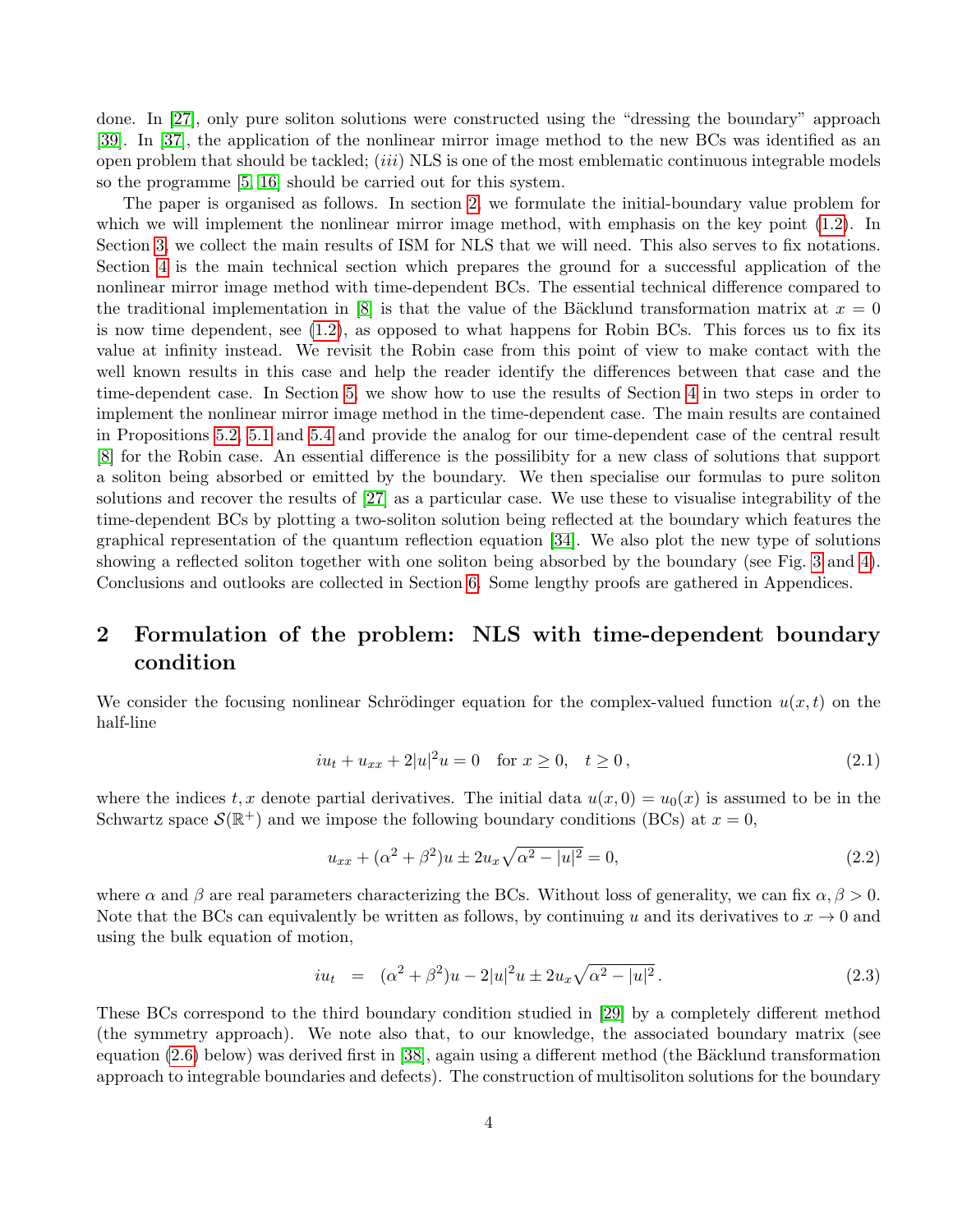conditions [\(2.2\)](#page-3-0) was initiated in [\[27,](#page-36-9) [37\]](#page-37-2). From our point of view, the BCs [\(2.3\)](#page-3-2) represent the continuous limit of those found in [\[16\]](#page-35-8), in the same way as the NLS is the continuous limit of the Ablowitz-Ladik model.

The bulk equation of motion and the BCs are integrable in the sense that there exits a zero curvature formulation for them. Define

<span id="page-4-1"></span>
$$
U(x,t,\lambda) = \begin{pmatrix} -i\lambda & u(x,t) \\ -u^*(x,t) & i\lambda \end{pmatrix} \equiv -i\lambda\sigma_3 + Q(x,t),
$$
\n(2.4)

$$
V(x,t,\lambda) = -2i\lambda^2 \sigma_3 + 2\lambda Q(x,t) - iQ_x(x,t)\sigma_3 - iQ^2(x,t)\sigma_3,
$$
\n(2.5)

$$
K(t,\lambda) = \frac{1}{(2\lambda - \beta)^2 + \alpha^2} \left( -4\lambda^2 - 4i\lambda H(t) + \alpha^2 + \beta^2 \right),
$$
\n(2.6)

where

<span id="page-4-2"></span>
$$
H(t) = \begin{pmatrix} \pm \sqrt{\alpha^2 - |u(0, t)|^2} & u(0, t) \\ u^*(0, t) & \mp \sqrt{\alpha^2 - |u(0, t)|^2} \end{pmatrix} .
$$
 (2.7)

The choice of sign in [\(2.7\)](#page-4-2) corresponds to the ones in the BCs. The normalisation of  $K(t, \lambda)$  is chosen so that  $K^{-1}(t, \lambda) = K(t, -\lambda)$ . Note that  $\sigma_3$  stands for the usual third Pauli matrix defined as  $\sigma_3 = \text{diag}(1, -1)$ . The asterisk denotes complex conjugate. Then, the bulk equation of motion [\(2.1\)](#page-3-3) and the BCs [\(2.3\)](#page-3-2) are equivalent to

<span id="page-4-0"></span>
$$
U_t(x,t,\lambda) - V_x(x,t,\lambda) + [U(x,t,\lambda), V(x,t,\lambda)] = 0, \qquad (2.8)
$$

$$
K_t(t,\lambda) = V(0,t,-\lambda)K(t,\lambda) - K(t,\lambda)V(0,t,\lambda).
$$
\n(2.9)

In turn, this ensures (at least locally) the existence of a  $2 \times 2$  matrix  $\Psi(x, t, \lambda)$  such that for  $x \geq 0$ ,

<span id="page-4-3"></span>
$$
\Psi_x(x, t, \lambda) = U(x, t, \lambda) \Psi(x, t, \lambda), \qquad (2.10)
$$

$$
\Psi_t(x, t, \lambda) = V(x, t, \lambda) \Psi(x, t, \lambda), \qquad (2.11)
$$

$$
\Psi(0, t, -\lambda) = K(t, \lambda) \Psi(0, t, \lambda) . \qquad (2.12)
$$

Eq. [\(2.12\)](#page-4-3) signals the presence of an additional  $\mathbb{Z}_2$  symmetry of the wavefunction  $\Psi$  evaluated at  $x = 0$ . Its compatibility with  $(2.11)$  continued to  $x = 0$  yields  $(2.9)$ . The connection of Eq.  $(2.12)$  with  $(2.10)$  is more subtle and is at the basis of the Bäcklund transformation approach to integrable BCs initiated in [\[8\]](#page-35-2) which we will review in section [4.](#page-10-0)

Symmetries for the NLS equation. The following symmetry of the NLS Lax pair holds

$$
NA(x, t, \lambda^*)^* N^{-1} = A(x, t, \lambda), \quad \text{with} \qquad N = \begin{pmatrix} 0 & -1 \\ 1 & 0 \end{pmatrix} \quad \text{and} \qquad A = U, V. \tag{2.13}
$$

The asterisk denotes (componentwise) complex conjugation. This implies in particular that the wavefunction satisfies the symmetry

<span id="page-4-4"></span>
$$
N\Psi(x,t,\lambda^*)^*N^{-1} = \Psi(x,t,\lambda)M(\lambda),\tag{2.14}
$$

where  $M(\lambda)$  is determined for instance by fixing the asymptotic behaviour of  $\Psi$ , e.g. Jost solutions. All related objects such as the scattering matrix and the Bäcklund matrices that we will use in this paper also satisfy this reduction symmetry. In particular, we have

$$
NK(t, \lambda^*)^*N^{-1} = K(t, \lambda), \qquad (2.15)
$$

which boils down to  $NH(t)^*N^{-1} = -H(t)$ .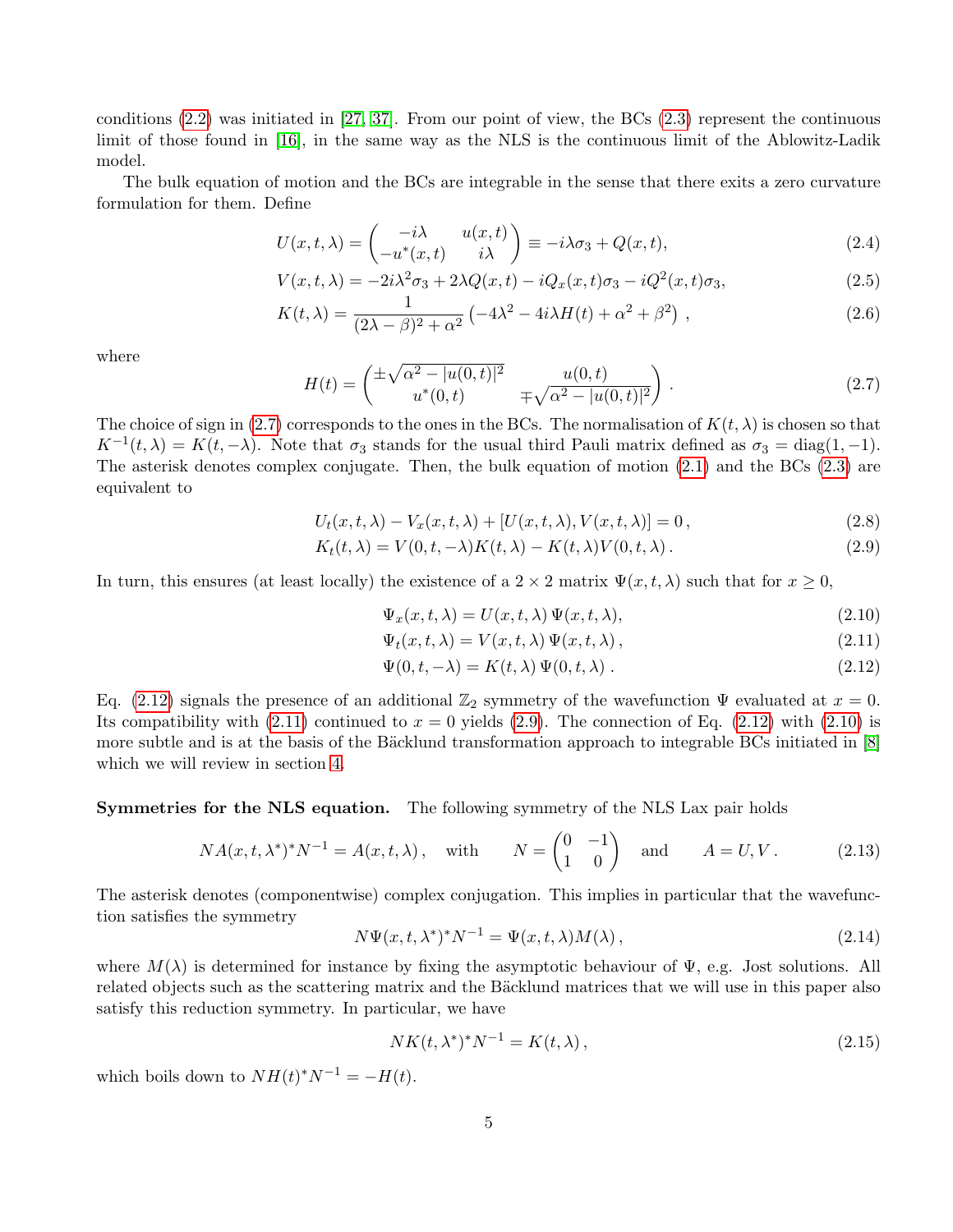Absorption/emission of one soliton by/from the boundary. Before diving into the inverse scattering method and the nonlinear mirror image method to construct solutions to the present problem on the half-line, we exhibit the simplest new solution that our results predict whereby one soliton can disappear or appear at the boundary. To our knowledge, this is the first time that such an exact solution for such a phenomenon is computed. The following one-soliton solution, defined for  $x, t \geq 0$ ,

<span id="page-5-0"></span>
$$
u(x,t) = \frac{\alpha e^{i\phi} e^{i(\alpha^2 - \beta^2)t + i\varepsilon\beta x}}{\cosh(\alpha(x - x_0 - 2\varepsilon\beta t))}, \quad \varepsilon = \pm 1,
$$
\n(2.16)

satisfies the focusing NLS equation and the boundary condition [\(2.3\)](#page-3-2). The parameters  $\phi$  and  $x_0$  are the arbitrary phase and position shifts. We note that the velocity  $\pm \beta$  and amplitude  $\alpha$  are controlled by the boundary parameters. The sign  $\varepsilon$  in [\(2.16\)](#page-5-0) corresponds to the sign in [\(5.13\)](#page-19-1) of the general construction below. For  $x_0 > 0$  and  $\varepsilon = -1$  in [\(2.16\)](#page-5-0), the soliton disappears from the half-line  $x > 0$  after a time  $t \sim \frac{x_0}{2\beta}$ . For  $x_0 < 0$  and  $\varepsilon = 1$  in [\(2.16\)](#page-5-0), the soliton appears on the half-line  $x > 0$  after a time  $t \sim -\frac{x_0}{2\beta}$ . As we will see, this solution is a special case of a new class of solutions allowed by the time-dependent boundary conditions that we investigate. It breaks the intuition developed so far by the nonlinear mirror image method in that such a single soliton being emitted or absorbed has no mirror counterpart. The bulk density is defined by

<span id="page-5-1"></span>
$$
N(t) = \int_0^\infty |u(x, t)|^2 dx.
$$
 (2.17)

For the solution [\(2.16\)](#page-5-0), a direct calculation yields

<span id="page-5-3"></span>
$$
N(t) = \alpha + \alpha \tanh(\alpha(x_0 + 2\varepsilon\beta t)).
$$
\n(2.18)

It is clear that this is a time-dependent quantity. Its time behaviour is consistent with the picture of the one soliton being emitted or absorbed by the boundary. By this we mean, that the value of  $N(t)$  as  $t \to \pm \infty$  interpolates between  $2\alpha$  (soliton present on the half-line) and 0 (soliton absent on the half-line). Other examples of exact solutions are discussed in Section [5.3.](#page-24-0) In particular, solutions with one soliton absorbed and one reflected are displayed in Fig. [3](#page-26-0) and [4.](#page-26-1)

What about integrability? One naturally wonders what this means given that we claim that we are dealing with (time-dependent) integrable boundary conditions, yet the bulk density [\(2.17\)](#page-5-1) is not conserved in time. This is drastically different from the situation on the full line or even from the case with Robin boundary conditions. In the latter case, based on ideas in [\[14\]](#page-35-11), it was shown in [\[18\]](#page-36-7) that a generating function for the conserved quantities is given by,

$$
I(t,\lambda) = \frac{1}{2} \int_0^\infty u(x,t) (\Gamma(x,t,\lambda) - \Gamma(x,t,-\lambda)) dx , \qquad (2.19)
$$

where  $\Gamma = \Psi_2 \Psi_1^{-1}$  and  $\Psi_{1,2}$  are the components of the vector solution  $\Psi(x,t,\lambda) = \begin{pmatrix} \Psi_1(x,t,\lambda) \\ \Psi_2(x,t,\lambda) \end{pmatrix}$  $\Psi_2(x,t,\lambda)$  satisfying  $(2.10)-(2.12)$  $(2.10)-(2.12)$  $(2.10)-(2.12)$ . Let us drop the argument  $x, t, \lambda$  for conciseness whenever this does not lead to confusion.

In the time-dependent case, we shall show that  $I(t, \lambda)$  is not conserved in time but that we can identify the correct boundary contribution which yields a generating function of conserved quantities as

$$
\mathcal{I}(t,\lambda) = I(t,\lambda) - \mathcal{K}(t,\lambda),\tag{2.20}
$$

where

<span id="page-5-2"></span>
$$
\mathcal{K}(t,\lambda) = \frac{1}{2}\ln(K_{11}(t,\lambda) + K_{12}(t,\lambda)\Gamma(0,t,\lambda))\,. \tag{2.21}
$$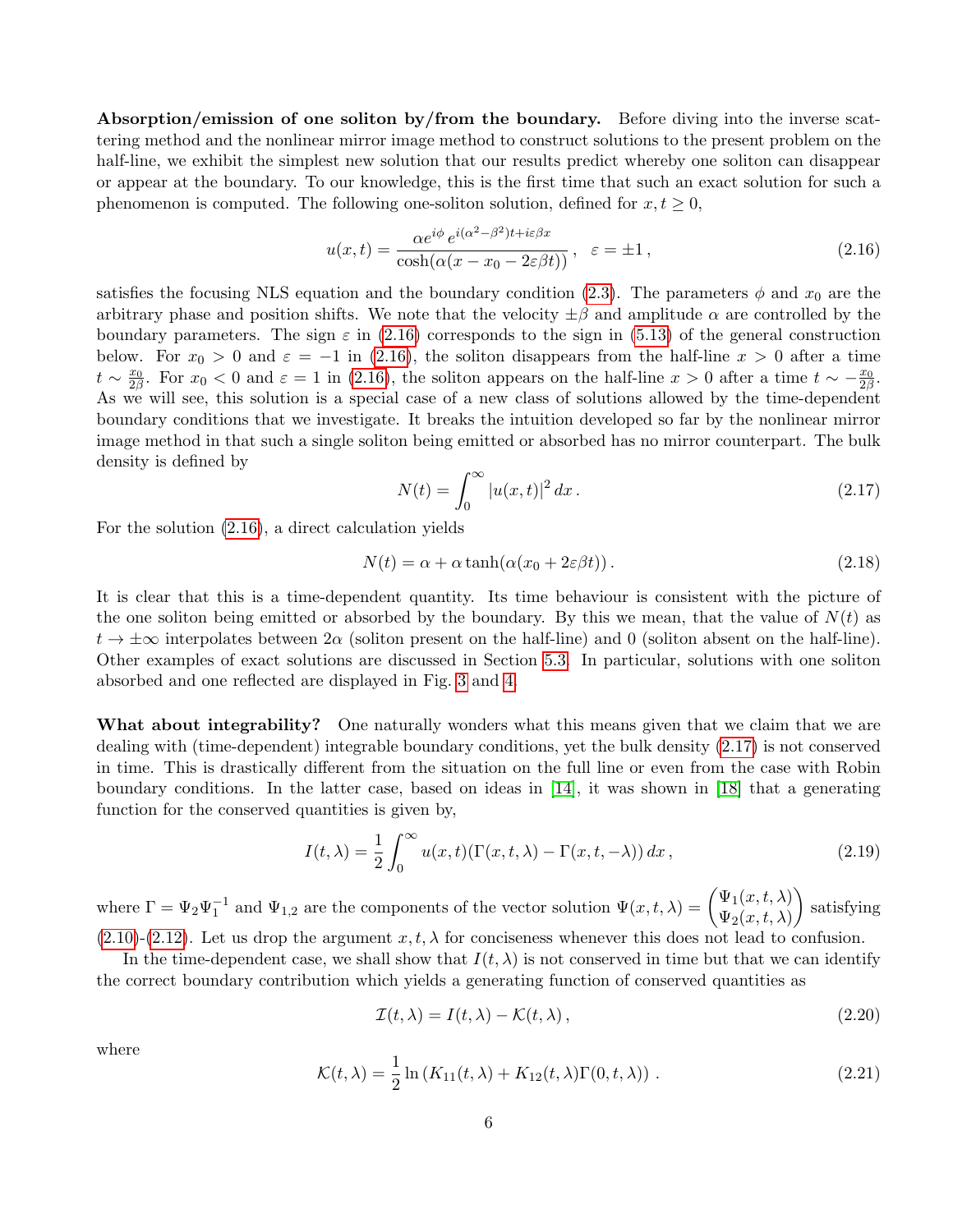The proof goes as follows. A direct calculation using  $(2.10)-(2.11)$  $(2.10)-(2.11)$  yields

$$
\partial_t(u\Gamma) = \partial_x(V_{11} + V_{12}\Gamma). \tag{2.22}
$$

This can be used for  $\Gamma(x, t, \lambda)$  and for  $\Gamma(x, t, -\lambda)$  to yield

$$
\partial_t I(t,\lambda) = \frac{1}{2} \left( -(V_{11}(0,t,\lambda) + V_{12}(0,t,\lambda) \Gamma(0,t,\lambda)) + (V_{11}(0,t,-\lambda) + V_{12}(0,t,-\lambda) \Gamma(0,t,-\lambda)) \right). \tag{2.23}
$$

We now use  $(2.12)$  to obtain

$$
\Gamma(0, t, -\lambda) = (K_{21}(t, \lambda) + K_{22}(t, \lambda)\Gamma(0, t, \lambda))(K_{11}(t, \lambda) + K_{12}(t, \lambda)\Gamma(0, t, \lambda))^{-1}
$$

and we use [\(2.9\)](#page-4-0) to eliminate  $V_{11}(0, t, -\lambda)$  and  $V_{12}(0, t, -\lambda)$ . We get, after some cancellations

$$
\partial_t I(t,\lambda) = \frac{1}{2} \left( \partial_t K_{11}(t,\lambda) + \partial_t K_{12}(t,\lambda) \Gamma(0,t,\lambda) \right) (K_{11}(t,\lambda) + K_{12}(t,\lambda) \Gamma(0,t,\lambda))^{-1}
$$
\n
$$
+ \frac{1}{2} K_{12}(t,\lambda) \left( V_{21}(0,t,\lambda) - 2\lambda V_{11}(0,t,\lambda) - V_{12}(0,t,\lambda) \Gamma^2(0,t,\lambda) \right) (K_{11}(t,\lambda) + K_{12}(t,\lambda) \Gamma(0,t,\lambda))^{-1}.
$$
\n(2.24)

It remains to note that [\(2.5\)](#page-4-1) implies the following Riccati equation in time for  $\Gamma$ 

$$
V_{21}(0, t, \lambda) - 2\lambda V_{11}(0, t, \lambda) - V_{12}(0, t, \lambda) \Gamma^2(0, t, \lambda) = \partial_t \Gamma(0, t, \lambda).
$$

With this, we deduce

$$
\partial_t I(t,\lambda) = \frac{1}{2} \partial_t \ln \left( K_{11}(t,\lambda) + K_{12}(t,\lambda) \Gamma(0,t,\lambda) \right) \,. \tag{2.25}
$$

This shows that  $\partial_t I(t, \lambda) \neq 0$  but leads naturally to introduce  $\mathcal{K}(t, \lambda)$  as in [\(2.21\)](#page-5-2) and

<span id="page-6-0"></span>
$$
\partial_t \mathcal{I}(t, \lambda) = \partial_t \left( I(t, \lambda) - \mathcal{K}(t, \lambda) \right) = 0, \qquad (2.26)
$$

which shows the announced result.

Let us remark that for Robin boundary conditions, since  $K$  is diagonal and time independent (see Eq. [\(4.17\)](#page-15-0)),  $K_{12}(t,\lambda) = 0$  and  $K_{11}(t,\lambda) = \lambda$ , the previous equation simplifies and shows  $I(t,\lambda)$  is the generating series for an infinite numbers of conserved quantities without needing  $\mathcal{K}(t, \lambda)$ . However, for the time-dependent boundary conditions we study here, this is not the case and  $\mathcal{K}(t,\lambda)$  is indeed timedependent and exactly compensates for the loss of conservation in time of  $I(t, \lambda)$ . Integrability holds for the system "half-line+boundary" while the half-line only can be thought as being an open system coupled to a boundary that acts as a reservoir.

We should clarify how to compute the conserved quantities which are the coefficients of the generating series  $\mathcal{I}(t,\lambda) = \sum_{n=0}^{\infty}$  $\frac{\mathcal{I}_n(x,t)}{(2i\lambda)^n}$ . This computation is based on the fact that  $\Gamma$  satisfies the following Riccati equation

$$
\Gamma_x = -u^* + 2i\lambda\Gamma - u\Gamma^2,
$$

and it admits a series expansion in  $1/\lambda$ ,

$$
\Gamma(x, t, \lambda) = \sum_{n=1}^{\infty} \frac{\Gamma_n(x, t)}{(2i\lambda)^n}.
$$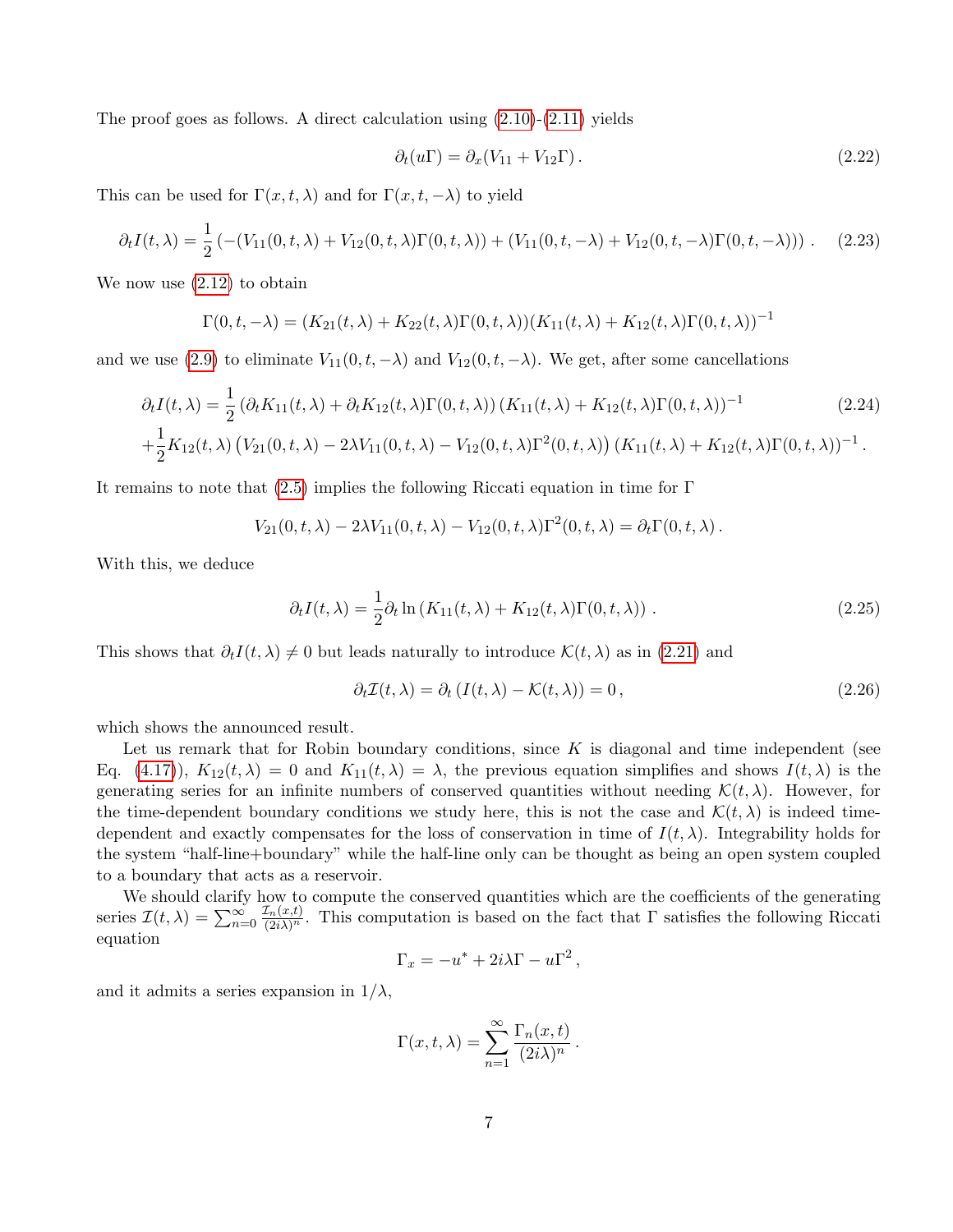This allows one to obtain the quantities  $I_{2n-1} = \int_0^\infty (u\Gamma_{2n-1}) dx$  recursively from

$$
\Gamma_1 = u^*, \quad \Gamma_{n+1} = (\Gamma_n)_x + u \sum_{k=1}^{n-1} \Gamma_k \Gamma_{n-k}.
$$

This gives  $I_1 = \int_0^\infty |u(x,t)|^2 dx$  which is not conserved on its own from [\(2.18\)](#page-5-3) as mentioned previously. However, our formula  $(2.26)$  $(2.26)$  $(2.26)$  tells us that the combination<sup>2</sup>

<span id="page-7-3"></span>
$$
\mathcal{I}_1 = I_1 - \mathcal{K}_1 = \int_0^\infty |u(x, t)|^2 dx \pm \sqrt{\alpha^2 - |u(0, t)|^2}
$$
\n(2.27)

will be conserved in time. For our example [\(2.16\)](#page-5-0), we have  $I_1 = N(t)$  found in [\(2.18\)](#page-5-3). Noticing that the  $\pm$ sign in front of the square root is equal to<sup>[3](#page-7-2)</sup>  $-\text{sign}(x_0+2\varepsilon\beta t)$  we have  $\pm\sqrt{\alpha^2-|u(0,t)|^2}=-\alpha\tanh(\alpha(x_0+t))$  $2\varepsilon\beta t$ ), hence the result. Similarly, the Hamiltonian of this system can be recognized in  $\mathcal{I}_3$  and can be computed exactly

<span id="page-7-4"></span>
$$
\mathcal{I}_3 = -\int_0^\infty \left( |u_x(x,t)|^2 - |u(x,t)|^4 \right) dx \mp \frac{3\beta^2 - \alpha^2 - 2|u(0,t)|^2}{3} \sqrt{\alpha^2 - |u(0,t)|^2} \,. \tag{2.28}
$$

Again, for solution [\(2.16\)](#page-5-0), a direct computation gives

$$
\int_0^\infty \left( |u_x(x,t)|^2 - |u(x,t)|^4 \right) dx = \alpha \tanh\left( \alpha (x_0 + 2\varepsilon \beta t) \right) \frac{3\beta^2 - \alpha^2 - 2|u(0)|^2}{3} \tag{2.29}
$$

and conservation in time of  $\mathcal{I}_3$  holds using again the value of  $\pm \sqrt{\alpha^2 - |u(0,t)|^2}$  given above. Note that expressions [\(2.27\)](#page-7-3) and [\(2.28\)](#page-7-4) were obtained in [\[38\]](#page-37-1) using Sklyanin's double-row formalism. However, the generating function  $K$  for the boundary contribution was not identified there.

# <span id="page-7-0"></span>3 Review of the Inverse Scattering Method (ISM)

The nonlinear mirror image approach to initial-boundary value problems relies on the use of ISM, initially developed to construct solutions of Initial Value Problems (IVPs) for integrable nonlinear PDEs. Therefore, in this section we briefly outline the ingredients we need from ISM applied to the NLS equation [\(2.1\)](#page-3-3) with the initial condition in  $\mathcal{S}(\mathbb{R})$ . More general functional spaces are possible but our aim in this paper is to focus on methods and ideas rather than on technicalities related to functional spaces. The basis of the method relies on the spectral analysis of  $(2.10)$  at  $t = 0$  to get the initial scattering data (direct part). The key point is that, under the time evolution induced by  $(2.11)$ , the time evolution of the scattering data is linear. The inverse part consist in using the time evolved scattering data in the reconstruction formula for the solution of NLS.

Specifically, hereafter  $\mathbb{C}^+$  and  $\mathbb{C}^-$  are the upper and lower complex plane respectively, that is,  $\mathbb{C}^+$  =  $\{\lambda \in \mathbb{C} \mid \text{Im}(\lambda) > 0\}, \mathbb{C}^- = \{\lambda \in \mathbb{C} \mid \text{Im}(\lambda) < 0\}, \text{ and } \overline{\mathbb{C}^{\pm}} \text{ is the closure of } \mathbb{C}^{\pm} \text{ containing the real line.}$ 

<span id="page-7-1"></span><sup>&</sup>lt;sup>2</sup>Here and in the next formula, we have dropped irrelevant constants related to the normalisation of the matrix  $K$ .

<span id="page-7-2"></span> $3$ This can be found by checking the boundary condition  $(2.2)$  for solution  $(2.16)$ .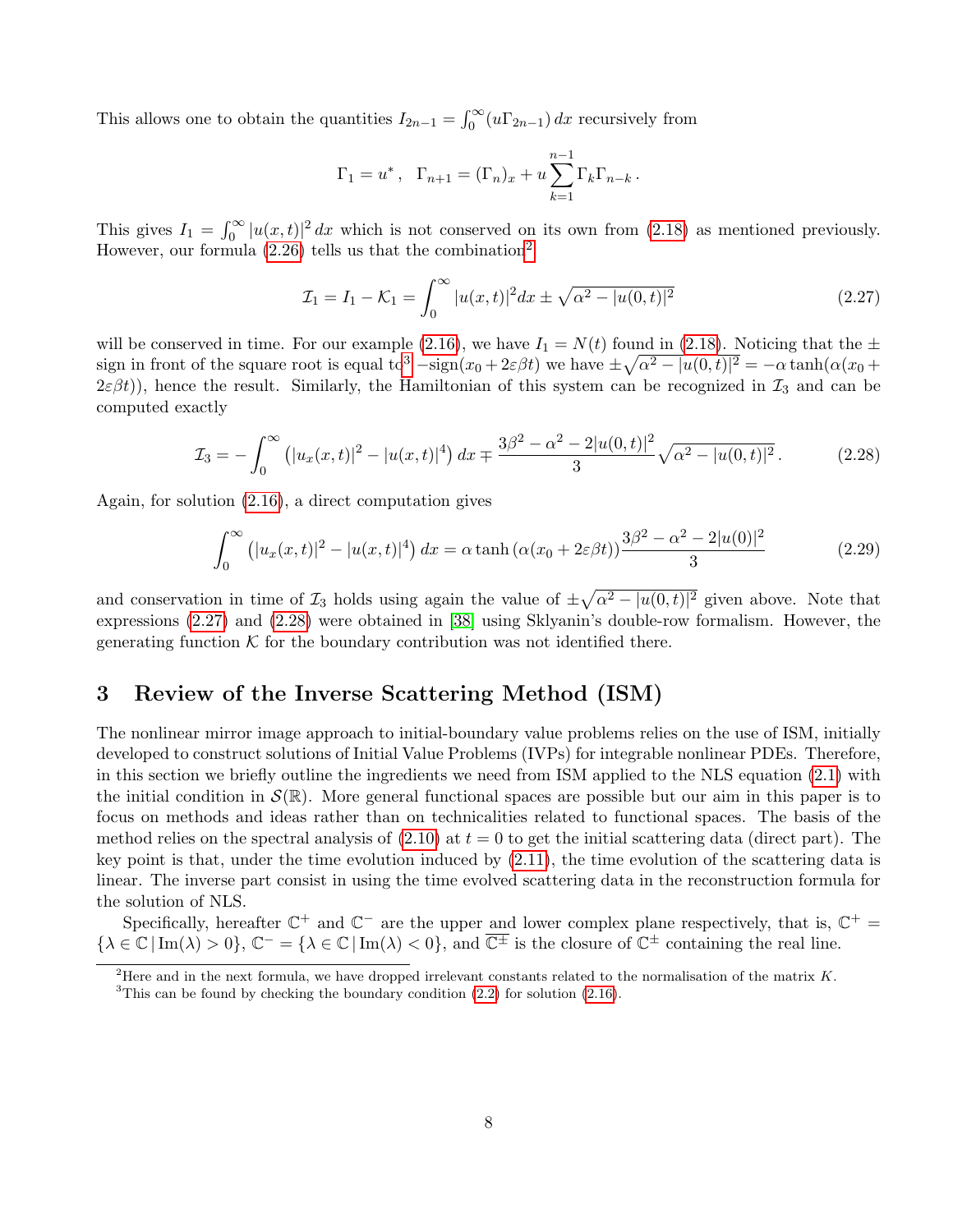## 3.1 Direct part

Given the initial data  $u(x, t = 0) = u(x) \in \mathcal{S}(\mathbb{R})$ , the construction of the scattering data is achieved by considering the unique  $2 \times 2$  fundamental matrix solutions of [\(2.10\)](#page-4-3) at  $t = 0$ , denoted by  $\Psi_{+}(x, \lambda)$  and called Jost solutions, which satisfy (see e.g. [\[1,](#page-35-6) [4\]](#page-35-12))

<span id="page-8-0"></span>
$$
\lim_{x \to \pm \infty} \Psi_{\pm}(x, \lambda) e^{i\lambda x \sigma_3} = \mathbb{I}, \quad \lambda \in \mathbb{R}.
$$
\n(3.1)

We denote by  $\Psi_{\pm}^{(1)}(x,\lambda)$  and  $\Psi_{\pm}^{(2)}(x,\lambda)$  the first and second column of  $\Psi_{\pm}(x,\lambda)$ , respectively. It can be shown (see, e.g. [\[3,](#page-35-0) [4,](#page-35-12) [7,](#page-35-13) [31\]](#page-36-11)) that  $\Psi_{\pm}^{(1)}(x,\lambda)$  and  $\Psi_{\mp}^{(2)}(x,\lambda)$  are continuous on  $\overline{\mathbb{C}^{\mp}}$  and have an analytic continuation in  $\mathbb{C}^{\mp}$ . From [\(2.10\)](#page-4-3) and [\(3.1\)](#page-8-0), one deduces that  $\Psi_{+}(x,\lambda)$  and  $\Psi_{-}(x,\lambda)$  have determinant equal to 1 and hence are two *fundamental solutions* of [\(2.10\)](#page-4-3) for  $\lambda \in \mathbb{R}$ . Therefore, they must be related as

<span id="page-8-1"></span>
$$
\Psi_{+}(x,\lambda) = \Psi_{-}(x,\lambda) S(\lambda), \quad \lambda \in \mathbb{R}, \tag{3.2}
$$

where the matrix  $S(\lambda)$  is called the *scattering matrix* associated to  $u(x)$  or  $Q(x) = \begin{pmatrix} 0 & u(x) \\ -\frac{1}{2}(x) & 0 \end{pmatrix}$  $\begin{pmatrix} 0 & u(x) \\ -u^*(x) & 0 \end{pmatrix}$ . The wavefunctions  $\Psi_{\pm}(x,\lambda)$  satisfy the symmetry relation [\(2.14\)](#page-4-4) with  $M = \mathbb{I}$ . We deduce that  $\Psi_{\pm}(x,\lambda)^* =$  $N^{-1}\Psi_+(x,\lambda)N$  and

$$
S(\lambda) = \begin{pmatrix} a^*(\lambda) & -b^*(\lambda) \\ b(\lambda) & a(\lambda) \end{pmatrix}, \quad \lambda \in \mathbb{R},
$$
\n(3.3)

where  $a(\lambda)$  and  $b(\lambda)$  are complex-valued functions defined on R. The matrix  $S(\lambda)$  is uni-modular, that is det  $S(\lambda) = 1$ . Explicitly, we have  $|a(\lambda)|^2 + |b(\lambda)|^2 = 1, \lambda \in \mathbb{R}$ . From [\(3.2\)](#page-8-1) it follows

<span id="page-8-2"></span>
$$
a(\lambda) = \det \left( \Psi_{-}^{(1)}(x,\lambda), \Psi_{+}^{(2)}(x,\lambda) \right), \quad a^*(\lambda) = -\det \left( \Psi_{-}^{(2)}(x,\lambda), \Psi_{+}^{(1)}(x,\lambda) \right). \tag{3.4}
$$

Hence  $a(\lambda)$  (resp.  $a^*(\lambda)$ ) is continuous on  $\overline{\mathbb{C}^+}$  (resp.  $\overline{\mathbb{C}^-}$ ) and has an analytic continuation on  $\mathbb{C}^+$  (resp.  $\mathbb{C}^-$ ). Note that in this setting (that is,  $u \in \mathcal{S}(\mathbb{R})$ )  $b(\lambda)$  is continuous on  $\mathbb R$  as well, but cannot be continued analytically into any region of C. Hereafter, whenever we mention any column of Jost matrix solutions  $\Psi_{\pm}(x,\lambda)$  (or  $a(\lambda), a^*(\lambda)$ ), we always refer to their analytic continuation on the appropriate region of the complex plane.

The continuous scattering coefficient  $a(\lambda)$  may have zeroes in  $\mathbb{C}^+$ . In such a case, we will make the standard assumption that there is a finite number n of simple zeros  $\lambda_k$ ,  $k = 1, \ldots, n$ . Following the terminology used in [\[7\]](#page-35-13), potentials  $u(x)$  that lead to such a property of the continuous scattering coefficient  $a(\lambda)$  are called *generic potentials*. In what follows, all potentials are assumed to be generic. Thus the first equation in [\(3.4\)](#page-8-2) implies  $\Psi_{-}^{(1)}(x,\lambda_k) = \gamma(\lambda_k) \Psi_{+}^{(2)}(x,\lambda_k)$ , where the proportionality constants  $\gamma(\lambda_k)$ are called *norming constants*. The quantities  $c(\lambda_k) = \frac{\gamma(\lambda_k)}{a'(\lambda_k)}$ ,  $k = 1, \ldots, n$ , are sometimes used instead of  $\gamma(\lambda_k)$  and are also referred to as norming constants. We will use both depending on our needs. The zeroes and norming constants together form the so-called discrete scattering data. The reflection coefficient, denoted  $r(\lambda)$ , is a complex-valued function defined as  $r(\lambda) = \frac{b(\lambda)}{a(\lambda)}$  for  $\lambda \in \mathbb{R}$ . It has been shown in [\[7\]](#page-35-13) that  $r(\lambda) \in \mathcal{S}(\mathbb{R})$  with the property  $||r||_{\infty} < 1$ . The discrete scattering data and the reflection coefficient form the *scattering data* necessary for the direct and inverse part of the method as we now recall.

**Definition 3.1.** The map S associates to  $u \in \mathcal{S}(\mathbb{R})$  its scattering data, namely

$$
S: S(\mathbb{R}) \longrightarrow S(\mathbb{R}) \times (\mathbb{C}^+)^n \times (\mathbb{C})^n
$$
  
 
$$
u \longmapsto (r, \lambda_1, \dots, \lambda_n, c(\lambda_1), \dots, c(\lambda_n))
$$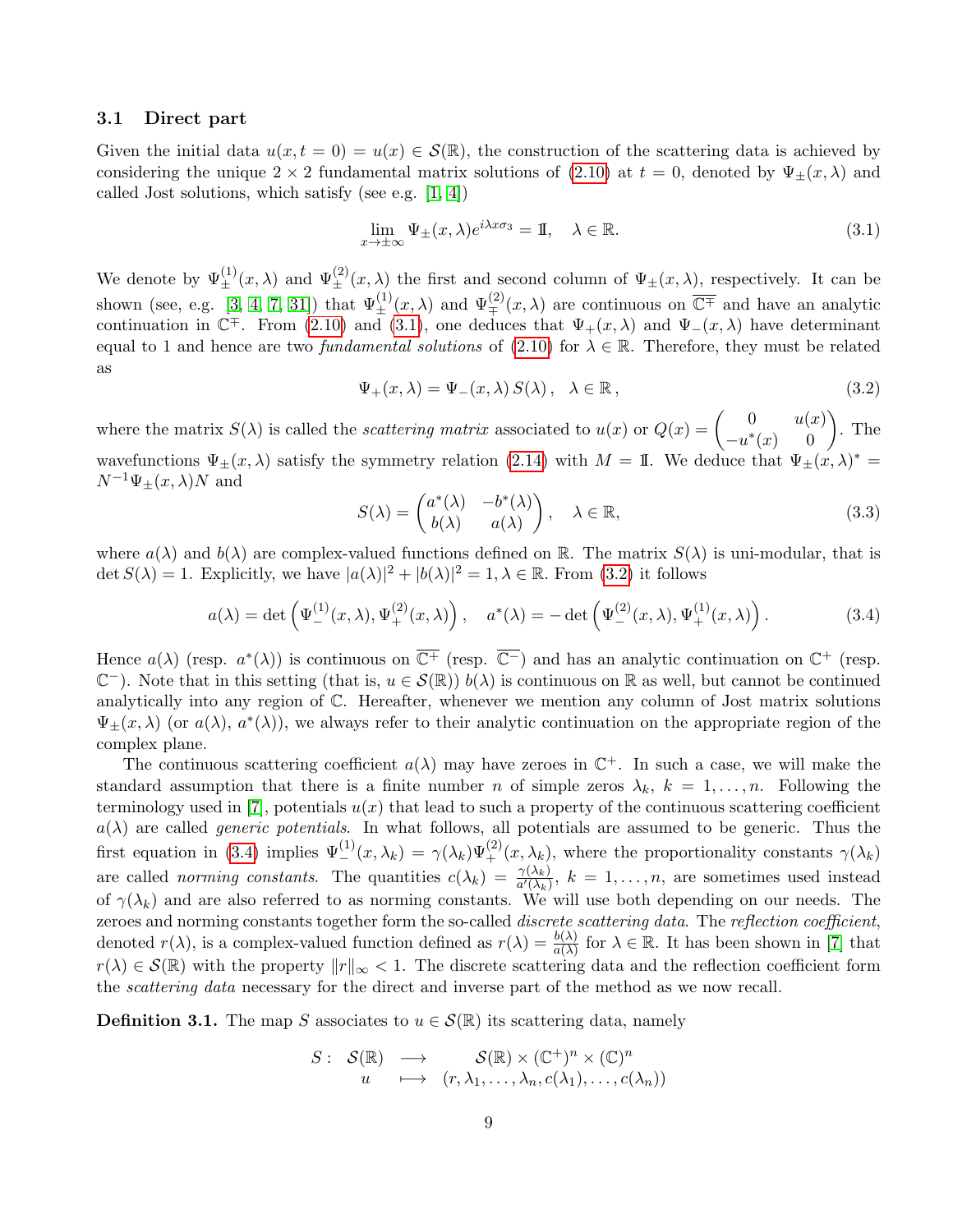### 3.2 Inverse part

The inverse of the map  $S$  can be obtained via the following normalized Riemann-Hilbert problem (see e.g. [\[21\]](#page-36-12) for details). Given  $(r, \lambda_1, \ldots, \lambda_n, c(\lambda_1), \ldots, c(\lambda_n))$ , construct the (unique)  $2 \times 2$  matrix function  $\mu(x, \lambda)$ which satisfies the following properties:

- Analyticity.  $\mu(x, \lambda)$  is analytic in  $\mathbb{C}\setminus (\mathbb{R}\cup \{\lambda_1, \ldots, \lambda_n, \lambda_1^*, \ldots, \lambda_n^*\});$
- Jump condition. It has continuous boundary values on the real line  $\mu_{\pm}(x,\lambda) := \lim_{\varepsilon \to 0^+} \mu(x,\lambda \pm i\varepsilon)$ ,  $\lambda \in \mathbb{R}$ , satisfying the jump condition

$$
\mu_+(x,\lambda) = \mu_-(x,\lambda)v(x,\lambda), \lambda \in \mathbb{R},
$$

where the *jump matrix* is given by

$$
v(x,\lambda) := \begin{pmatrix} 1+|r(\lambda)|^2 & -r^*(\lambda)e^{-2i\lambda x} \\ -r(\lambda)e^{2i\lambda x} & 1 \end{pmatrix};
$$

• Residues.  $\mu(x, \lambda)$  has simple poles at  $\lambda_k, \lambda_k^*$  for  $k = 1, \ldots, n$ , and the residues are given by

$$
\operatorname{Res}_{\lambda=\lambda_k} \mu(x,\lambda) = \lim_{\lambda \to \lambda_k} \mu(x,\lambda) \begin{pmatrix} 0 & 0 \\ c(\lambda_k) e^{2i\lambda_k x} & 0 \end{pmatrix}, \operatorname{Res}_{\lambda=\lambda_k^*} \mu(x,\lambda) = \lim_{\lambda \to \lambda_k^*} \mu(x,\lambda) \begin{pmatrix} 0 & -c^*(\lambda_k) e^{-2i\lambda_k^* x} \\ 0 & 0 \end{pmatrix};
$$
(3.5)

• Normalisation.  $\mu(x, \lambda) \to \mathbb{I}$  as  $\lambda \to \infty$ .

**Definition 3.2.** The map P takes  $(r, \lambda_1, ..., \lambda_n, c(\lambda_1), ..., c(\lambda_n)) \in \mathcal{S}(\mathbb{R}) \times (\mathbb{C}^+)^n \times (\mathbb{C})^n$  to

$$
u(x) = 2i(\mu_1(x))_{12}, \quad \text{for all } x \in \mathbb{R},
$$

where  $\mu(x, \lambda)$  is the unique solution of the above normalised Riemann-Hilbert problem with  $\mu(x, \lambda)$  =  $1 + \frac{\mu_1(x)}{\lambda} + O\left(\frac{1}{\lambda^2}\right)$  as  $\lambda \to \infty$ .

The following fundamental result yields the relation between the direct and inverse parts of the ISM at some fixed time  $t = 0$ .

**Theorem 3.3.** [\[22\]](#page-36-6) The maps S and P are continuous and inverse to each other.

### 3.3 Time evolution

The effectiveness of the method now comes from the compatibility of the above construction with the time evolution: as the initial data  $u$  evolves in time according to NLS, the scattering data evolves in time linearly. Specifically, we have the following. Given a generic potential  $u(x) \in \mathcal{S}(\mathbb{R})$ , the solution  $u(x, t)$  of the NLS equation with  $u(x, t = 0) = u(x)$  is generic, belongs to  $\mathcal{S}(\mathbb{R})$  and the scattering data associated to  $u(x, t)$  or  $Q(x, t)$  for all  $t \geq 0$  are given by

<span id="page-9-0"></span>
$$
r(t,\lambda) = r(\lambda)e^{2i\lambda^2t} \text{ and } c(t,\lambda_k) = c(\lambda_k)e^{2i\lambda_k^2t}.
$$
 (3.6)

Therefore the ISM can be summarized as follows: apply the map S to  $u(x) \in S(\mathbb{R})$ , evolve the scattering data in time using formulae [\(3.6\)](#page-9-0), and then apply the map P to obtain the solution  $u(x, t)$  at time  $t > 0$ of the NLS equation [\(2.1\)](#page-3-3) with  $u(x,t=0) = u(x)$ .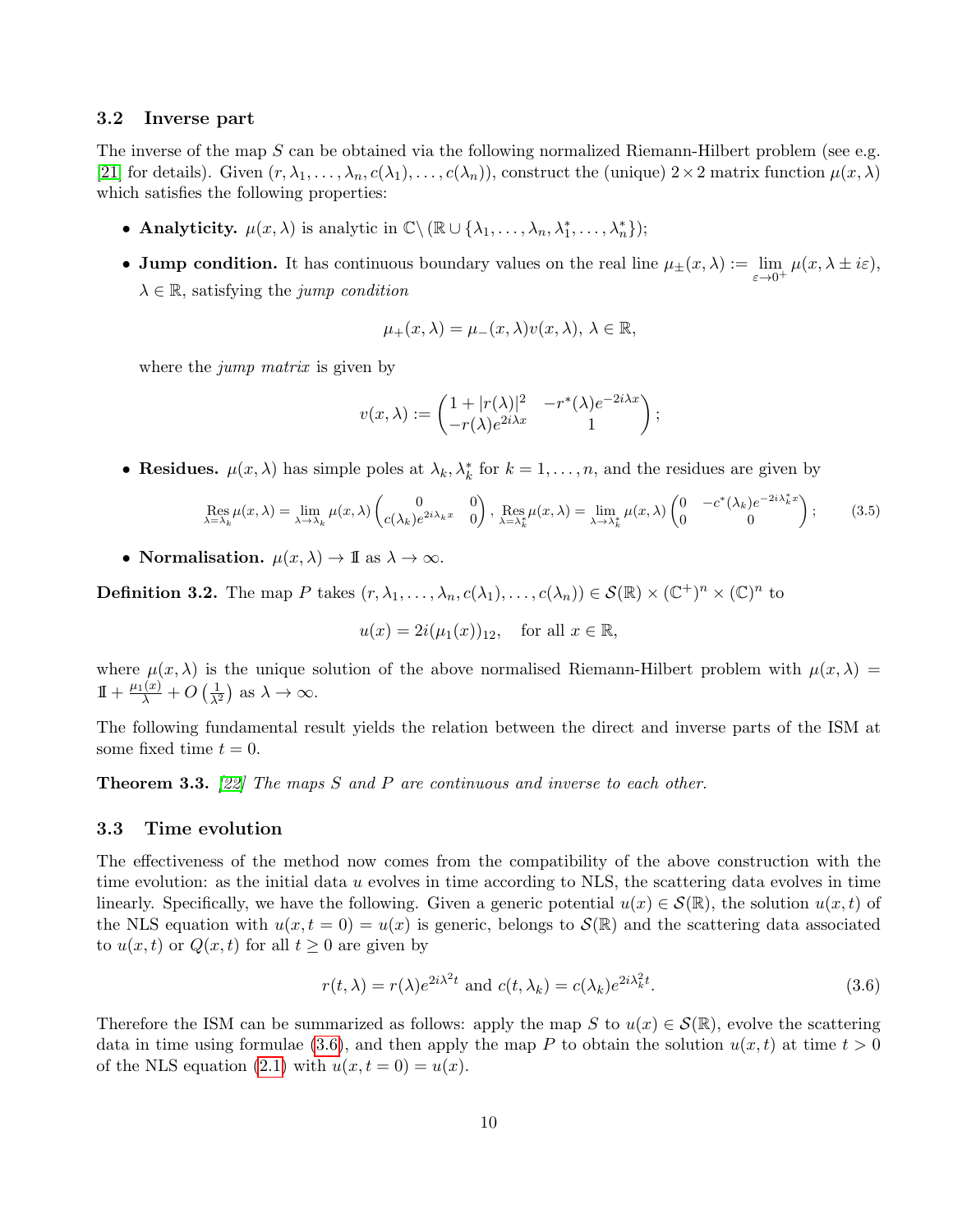### <span id="page-10-3"></span>3.4 Multisoliton solutions

The scattering coefficient  $a(\lambda)$  associated with the pure multi-soliton solutions (i.e.  $r(\lambda) = 0$  identically) reads

$$
a(\lambda) = \prod_{k=1}^{n} \frac{\lambda - \lambda_k}{\lambda - \lambda_k^*}.
$$

where  $\lambda_1,\ldots,\lambda_n\in\mathbb{C}^+$  are the zeros of  $a(\lambda)$  in the upper half-plane. In this case, the map P is known explicitly and one gets the pure *n*-soliton as (see e.g.  $[2, 23]$  $[2, 23]$ )

$$
u(x,t) = 2i \frac{\det P_b}{\det P},
$$
\n(3.7)

where 
$$
P_b = \begin{pmatrix} 0 & \mathbf{c} \\ \mathbf{1} & P^T \end{pmatrix}
$$
, with  $\mathbf{1} = (1, ..., 1)^T$ ,  $\mathbf{c} = -\left( c^*(\lambda_1) e^{-2i(\lambda_1^* x + 2\lambda_1^{*2}t)}, ..., c^*(\lambda_n) e^{-2i(\lambda_n^* x + 2\lambda_n^{*2}t)} \right)$ , and  
\n
$$
P = (p_{m,j})_{1 \le m,j \le n}, \quad p_{m,j} = \delta_{m,j} + c^*(\lambda_m) e^{-2i(\lambda_m^* x + 2\lambda_m^{*2}t)} \sum_{k=1}^n \frac{c(\lambda_k) e^{2i(\lambda_k x + 2\lambda_k^2 t)}}{(\lambda_m^* - \lambda_k)(\lambda_k - \lambda_j^*)}.
$$

# <span id="page-10-0"></span>4 Bäcklund transformation approach to integrable BCs

To apply the nonlinear mirror image method to the time dependent conditions considered in this paper, we need to construct a Bäcklund matrix whose the value at  $x = 0$  equals  $K(t, \lambda)$  with  $K(t, \lambda)$  given by [\(2.6\)](#page-4-1) and depends on time. This poses a challenge if one tries to use the traditional approach. Indeed, usually, the Bäcklund transformation is computed at  $t = 0$  using the differential equation it should satisfy and imposing the boundary value at  $x = 0$ , and then evolve it in time in a compatible manner. This works well if the boundary value at  $x = 0$  is indeed time-independent (as in the Robin case) but appears to be a difficult task in our time-dependent case.

Therefore, we will employ a different strategy to overcome this problem. The idea is to exploit the fact that we can fix the boundary value of the Bäcklund transformation as  $x \to \infty$ , which is time-independent even in our case, as opposed to the value at  $x = 0$ . This discussion suggests that we need to first review the properties of Bäcklund transformations in detail in a way that is tailored for our needs. This is what we do in the first subsection before moving on to revisiting the Robin case to show how our new strategy brings completely equivalent results (as it should).

#### 4.1 Review of Bäcklund transformations

#### 4.1.1 Transformation of the potential

In what follows  $Q(x)$  denotes a 2 × 2 off-diagonal matrix of the form  $Q(x) = \begin{pmatrix} 0 & u(x) \\ u(x) & 0 \end{pmatrix}$  $\begin{pmatrix} 0 & u(x) \\ -u^*(x) & 0 \end{pmatrix}$  with  $u(x) \in \mathcal{S}(\mathbb{R})$ . We may have the case  $u(x) \in \mathcal{S}(\mathbb{R}^{\pm})$ . We start with the following lemma which is at the basis of our construction of the required Bäcklund transformation.

<span id="page-10-2"></span>**Lemma 4.1.** Let  $u(x) \in \mathcal{S}(\mathbb{R})$  and suppose that the  $2 \times 2$  matrix  $P(x)$  satisfies the differential equation

<span id="page-10-1"></span>
$$
P_x = \left[\frac{i\rho}{2}\sigma_3 - Q + i\sigma_3 P \sigma_3, P \sigma_3\right] \sigma_3, \qquad (4.1)
$$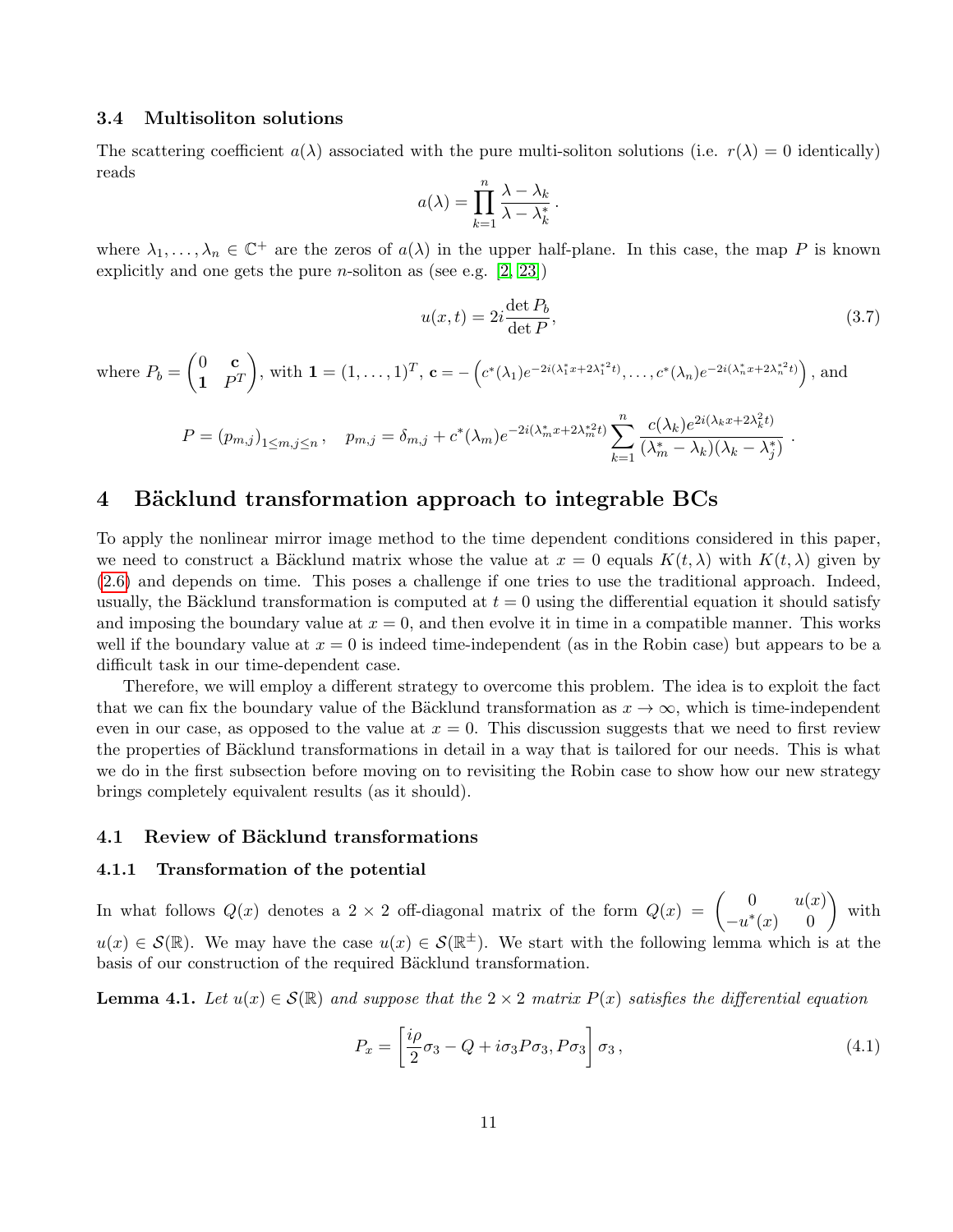with  $\rho \in \mathbb{R}$  and

<span id="page-11-0"></span>
$$
\lim_{x \to +\infty} P(x) = \frac{i\gamma_+}{2} I\!\!I, \quad \gamma_+ \in \mathbb{R} \setminus \{0\}. \tag{4.2}
$$

Then,  $P(x)$  has the following properties:

(a) diagonal asymptotic at  $-\infty$ ,

$$
\lim_{x \to -\infty} P(x) = \frac{i\gamma_-}{2} I\!\!I, \text{ with } \gamma_-^2 = \gamma_+^2.
$$

(b)  $[\sigma_3, P(x)\sigma_3] \in \mathcal{S}(\mathbb{R})$ .

This is of course a standard result of the dressing method. However, for the reader's convenience, we found it useful to give a self-contained proof presented in Appendix [A.](#page-28-0) It also provides the details we need concerning the various cases  $\gamma = \pm \gamma_+$  that we could not find in one place in the literature. They are summarised as follows:

a. If 
$$
\gamma_+ < 0
$$
 and  $\lambda_+ = -\frac{\rho + i\gamma_+}{2}$  is not a simple zero of  $a(\lambda)$  then  $\begin{cases} \gamma_- = \gamma_+ , & \text{if } \mu_2 = 0 \text{ in (A.10)}, \\ \gamma_- = -\gamma_+ , & \text{if } \mu_2 \neq 0 \text{ in (A.10)}. \end{cases}$ 

The first case  $\mu_2 = 0$  is rarely mentioned in the literature since it is rather "useless" from the point of the view of the dressing method: it does not create a new zero for  $a(\lambda)$ , see formula [\(4.9\)](#page-13-0) below. However, it does allow for the case  $\gamma = \gamma_+$  when  $\gamma_+ < 0$  and  $\lambda_+ = -\frac{\rho + i\gamma_+}{2}$  $\frac{i\gamma_+}{2}$  is not a simple zero of  $a(\lambda)$ , a case that cannot be overlooked in construction of the mirror image approach for the time-dependent BCs in Section [5.](#page-17-0)

- b. If  $\gamma_+ < 0$  and  $\lambda_+$  is a simple zero of  $a(\lambda)$  then  $\gamma_- = -\gamma_+$ .
- c. If  $\gamma_+ > 0$  and  $\lambda_+$  is not a simple zero of  $a^*(\lambda)$  then  $\gamma_- = \gamma_+$ .
- d. If  $\gamma_+ > 0$  and  $\lambda_+$  is a simple zero of  $a^*(\lambda)$  then  $\gamma_- = -\gamma_+$ .

Case a. shows a small subtlety related to our approach of fixing  $P(x)$  by its limit at  $\infty$ . The freedom in  $\mu_2$  indicates that  $P(x)$  is not uniquely determined when  $\gamma_+ < 0$  and  $u(x)$  is such that  $\lambda_+$  is not a simple zero of  $a(\lambda)$ . In general, one would also need to specify whether  $\mu_2 = 0$  or not. As we explained, if the goal was to create a soliton on a given background solution  $u(x)$ , one would naturally choose  $\mu_2 \neq 0$ . This freedom will not be a problem for the application of the Bäcklund transformation to the half-line problem. The additional symmetry coming from the folding of  $u(x)$  will fix uniquely the structure of  $a(\lambda)$  relative to whether  $\gamma = \gamma_+$  or  $\gamma = -\gamma_+$ . With this in mind, we proceed with the fact that  $P(x)$  can be constructed uniquely as in the above proposition (fixing  $\mu_2$  as required if we are in case a.).

Given a potential  $Q(x)$  as above, we get  $P(x)$  as the solution of the differential equation [\(4.1\)](#page-10-1)-[\(4.2\)](#page-11-0), and we define the following Bäcklund matrix

<span id="page-11-2"></span>
$$
L(x,\lambda) = \left(\lambda + \frac{\rho}{2}\right)\sigma_3 + P(x), \quad \rho \in \mathbb{R}.
$$
 (4.3)

The differential equation satisfied by  $P(x)$  is equivalent to  $L(x, \lambda)$  solving the familiar gauge transformation equation

<span id="page-11-3"></span>
$$
L_x(x,\lambda) = U(x,\lambda)L(x,\lambda) - L(x,\lambda)U(x,\lambda), \qquad (4.4)
$$

where  $\widetilde{U}(x, \lambda) = -i\lambda \sigma_3 + \widetilde{Q}(x)$  with  $\widetilde{Q}(x)$  given by

<span id="page-11-1"></span>
$$
\widetilde{Q}(x) = -Q(x) + i[\sigma_3, P(x)\sigma_3]. \tag{4.5}
$$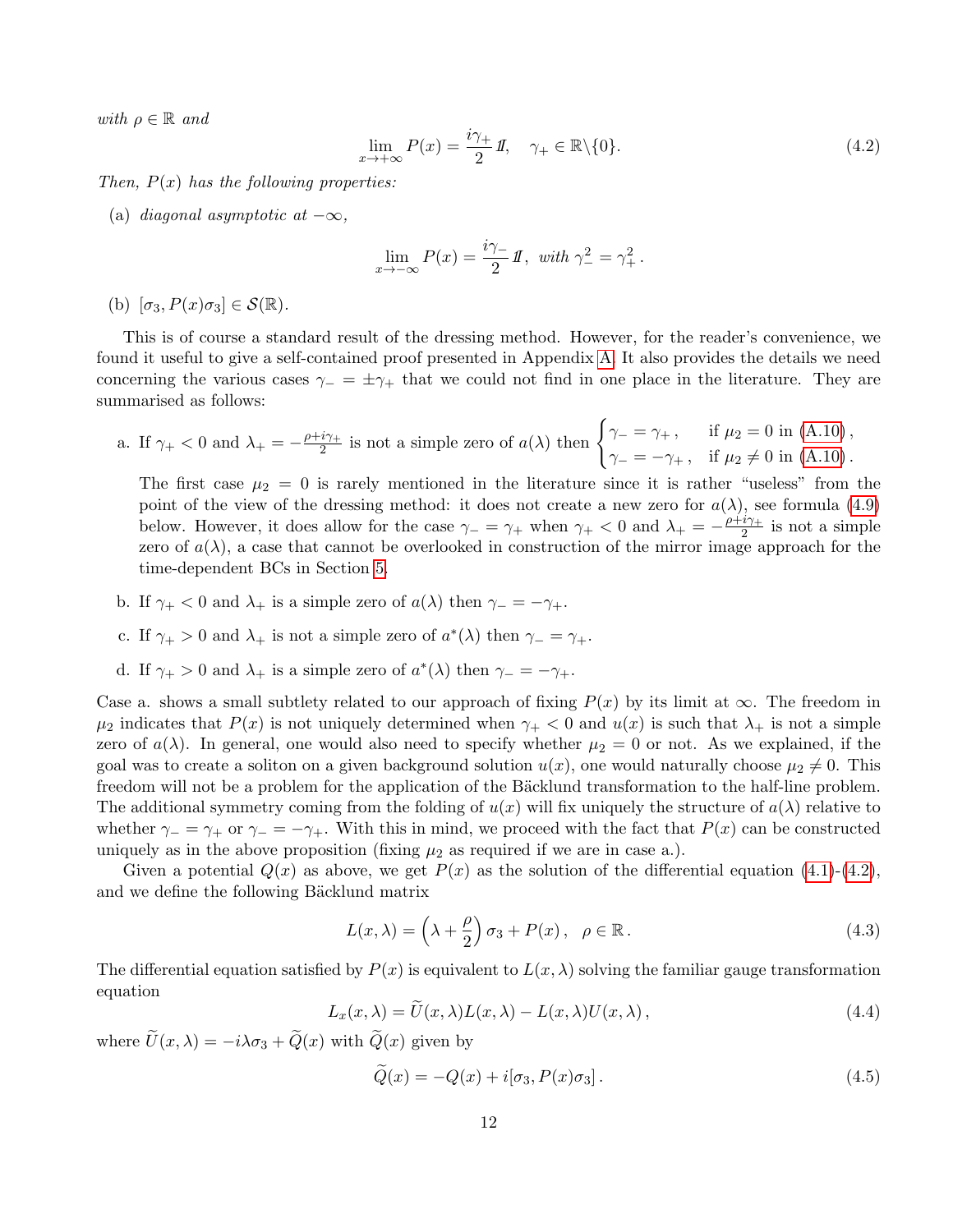In turn, this ensures that if  $\Psi(x, \lambda)$  is a solution of [\(2.10\)](#page-4-3) at  $t = 0$ , and we define

<span id="page-12-1"></span>
$$
\Psi(x,\lambda) := L(x,\lambda)\Psi(x,\lambda),\tag{4.6}
$$

then  $\tilde{\Psi}(x, \lambda)$  solves  $\tilde{\Psi}_x(x, t) = \tilde{U}(x, \lambda)\tilde{\Psi}(x, \lambda)$ . The new potential  $\tilde{Q}(x)$  given by [\(4.5\)](#page-11-1) belongs to  $\mathcal{S}(\mathbb{R})$  as a consequence of Lemma [4.1.](#page-10-2)

<span id="page-12-0"></span>Definition 4.2. The map

$$
\begin{array}{cccc} L_{\rho,\gamma_+}: & \mathcal{S}(\mathbb{R}) & \longrightarrow & \mathcal{S}(\mathbb{R}) \\ & Q & \longmapsto & \widetilde{Q}=L_{\rho,\gamma_+}[Q], \end{array}
$$

is called the Bäcklund transformation (BT) of  $Q(x)$  with respect to  $(\rho, \gamma)$ . We will use the same terminology and notation at the level of the entries  $\tilde{u}(x)$  and  $u(x)$ .

The content of Lemma [4.1,](#page-10-2) part (b) can be restricted to the half-line  $\mathbb{R}^+$  with  $u(x) \in \mathcal{S}(\mathbb{R}^+)$ . This gives a matrix  $L(x, \lambda)$  as in [\(4.3\)](#page-11-2) and defined on  $\mathbb{R}^+$ . We denote the corresponding map as  $L^+_{\rho, \gamma_+} : Q \mapsto \widetilde{Q} =$  $L^+_{\rho,\gamma+}[Q]$ . Similarly, we can restrict to  $\mathbb{R}^-$ , with  $u(x) \in \mathcal{S}(\mathbb{R}^-)$  but with the understanding that we could fix  $P(x)$  at  $-\infty$ , *i.e.*  $P(x) \to \frac{i\gamma}{2} \mathbb{I}$  as  $x \to -\infty$ ,  $\gamma \in \mathbb{R} \setminus \{0\}$ . The corresponding Bäcklund transformation of  $Q(x)$   $(x < 0)$  with respect to  $(\rho, \gamma)$  will be denoted by the map  $L^{-}_{\rho,\gamma}: Q \mapsto \widetilde{Q} = L^{-}_{\rho,\gamma}[Q]$ .

<span id="page-12-2"></span>Lemma 4.3. [\[22\]](#page-36-6)

1. If  $Q(x) \in \mathcal{S}(\mathbb{R})$  then  $\mathcal{R}L_{-\rho,\gamma_+}\mathcal{R}L_{\rho,\gamma_+}[Q] = Q$ ,

2. If 
$$
Q(x) \in \mathcal{S}(\mathbb{R}^{\pm})
$$
 then  $\mathcal{R}L^{\pm}_{\rho,\gamma_{\pm}}[Q](x) \in \mathcal{S}(\mathbb{R}^{\mp})$ ,  $\mathcal{R}L^{-}_{-\rho,\gamma_{-}}\mathcal{R}L^{+}_{\rho,\gamma_{+}}[Q] = Q$ , and  $\mathcal{R}L^{+}_{-\rho,\gamma_{+}}\mathcal{R}L^{-}_{\rho,\gamma_{-}}[Q] = Q$ ,

where  $\mathcal{R}Q(x) \equiv -Q(-x)$ .

Proof: The strategy of this proof is similar to the one given in [\[22\]](#page-36-6). So, we highlight the main differences. Assume  $Q(x) \in \mathcal{S}(\mathbb{R})$  and let  $P(x)$  be the solution of [\(4.1\)](#page-10-1)-[\(4.2\)](#page-11-0). Define

$$
Q_2(x) = -Q(-x) = \mathcal{R}L_{\rho,\gamma_+}[Q](x), \quad P_2(x) = \sigma_3 P(-x)\sigma_3.
$$

We have  $Q(-x) = -\tilde{Q}(-x) + i[\sigma_3, P(-x)\sigma_3] = -(-Q_2(x) + i[\sigma_3, P_2(x)\sigma_3])$ . The matrix  $P(x)$  admits the symmetry  $P(x) = -\sigma_3 P^{\dagger}(x)\sigma_3$ . A direct calculation shows that

$$
(P_2(x))_x = -\frac{i\rho}{2} [\sigma_3, P_2(x)] + (-Q_2(x) + i[\sigma_3, P_2(x)\sigma_3]) P_2(x) - P_2(x)Q_2(x)
$$

Taking into consideration the fact that  $\lim_{x\to+\infty} P_2(x) = \lim_{x\to-\infty} P(x) = \frac{i\gamma}{2} \mathbb{I}$ , we conclude that  $\widetilde{Q}_2(x) =$  $-Q_2(x) + i[\sigma_3, P_2(x)\sigma_3] = -Q(-x)$  which means  $\mathcal{R}L_{-\rho,\gamma_-}[Q_2](x) = Q(x)$  and proves the first point of the Lemma. The second point is proven similarly.

It follows from this lemma that the map  $L_{\rho,\gamma_+}: \mathcal{S}(\mathbb{R}) \to \mathcal{S}(\mathbb{R})$  is a bijection. The same conclusion can be drawn for  $L^{\pm}_{\rho,\gamma_{\pm}}:\mathcal{S}(\mathbb{R}^{\pm})\to\mathcal{S}(\mathbb{R}^{\pm})$ . Note that if  $Q(x)\in\mathcal{S}(\mathbb{R})$ , then  $(L_{\rho,\gamma_{+}}[Q](x))|_{\mathbb{R}^{\pm}}=L^{\pm}_{\rho,\gamma_{\pm}}[Q|_{\mathbb{R}^{\pm}}](x)$ .

### 4.1.2 Transformation of the scattering data

Here we review the relation between the scattering data associated to  $u(x)$  and the data associated to  $\tilde{u}(x) = L_{\rho,\gamma+}[u](x)$ , the latter being designated with a tilde on the relevant objects.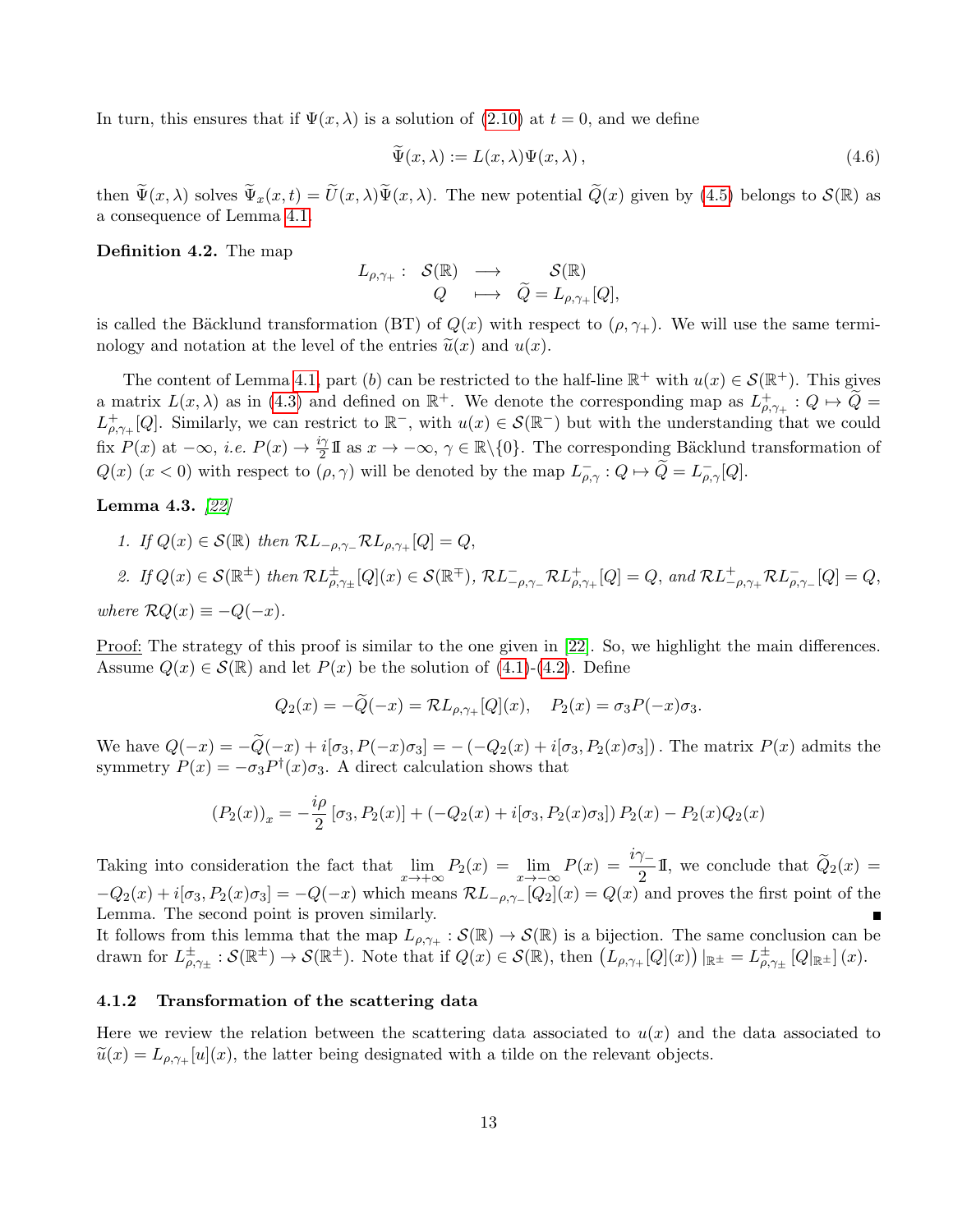**Lemma 4.4.** The relation between the scattering matrix  $S(\lambda)$  associated to  $u(x)$  and the scattering matrix  $S(\lambda)$  associated to  $\widetilde{u}(x)$  reads

<span id="page-13-3"></span>
$$
\widetilde{S}(\lambda) = ((2\lambda + \rho)\sigma_3 + i\gamma_-\mathit{1}) S(\lambda) ((2\lambda + \rho)\sigma_3 + i\gamma_+\mathit{1})^{-1} . \tag{4.7}
$$

Explicitly, for the coefficients, one gets

<span id="page-13-2"></span>
$$
\widetilde{b}(\lambda) = -\frac{2\lambda + \rho - i\gamma}{2\lambda + \rho + i\gamma_+} b(\lambda), \quad \lambda \in \mathbb{R},
$$
\n(4.8)

<span id="page-13-0"></span>
$$
\widetilde{a}(\lambda) = \frac{2\lambda + \rho - i\gamma}{2\lambda + \rho - i\gamma_+} a(\lambda), \quad \lambda \in \mathbb{C}^+ \setminus \left\{ \frac{-\rho + i\gamma_+}{2} \right\}.
$$
\n(4.9)

In the case  $\gamma_-=\gamma_+$ ,  $a(\lambda)$  and  $\tilde{a}(\lambda)$  have the same zeros  $\lambda_1,\ldots,\lambda_n$ . The norming constants  $\gamma(\lambda_1),\ldots,\gamma(\lambda_n)$ associated to  $u(x)$ , and  $\widetilde{\gamma}(\lambda_1), \ldots, \widetilde{\gamma}(\lambda_n)$  associated to  $\widetilde{u}(x)$  are related by

$$
\widetilde{\gamma}(\lambda_k) = -\frac{2\lambda_k + \rho - i\gamma_+}{2\lambda_k + \rho + i\gamma_-}\gamma(\lambda_k). \tag{4.10}
$$

 $\blacksquare$ 

Proof: See for instance the proof of [\[22,](#page-36-6) Proposition 4.10].

<span id="page-13-4"></span>**Proposition 4.5.** Let  $u(x) \in \mathcal{S}(\mathbb{R})$  and  $P(x)$  be a solution of [\(4.1\)](#page-10-1)-[\(4.2\)](#page-11-0). The properties of  $P(x)$  imply that we have the following useful explicit representation of L in terms of u and  $\widetilde{u} = L_{\rho,\gamma+}[u],$ 

$$
L(x,\lambda) = \left(\lambda + \frac{\rho}{2}\right)\sigma_3 + P(x), \quad P(x) = \frac{i}{2}\begin{pmatrix} \epsilon(x)\sqrt{\gamma_+^2 - |\widetilde{u} + u|^2} & \widetilde{u} + u\\ -(\widetilde{u} + u)^* & \epsilon(x)\sqrt{\gamma_+^2 - |\widetilde{u} + u|^2} \end{pmatrix},\tag{4.11}
$$

where  $\epsilon(x)$  is a sign function completely determined by  $\gamma_+$  and u. By construction, we have

$$
\gamma_+^2 - |\widetilde{u}(x) + u(x)|^2 \ge 0, \quad \forall x \in \mathbb{R}.
$$

Finally,

<span id="page-13-1"></span>
$$
L^{-1}(x,\lambda) = \sigma_3 \frac{\left(\lambda + \frac{\rho}{2}\right)\sigma_3 - P(x)}{\left(\lambda + \frac{\rho}{2}\right)^2 + \frac{\gamma_+^2}{4}} \sigma_3.
$$
\n(4.12)

Proof: This result was given e.g. in [\[14\]](#page-35-11) but we give here more details, especially on the function  $\epsilon(x)$  which takes value  $\pm 1$ . The starting point is the construction of  $P(x)$  as in Appendix [A,](#page-28-0) see [\(A.4\)](#page-29-0), which gives

$$
P(x) = \begin{pmatrix} C(x) & D(x) \\ D^*(x) & C(x) \end{pmatrix}, \quad C(x) = \frac{i\gamma_+}{2} \frac{|\xi_1(x)|^2 - |\xi_2(x)|^2}{|\xi_1(x)|^2 + |\xi_2(x)|^2}, \quad D(x) = -\frac{i\gamma_+}{2} \frac{\xi_2(x)^* \xi_1(x)}{|\xi_1(x)|^2 + |\xi_2(x)|^2}.
$$

A direct calculation then gives that det  $P(x) = -\frac{\gamma_+^2}{4} \mathbb{I}$  so that  $C(x)^2 = -\frac{\gamma_+^2}{4} + |D(x)|^2$ . Since  $C^*(x) =$  $-C(x)$ , we deduce  $|C(x)|^2 = \frac{\gamma_+^2}{4} - |D(x)|^2 \ge 0$ . Next, formula [\(4.5\)](#page-11-1) gives  $D(x) = \frac{i}{2}(u(x) + \tilde{u}(x))$ . Hence,  $\gamma_+^2 - |u(x) + \tilde{u}(x)|^2 \ge 0$ .

Combining everything, we have  $C(x) = \frac{i\epsilon(x)}{2}\sqrt{\gamma_+^2 - |u(x) + \tilde{u}(x)|^2}$ , where  $\epsilon(x)^2 = 1$  gives the sign in front of the square root. We can determine its value by comparing the two expressions for  $C(x)$ , yielding

$$
\epsilon(x)|\gamma_+|\sqrt{1-\frac{1}{\gamma_+^2}|u(x)+\tilde{u}(x)|^2}=\gamma_+\frac{|\xi_1(x)|^2-|\xi_2(x)|^2}{|\xi_1(x)|^2+|\xi_2(x)|^2}.
$$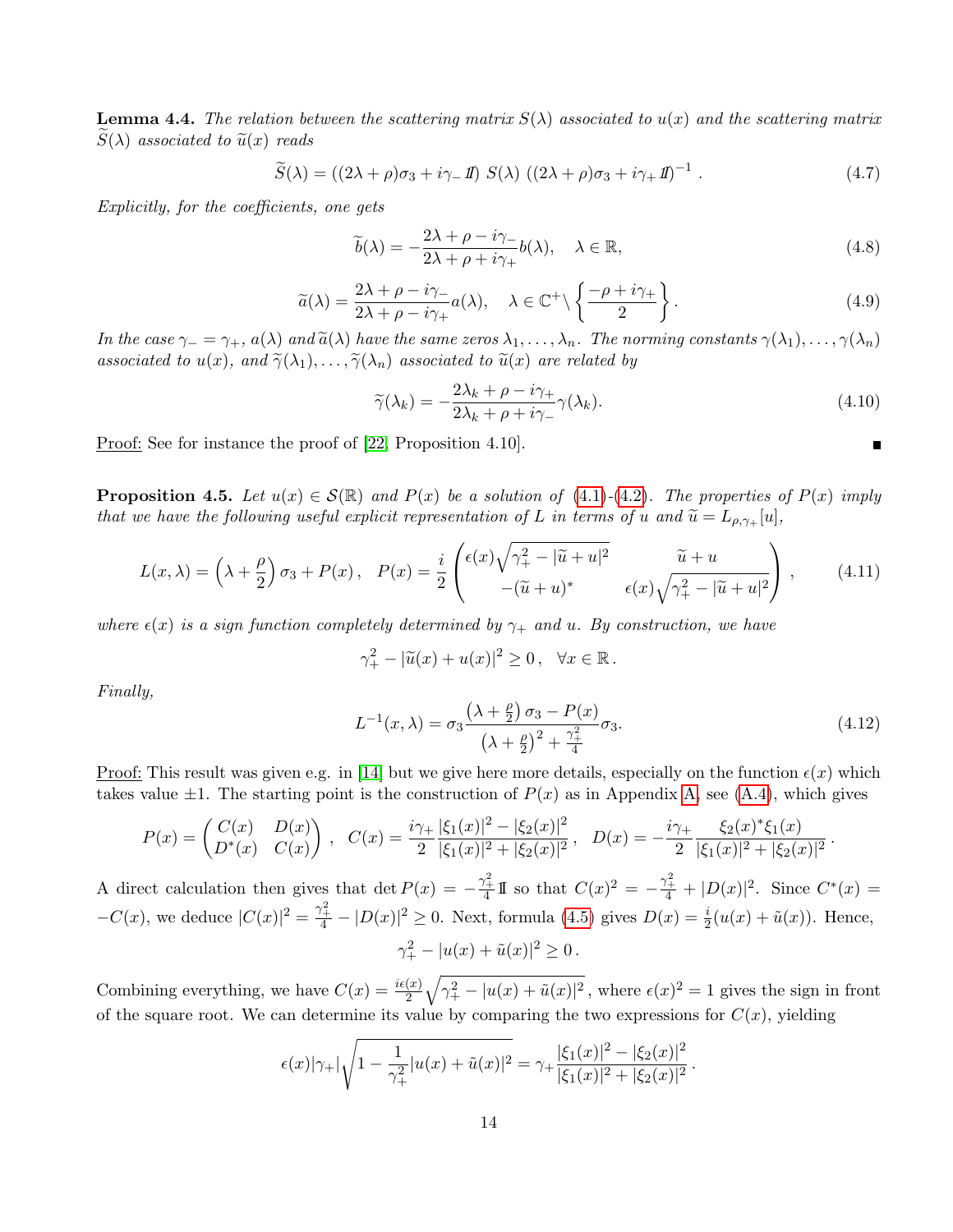The sign of the expression on the LHS is of course  $\epsilon(x)$  by construction. The sign of the expression on the RHS is the product of the sign of  $\gamma_+$  and that of  $|\xi_1(x)|^2 - |\xi_2(x)|^2$ . The latter is completely determined by  $u(x)$ . Finally, [\(4.12\)](#page-13-1) is a consequence of the fact that  $(P(x)\sigma_3)^2 = -\frac{\gamma_+^2}{4} \mathbb{I}$  as is checked directly.

#### 4.1.3 Time evolution

The construction of a Bäcklund transformation is useful if it is compatible with the time evolution of the PDE of interest. Consider  $Q(x, t) \in \mathcal{S}(\mathbb{R})$  subject to  $U_t - V_x + [U, V] = 0$ . For each  $t \geq 0$ , construct  $P(x, t)$ as the solution of [\(4.1\)](#page-10-1)-[\(4.2\)](#page-11-0), and hence also the corresponding  $L(x, t, \lambda)$  which then satisfies [\(4.4\)](#page-11-3). In line with Definition [4.2,](#page-12-0) define then the new potential  $Q(x,t) = -Q(x,t) + i[\sigma_3, P(x,t)\sigma_3]$ , for each  $t \ge 0$ . Call it the Bäcklund transformation of  $Q(x,t)$  via  $(\rho, \gamma)$  and write  $Q(x,t) = L_{\rho, \gamma} [Q](x,t)$ . Then, the following well known result shows that the new potential also satisfies NLS if and only if L satisfies the t-part of the gauge transformation equation. Specifically, we have

<span id="page-14-2"></span>Lemma 4.6. The following equivalence holds:

$$
\widetilde{U}_t - \widetilde{V}_x + [\widetilde{U}, \widetilde{V}] = 0 \Longleftrightarrow L_t(x, t, \lambda) = \widetilde{V}(x, t, \lambda)L(x, t, \lambda) - L(x, t, \lambda)V(x, t, \lambda)
$$
\n(4.13)

where  $\widetilde{V}$  is given by replacing Q by  $\widetilde{Q}$  in [\(2.5\)](#page-4-1).

Proof: Indeed, we start by proving the implication from the left to the right by assuming that L satisfies the t-part of the gauge transformation equation. Since L also satisfies [\(4.4\)](#page-11-3), the compatibility  $L_{xt} = L_{tx}$ yields

$$
\left(\widetilde{U}_t - \widetilde{V}_x + [\widetilde{U}, \widetilde{V}]\right) L = L\left(U_t - V_x + [U, V]\right) = 0.
$$

Hence,  $\widetilde{U}_t - \widetilde{V}_x + [\widetilde{U}, \widetilde{V}] = 0$ . Conversely, assume that  $\widetilde{U}_t - \widetilde{V}_x + [\widetilde{U}, \widetilde{V}] = 0$ . Set  $\Delta = L_t - \widetilde{V}L + LV$ . An explicit calculation gives

<span id="page-14-0"></span>
$$
\Delta = P_t - \rho \left( \frac{i \rho}{2} [\sigma_3, P] - \tilde{Q} P - P Q \right) + i \left( \tilde{Q}_x \sigma_3 + \tilde{Q}^2 \sigma_3 \right) P - i P \left( Q_x \sigma_3 + Q^2 \sigma_3 \right) ,\tag{4.14}
$$

which shows that  $\Delta$  does not depend on  $\lambda$ . Now,  $0 = \left(\widetilde{U}_t - \widetilde{V}_x + [\widetilde{U}, \widetilde{V}]\right) L = i\lambda[\sigma_3, \Delta] + \Delta_x - \widetilde{Q}\Delta + Q\Delta$ Since  $\Delta$  does not depend on  $\lambda$ , the last equation gives us  $[\sigma_3, \Delta] = 0$  and  $\Delta_x = \widetilde{Q}\Delta - Q\Delta$ . The former equation means that  $\Delta$  is diagonal. The latter, as a consequence, implies that  $\Delta$  is constant with respect to x since the term on the right-hand side is off-diagonal. Thus, we can evaluate the constant value of  $\Delta$ using [\(4.14\)](#page-14-0) as  $x \to \infty$ . Since  $Q(x) \in \mathcal{S}(\mathbb{R})$  and  $\lim_{x \to +\infty} P(x, t, \lambda) = \frac{i\gamma_+}{2}I\!\!I$ , we find  $\Delta = 0$  as desired. Ē

#### 4.2 Revisiting the case of Robin boundary conditions

Consider the initial-boundary value problem for the NLS on a half line with Robin BCs

<span id="page-14-1"></span>
$$
\begin{cases}\ni u_t + u_{xx} + 2|u|^2 u = 0 & \text{for } x \ge 0, \quad t \ge 0, \\
u(x, 0) = u_0(x) \in \mathcal{S}(\mathbb{R}^+) & \text{(initial condition)}, \\
u_x(0, t) + \theta u(0, t) = 0, \quad t \ge 0, \quad \theta \in \mathbb{R} \setminus \{0\}, \quad \text{(Robin BCs)}.\n\end{cases}
$$
\n
$$
(4.15)
$$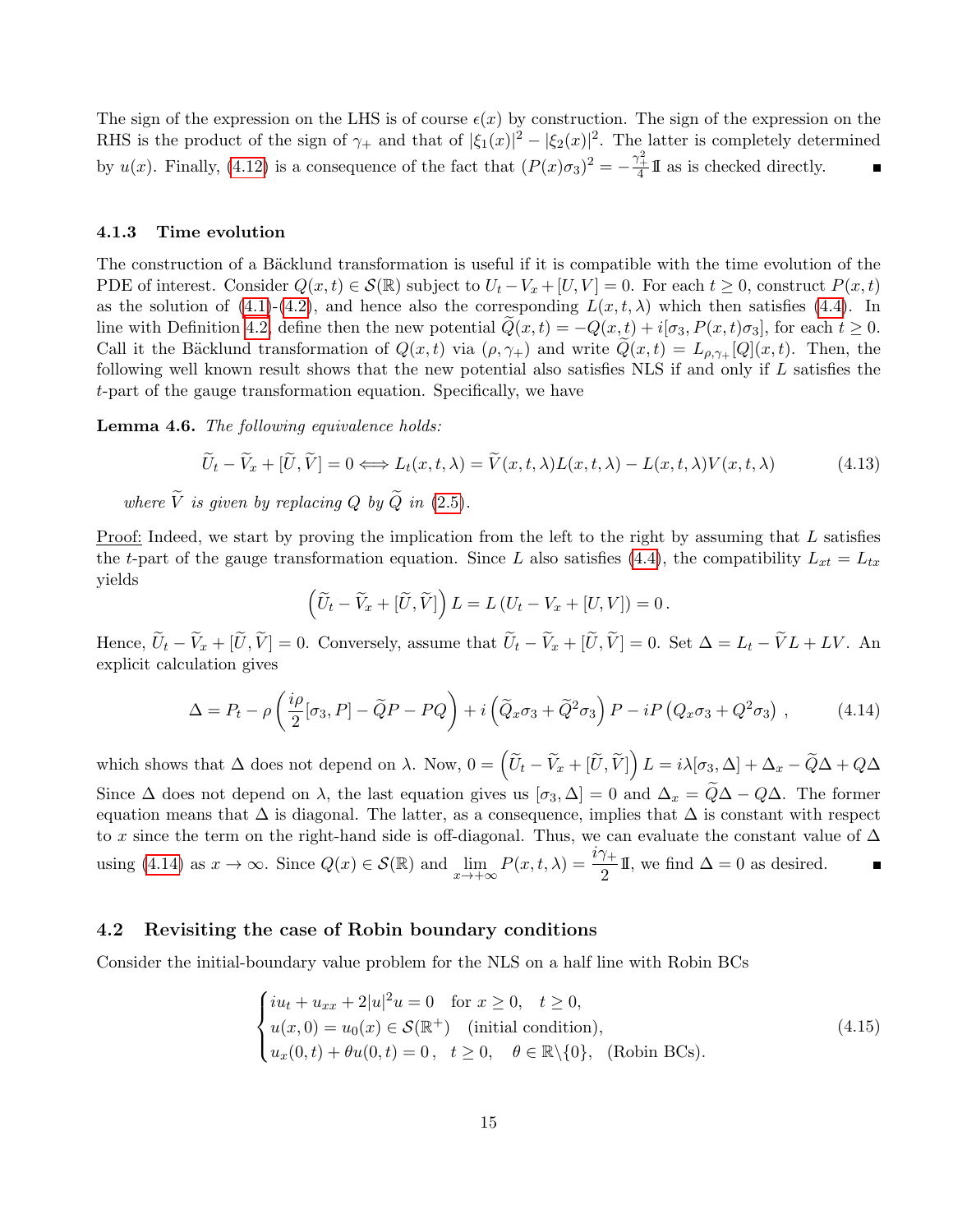As mentioned in the introduction, the use of Bäcklund transformation to map the above initial-boundary value problem to an initial value problem has been successfully studied, see for example [\[8,](#page-35-2) [22\]](#page-36-6). In what follows, we connect this method with the Sklyanin's approach to integrable BCs [\[33\]](#page-36-0) and then show how the matrix  $L(x, \lambda)$  that we constructed in Lemma [4.1](#page-10-2) induces this map. From Sklyanin's work [\[33\]](#page-36-0), one knows that Robin BCs are equivalent to

<span id="page-15-3"></span>
$$
V(0, t, -\lambda)K(\lambda) - K(\lambda)V(0, t, \lambda) = 0,
$$
\n(4.16)

where, in this subsection, the boundary K matrix is the one associated to Robin BCs, *i.e.* 

<span id="page-15-0"></span>
$$
K(\lambda) = \lambda \sigma_3 + \frac{i\theta}{2} \mathbb{I} \,. \tag{4.17}
$$

To map the above initial-boundary value problem on the half-line to an initial problem value problem using the Bäcklund transformation approach, it suffices to construct a Bäcklund matrix  $L(x, t, \lambda)$  such that:

1.  $L(x, t, \lambda)$  has a diagonal time-independent value at  $x = 0$  given by

<span id="page-15-1"></span>
$$
L(0, t, \lambda) = K(\lambda), \qquad (4.18)
$$

2. if the transformed Lax pair under L is denoted by  $(\widetilde{U}, \widetilde{V})$ , we have

<span id="page-15-2"></span>
$$
\widetilde{U}(-x,t,-\lambda) = -U(x,t,\lambda), \quad \widetilde{V}(-x,t,-\lambda) = V(x,t,\lambda).
$$
\n(4.19)

Indeed, using the time evolution equation for  $L$ , *i.e.* 

$$
L_t(x, t, \lambda) = V(x, t, \lambda) L(x, t, \lambda) - L(x, t, \lambda) V(x, t, \lambda)
$$
\n(4.20)

and evaluating at  $x = 0$  with [\(4.18\)](#page-15-1) and [\(4.19\)](#page-15-2), one obtains [\(4.16\)](#page-15-3) which is equivalent to Robin BCs. As already said, since the matrix  $K(\lambda)$  on the right of Eq. [\(4.18\)](#page-15-1) is time-independent, the construction of L can be done at time  $t = 0$  using equation  $L_x = UL - LU$  and fixing its value at  $x = 0$  as in [\(4.18\)](#page-15-1). This leads to a time-independent diagonal value of L as  $x \to \infty$ . The following result is a well-known fact.

**Lemma 4.7.** Let  $Q(x)$  be an element of  $\mathcal{S}(\mathbb{R})$  and  $\Psi(x,\lambda)$  a  $2 \times 2$  invertible solution of [\(2.10\)](#page-4-3) at time  $t = 0$ . Then

$$
S(\lambda) = \lim_{x \to \infty} e^{-i\lambda \sigma_3 x} \Psi(-x, \lambda) \Psi^{-1}(x, \lambda) e^{-i\lambda \sigma_3 x}.
$$
 (4.21)

Proof: A proof can be found in [\[22,](#page-36-6) Lemma 4.27].

To apply the above strategy in order to solve the initial-boundary value problem [\(4.15\)](#page-14-1) but with the Bäcklund matrix  $L(x, \lambda)$  as we constructed it in Lemma [4.1](#page-10-2) at time  $t = 0$ , we need the following result. It relates our construction using the boundary condition for  $L(x, \lambda)$  as  $x \to \infty$  infinity to the traditional construction fixing  $L(0, \lambda)$ .

<span id="page-15-5"></span>**Lemma 4.8.** Let  $u(x) \in \mathcal{S}(\mathbb{R})$  be such that its scattering coefficient  $a(\lambda)$  has n simple zeros  $\lambda_1, \ldots, \lambda_n$  in  $\mathbb{C}^+$ . Let  $L(x,\lambda)$  be given as in [\(4.3\)](#page-11-2) where  $P(x)$  solves [\(4.1\)](#page-10-1)-[\(4.2\)](#page-11-0). If  $\widetilde{u}(x) = L_{\rho,\gamma+}[u](x)$  is such that

<span id="page-15-4"></span>
$$
\widetilde{u}(x) = -u(-x) \tag{4.22}
$$

 $\blacksquare$ 

holds, then

$$
\gamma_{-} = \gamma_{+} \equiv \gamma \,, \quad \rho = 0 \,, \quad \text{and} \quad L(0, \lambda) = \lambda \sigma_3 + \frac{i(-1)^n \gamma}{2} \mathbf{1} \,. \tag{4.23}
$$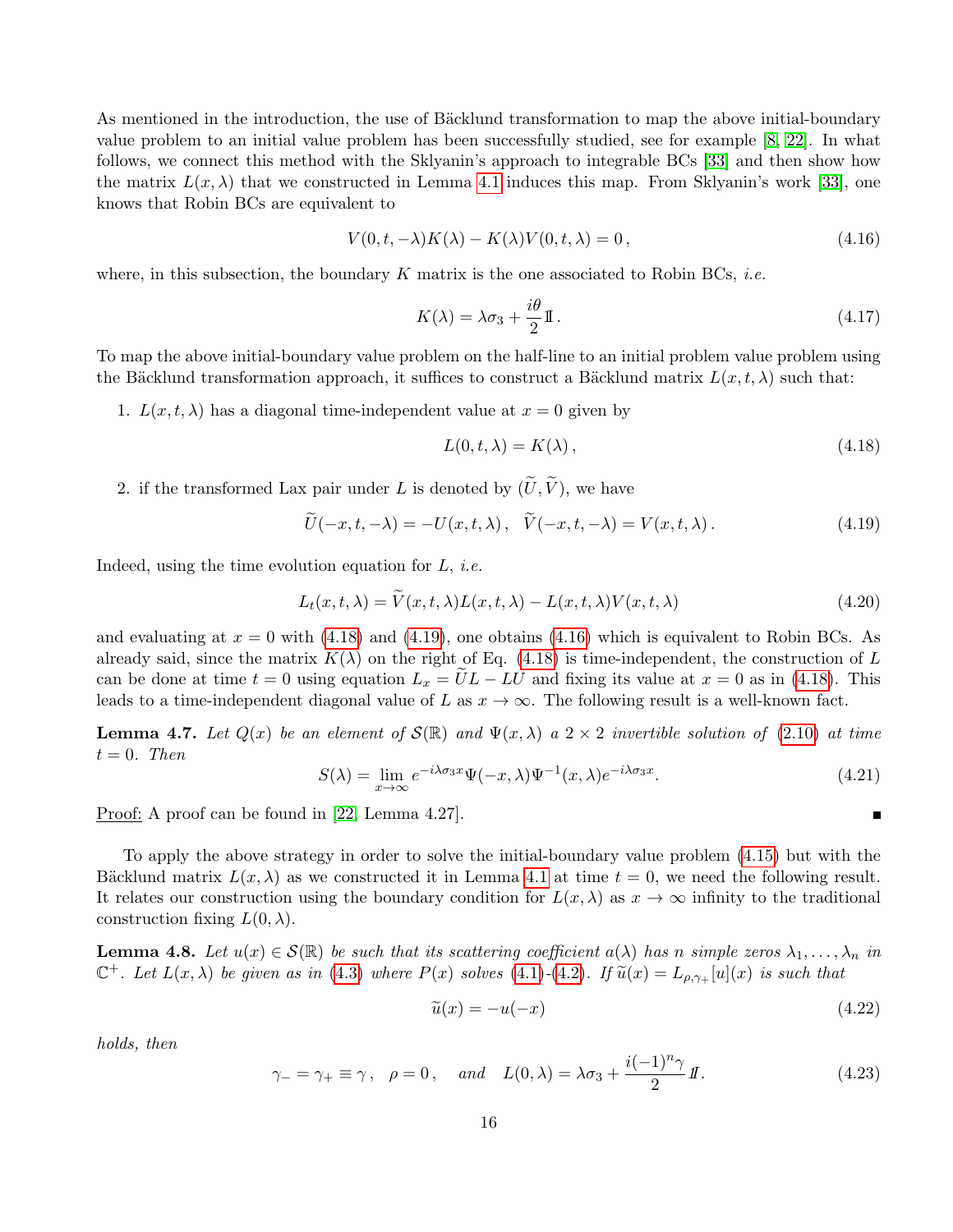<u>Proof:</u> If [\(4.22\)](#page-15-4) is satisfied then  $\tilde{U}(-x, -\lambda) = -U(x, \lambda)$ . Jost solutions are then related by

<span id="page-16-0"></span>
$$
\widetilde{\Psi}_{\pm}(-x,-\lambda) = \Psi_{\mp}(x,\lambda). \tag{4.24}
$$

From Lemma [4.1,](#page-10-2) Eqs. [\(4.6\)](#page-12-1) and [\(4.24\)](#page-16-0), one then deduces

$$
\Psi_{\pm}(x,\lambda) = L(x,\lambda)^{-1}\Psi_{\mp}(-x,-\lambda)\left(\left(\lambda + \frac{\rho}{2}\right)\sigma_3 + \frac{i\gamma_{\pm}}{2}\mathbb{I}\right), \quad \lambda \in \mathbb{R}.
$$

It follows that  $\Psi_+(x,\lambda) = L(x,\lambda)^{-1}L(-x,-\lambda)^{-1}\Psi_+(x,\lambda)\left((-\lambda+\frac{\rho}{2})\right)$  $\frac{\rho}{2}$ )  $\sigma_3 + \frac{i\gamma_-}{2}$  $\frac{\gamma_-}{2}1\!\!1\Bigr)\,\Bigl(\bigl(\lambda + \tfrac{\rho}{2}\bigr)$  $\frac{\rho}{2}$ )  $\sigma_3 + \frac{i\gamma_+}{2}$  $\binom{\gamma_+}{2}$   $\prod$ ), which we rewrite as

$$
\Psi_{+}(x,\lambda)^{-1}L(-x,-\lambda)L(x,\lambda)\Psi_{+}(x,\lambda) = \left(\left(-\lambda + \frac{\rho}{2}\right)\sigma_{3} + \frac{i\gamma_{-}}{2}\mathbb{I}\right)\left(\left(\lambda + \frac{\rho}{2}\right)\sigma_{3} + \frac{i\gamma_{+}}{2}\mathbb{I}\right). \tag{4.25}
$$

In fact, the latter relation is a consequence of the more general property that  $\Psi(x,\lambda)^{-1}L(-x,-\lambda)L(x,\lambda)\Psi(x,\lambda)$ is independent of x for any fundamental solution of  $\Psi_x = U\Psi$ , as a direct calculation shows. In particular, we must have

$$
\left( \left( -\lambda + \frac{\rho}{2} \right) \sigma_3 + \frac{i\gamma}{2} \mathbb{I} \right) \left( \left( \lambda + \frac{\rho}{2} \right) \sigma_3 + \frac{i\gamma}{2} \mathbb{I} \right) = \Psi_+(0, \lambda)^{-1} L(0, -\lambda) L(0, \lambda) \Psi_+(0, \lambda).
$$
 (4.26)

From [\(4.5\)](#page-11-1), we have that  $P(0)$  is diagonal when  $Q(x)+Q(x) = 0$  and from the properties of  $P(x)$  established in Lemma [4.1,](#page-10-2) we see that  $P(0) = \frac{i\nu}{2} \mathbb{I}$  with  $\nu^2 = \gamma_+^2$ . Therefore, we obtain the condition

$$
2i\lambda(\gamma_{-} - \gamma_{+})\sigma_{3} + i\rho(\gamma_{-} + \gamma_{+})\sigma_{3} - \gamma_{-}\gamma_{+}\mathbb{I} = \Psi_{+}(0,\lambda)^{-1}(2i\rho\nu\sigma_{3})\Psi_{+}(0,\lambda) - \nu^{2}\mathbb{I}. \tag{4.27}
$$

Taking the trace and using  $\nu^2 = \gamma_+^2$  we deduce  $\gamma_+ = \gamma_- \equiv \gamma$ . Another consequence of [\(4.24\)](#page-16-0) is that  $\widetilde{S}(\lambda) = S^{-1}(-\lambda)$  so in particular  $\widetilde{b}(\lambda) = -b(-\lambda)$  and  $\widetilde{a}(\lambda) = a^*(-\lambda)$ . Combined with [\(4.8\)](#page-13-2) and [\(4.9\)](#page-13-0), we obtain  $b(-\lambda) = 2\lambda + \rho - i\gamma b(\lambda)$  and  $a^*(-\lambda) = a(\lambda)$ . The symmetry for  $b(\lambda)$  is consistent iff (a  $-ia\lambda^2 =$ we obtain  $b(-\lambda) = \frac{2\lambda + \rho - i\gamma}{2\lambda + \rho + i\gamma} b(\lambda)$  and  $a^*(-\lambda^*) = a(\lambda)$ . The symmetry for  $b(\lambda)$  is consistent iff  $(\rho - i\gamma)^2 =$  $(\rho + i\gamma)^2$ . Since  $\gamma \neq 0$  this implies  $\rho = 0$ . For any fundamental solution  $\Psi(x, \lambda)$  relation [\(4.24\)](#page-16-0) takes the form  $\Psi(-x, -\lambda) = \Psi(x, \lambda)M(\lambda)$  for some matrix  $M(\lambda)$ . Evaluating the latter equation at  $x = 0 = \lambda$  and using [\(4.6\)](#page-12-1), one obtains  $M(0) = \frac{i\nu}{2}$ . Hence, using (4.6), one gets  $S(0) = \lim_{x\to\infty} \Psi(-x,0)\Psi(x,0)^{-1} = \frac{\gamma}{\nu}$  $\frac{1}{\nu}$ . Evaluating relation [\(4.7\)](#page-13-3) at  $\lambda = 0$  and using  $\widetilde{S}(\lambda) = S(-\lambda)^{-1}$ , one obtains  $S(0) = a(0)$  If which means  $a(0) = \frac{\gamma}{\nu}$ . The scattering coefficient  $a(\lambda)$  has the following explicit form [\[2\]](#page-35-14)

$$
a(\lambda) = \prod_{k=1}^{n} \frac{\lambda - \lambda_k}{\lambda - \lambda_k^*} \exp\left(\frac{1}{2\pi i} \int_{\mathbb{R}} \frac{\log(1 - |b(z)|^2)}{z - \lambda} dz\right), \quad \text{Im}(\lambda) > 0.
$$

Computing  $\lim_{\substack{\lambda \to 0 \\ \text{Im }\lambda > 0}}$  $a(\lambda)$  from the above formula and using  $|b(\lambda)| = |b(-\lambda)|$ , one obtains  $a(0) = \prod_{\lambda}^n \frac{\lambda_k}{\lambda_k}$  $k=1$  $\overline{\lambda_k^*}$ . Combined this with  $a(\lambda) = a^*(-\lambda^*)$ , one deduces  $a(0) = (-1)^n$ . Hence, one has  $\nu = (-1)^n \gamma$ . This completes the proof.

This lemma shows that the matrix transformation  $L(x, \lambda)$  we constructed in Lemma [4.1](#page-10-2) has a diagonal value at  $x = 0$  which is equal to  $K(\lambda)$  upon setting  $\gamma_+ = \gamma_- \equiv \gamma$  to  $(-1)^n \theta$ . Therefore, in the case of Robin BCs, fixing the boundary value of the Bäcklund transformation at  $x = 0$  or as  $x \to \infty$  does not make any difference. As Bikbaev and Tarasov noticed in [\[8\]](#page-35-2), relation [\(4.22\)](#page-15-4) can be reformulated in terms of scattering data associated to  $u(x)$  as follows: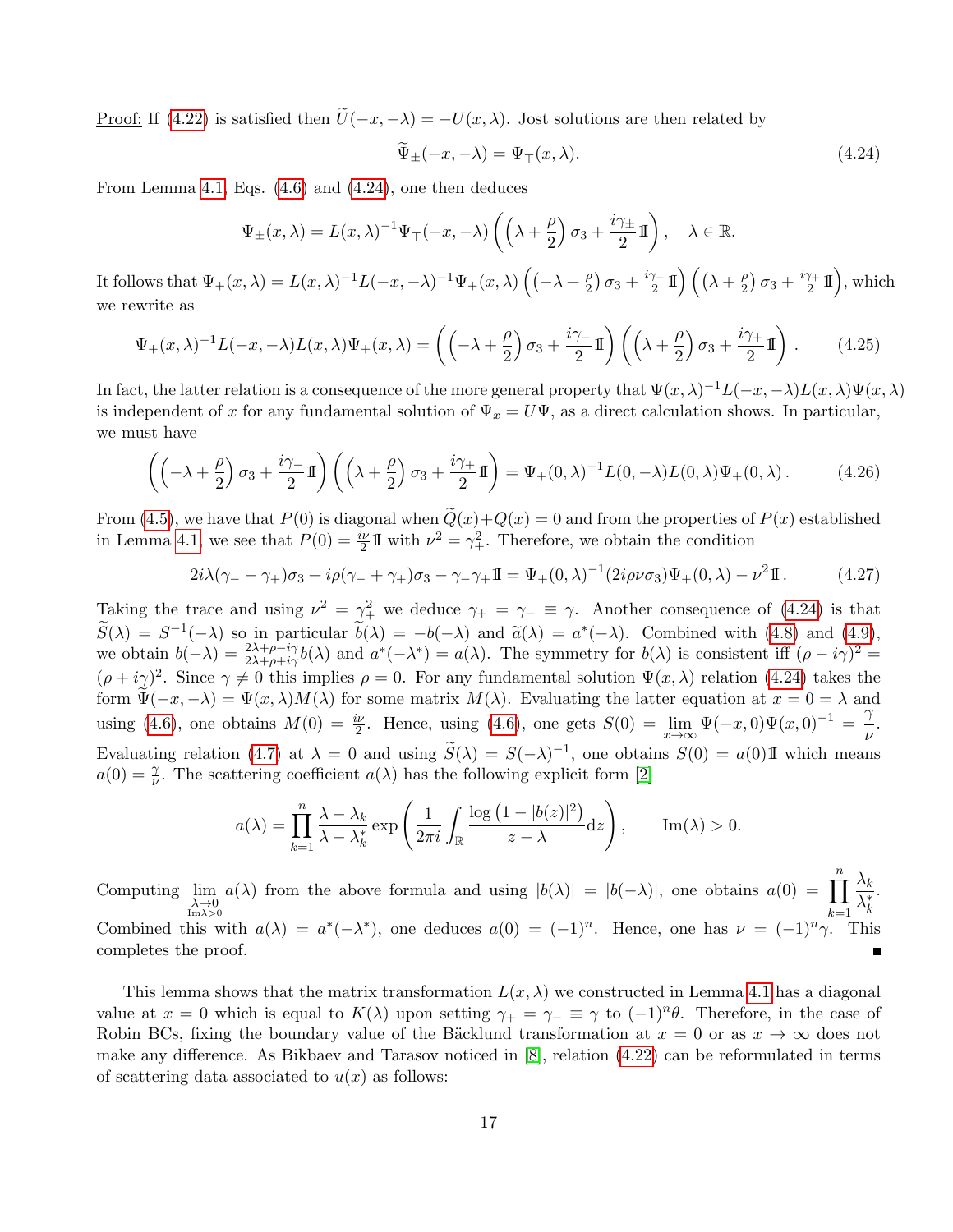**Proposition 4.9.** Let  $u(x) \in \mathcal{S}(\mathbb{R})$  be such that its scattering coefficient  $a(\lambda)$  has n simple zeros  $\lambda_1, \ldots, \lambda_n$ in  $\mathbb{C}^+$ . Let  $L(x,\lambda)$  be given as in [\(4.3\)](#page-11-2) where  $P(x)$  solves [\(4.1\)](#page-10-1)-[\(4.2\)](#page-11-0). Then  $u(x)$  satisfies condition [\(4.22\)](#page-15-4) if and only if the following symmetry on the scattering data holds

<span id="page-17-2"></span>
$$
a^*(-\lambda^*) = a(\lambda), \quad \lambda \in \mathbb{C}^+, \quad b(-\lambda) = \frac{2\lambda - i\gamma}{2\lambda + i\gamma}b(\lambda), \quad \lambda \in \mathbb{R},
$$
\n(4.28)

<span id="page-17-3"></span>
$$
\lambda_k \neq \pm i\gamma/2 \quad and \quad \gamma(\lambda_k)\gamma^*(-\lambda_k^*) = \frac{2\lambda_k + i\gamma}{2\lambda_k - i\gamma}, \quad k = 1, \dots, n. \tag{4.29}
$$

Proof: In view of Lemma [4.8,](#page-15-5) one can use the same proofs as in [\[8,](#page-35-2) [22\]](#page-36-6) for instance. We do not repeat them here.

We now summarise the nonlinear mirror image strategy, as proposed in [\[8\]](#page-35-2), to solve [\(4.15\)](#page-14-1). Starting from the initial condition  $u_0(x) \in \mathcal{S}(\mathbb{R}^+)$  satisfying  $(u_0)_x + \theta u_0 = 0$  at  $x = 0$ , construct its Bäcklund transformation  $\tilde{u}_0(x) = L^+_{\rho,\gamma_+}[u_0](x)$  and introduce an extension  $u_0^{ext}(x)$  to the full line by setting

$$
u_0^{ext}(x) = \begin{cases} u_0(x), & x \ge 0, \\ -\widetilde{u_0}(-x), & x < 0. \end{cases}
$$
 (4.30)

Then: (i) It follows from Lemmas [4.3](#page-12-2) and [4.8](#page-15-5) that  $u_0^{ext}(x)$  satisfies condition [\(4.22\)](#page-15-4) and Robin boundary condition upon setting  $\gamma = (-1)^n \theta$ ; (ii) The extension  $u_0^{ext}(x)$  provides valid initial data<sup>[4](#page-17-1)</sup> to implement the inverse scattering method on  $\mathbb R$  in order to obtain the solution  $u^{ext}(x, t)$  for  $t \geq 0$ . The compatibility of symmetries [\(4.28\)](#page-17-2)-[\(4.29\)](#page-17-3) with the time evolution  $a(t,\lambda) = a(\lambda)$ ,  $b(t,\lambda) = b(\lambda)e^{2i\lambda^2t}$  and  $\gamma(t,\lambda_k) =$  $\gamma(\lambda_k)e^{2i\lambda_k^2t}$  known from ISM, ensures that the condition  $\tilde{u}^{ext}(x,t) = -u^{ext}(-x,t)$  now holds for all  $t \ge 0$ . As a consequence, so does the boundary condition  $u_x^{ext}(0,t) + \theta u^{ext}(0,t) = 0$  for all  $t \geq 0$ . The desired solution of [\(4.15\)](#page-14-1) is simply obtained by taking  $u(x,t) = u^{ext}(x,t)|_{\mathbb{R}^+}.$ 

The Bäcklund matrix  $L(x, t, \lambda)$  that allowed us to map the initial-boundary value problem [\(4.15\)](#page-14-1) to an initial-value problem has been constructed by fixing its value as  $x \to \infty$ 

# <span id="page-17-0"></span>5 Nonlinear mirror image method: case of the time-dependent BCs

### 5.1 General strategy

To tackle the time-dependent BCs given by [\(2.3\)](#page-3-2), we follow the method reviewed in detail so far. We look for a BT induced by a matrix  $B(x, t, \lambda)$  such that

$$
B_x = \tilde{U}B - BU \,, \quad B_t = \tilde{V}B - BV \,, \tag{5.1}
$$

with  $(U, V)$  the Lax pair of NLS equation,  $(\tilde{U}, \tilde{V})$  the transformed Lax pair under B, and such that

<span id="page-17-4"></span>
$$
B(0, t, \lambda) = K(t, \lambda) \tag{5.2}
$$

with  $K(t, \lambda)$  given by [\(2.6\)](#page-4-1)-[\(2.7\)](#page-4-2), when the folding symmetry

$$
\widetilde{U}(-x,t,-\lambda) = -U(x,t,\lambda)
$$
\n(5.3)

<span id="page-17-1"></span><sup>&</sup>lt;sup>4</sup>The only technicality involves smoothness properties at  $x = 0$ , see [\[22,](#page-36-6) Proposition 4.26] or Appendix D in [\[8\]](#page-35-2)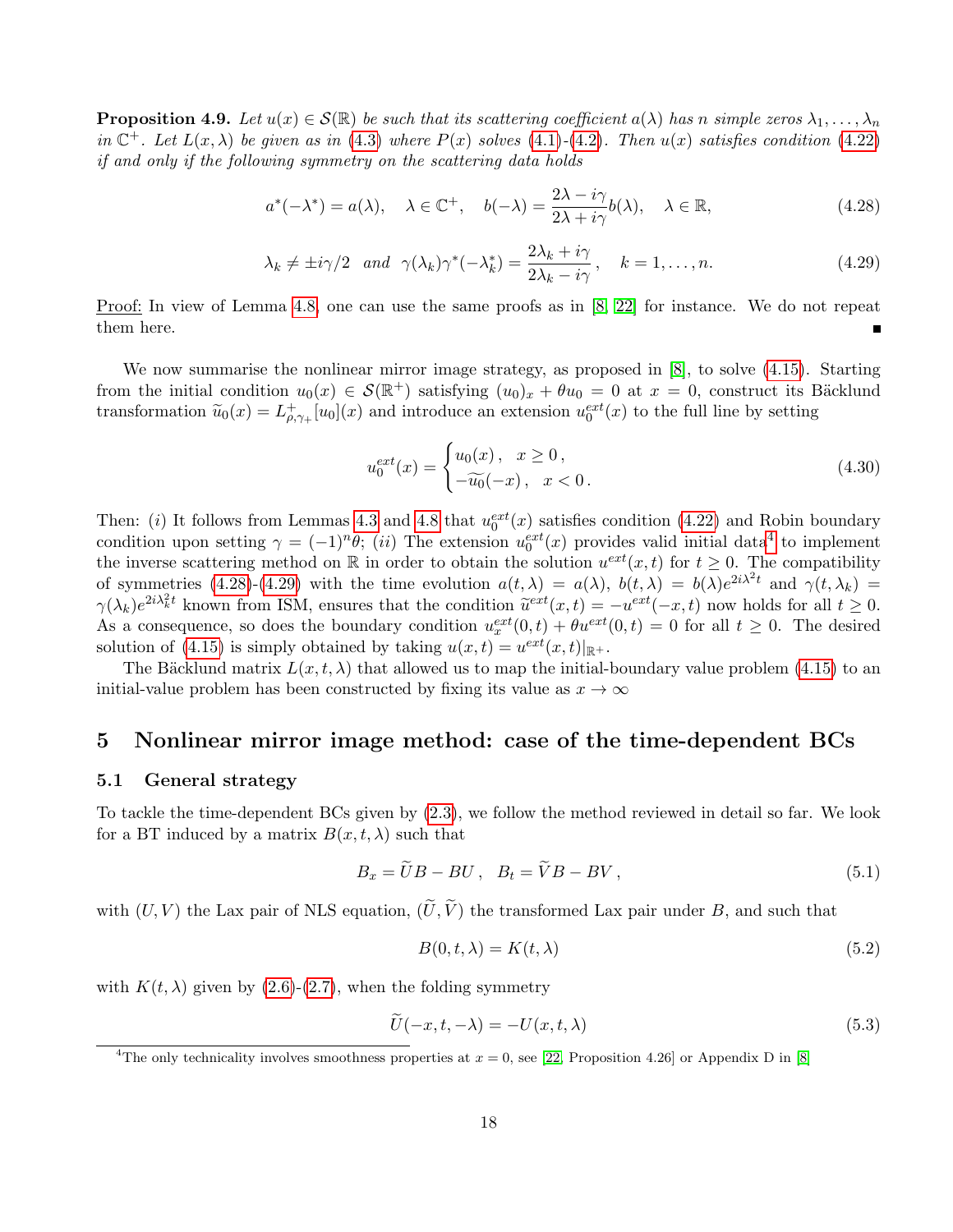is required. The following argument suggests how to proceed. In each step, we consider a Bäcklund transformation induced by a matrix of the form [\(4.3\)](#page-11-2). Consider a first Bäcklund transformation  $L_1(x, \lambda)$ yielding  $Q(x)$  from  $Q(x)$  *i.e.* satisfying

$$
L_{1x}(x,\lambda) = \widehat{U}(x,\lambda)L_1(x,\lambda) - L_1(x,\lambda)U(x,\lambda).
$$

With  $\hat{U}(x, \lambda)$  thus obtained, we can consider the transformation  $L_2$  yielding  $-\hat{Q}(-x)$  from  $\hat{Q}(x)$ , *i.e.* a solution of

$$
L_{2x}(x,\lambda) = -\widehat{U}(-x,-\lambda)L_2(x,\lambda) - L_2(x,\lambda)\widehat{U}(x,\lambda).
$$

It is given by  $L_2(x, \lambda) = \hat{\Psi}(-x, -\lambda)C_2(\lambda)\hat{\Psi}^{-1}(x, \lambda)$  for some matrix  $C_2(\lambda)$  independent of x and where  $\widehat{\Psi}(x,\lambda)$  is a solution of  $\widehat{\Psi}_x(x,\lambda) = \widehat{U}(x,\lambda)\widehat{\Psi}(x,\lambda)^5$  $\widehat{\Psi}_x(x,\lambda) = \widehat{U}(x,\lambda)\widehat{\Psi}(x,\lambda)^5$ . Finally we consider a third transformation  $L_3$  producing  $Q(x)$  from  $-Q(-x)$ ,

$$
L_{3x}(x,\lambda) = \tilde{U}(x,\lambda)L_3(x,\lambda) + L_3(x,\lambda)\tilde{U}(-x,-\lambda).
$$

By construction  $B(x, \lambda) = L_3L_2L_1(x, \lambda)$  provides a Bäcklund transformation from  $Q(x)$  to  $\widetilde{Q}(x), i.e.$ 

<span id="page-18-1"></span>
$$
B_x(x,\lambda) = \tilde{U}(x,\lambda)B(x,\lambda) - B(x,\lambda)U(x,\lambda).
$$
\n(5.4)

A direct calculation then gives

$$
U(x,\lambda) + U(-x,-\lambda)
$$
  
=  $L_1^{-1}(-x,-\lambda)\left(\partial_x(L_1(-x,-\lambda)L_3(x,\lambda)) - \left[L_1(-x,-\lambda)L_3(x,\lambda),\hat{U}(-x,-\lambda)\right]\right)L_3^{-1}(x,\lambda).$  (5.5)

Hence the folding condition  $\tilde{U}(x, \lambda) + U(-x, -\lambda) = 0$  is equivalent to

$$
\partial_x (L_1(-x,-\lambda)L_3(x,\lambda)) = \left[L_1(-x,-\lambda)L_3(x,\lambda),\widehat{U}(-x,-\lambda)\right],
$$

which in turns is equivalent to

$$
L_1(-x,-\lambda)L_3(x,\lambda)=\widehat{\Psi}(-x,-\lambda)C_3(\lambda)\widehat{\Psi}^{-1}(-x,-\lambda)\,,
$$

for some matrix  $C_3(\lambda)$ . Using this to eliminate  $L_3$  and recalling the expression of  $L_2$ , we obtain

$$
B(x,\lambda) = L_1^{-1}(-x,-\lambda)\widehat{\Psi}(-x,-\lambda)C_3(\lambda)C_2(\lambda)\widehat{\Psi}^{-1}(x,\lambda)L_1(x,\lambda).
$$
 (5.6)

Choosing for definiteness the Jost solution  $\hat{\Psi}_+(x,\lambda)$  and fixing the boundary condition for B in [\(5.4\)](#page-18-1) as

$$
\lim_{x \to \infty} B(x,\lambda) = h(\lambda) \left[ (-2\lambda + \rho)\sigma_3 - i\gamma_- \right] \left[ (2\lambda + \rho)\sigma_3 + i\gamma_+ \right],\tag{5.7}
$$

where  $h(\lambda) = \frac{1}{(2\lambda - \rho)^2 + \gamma_+^2}$ , we obtain that

$$
\lim_{x \to \infty} \widehat{\Psi}_+(-x, -\lambda) C_3(\lambda) C_2(\lambda) \widehat{\Psi}_+^{-1}(x, \lambda) = \mathbb{I},
$$

which yields  $C_3(\lambda)C_2(\lambda) = \hat{S}^{-1}(-\lambda)$ . Summarising and recalling that  $\hat{\Psi}_+(-x, -\lambda)\hat{S}^{-1}(-\lambda) = \hat{\Psi}_-(-x, -\lambda)$ , we have obtained that the folding symmetry is equivalent to

$$
B(x,\lambda) = L_1^{-1}(-x,-\lambda)\widehat{\Psi}_-(-x,-\lambda)\widehat{\Psi}_+^{-1}(x,\lambda)L_1(x,\lambda).
$$
 (5.8)

<span id="page-18-0"></span> $5$ The exact normalisation would come from fixing a boundary condition but is not relevant for our argument.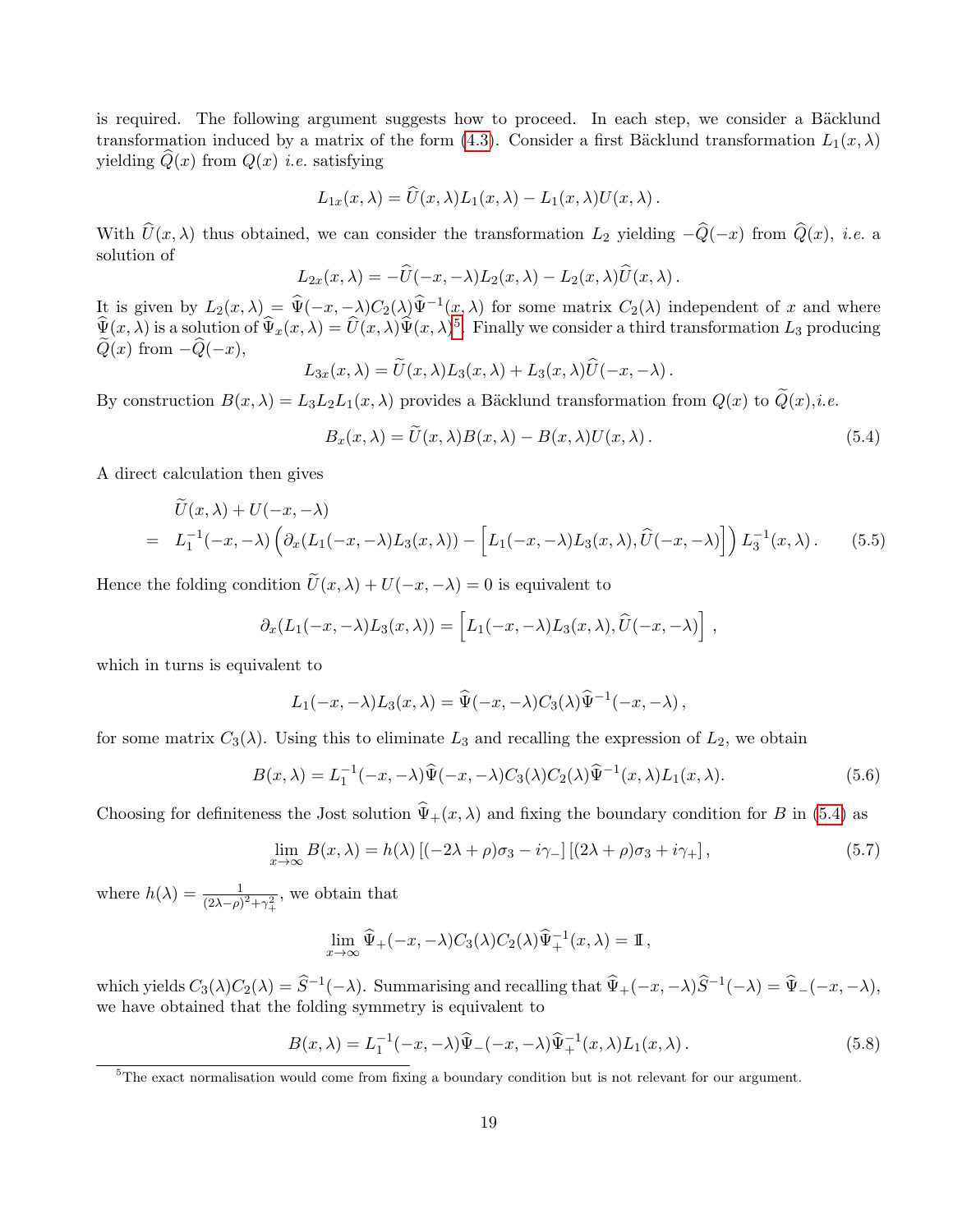This suggests that of all the possible potentials  $Q(x)$ , those that are such that  $\hat{Q}(x) = -\hat{Q}(-x)$  will fulfill the desired conditions. Indeed, in that special case of [\(4.24\)](#page-16-0), we have  $\hat{\Psi}_{-}(-x, -\lambda)\hat{\Psi}_{+}^{-1}(x, \lambda) = \mathbb{I}$  and

<span id="page-19-4"></span>
$$
B(x,\lambda) = L_1^{-1}(-x,-\lambda)L_1(x,\lambda).
$$
 (5.9)

It remains to check that such a  $B$  can satisfy  $(5.2)$  to ensure that it is the right candidate with the required properties. Using Proposition [4.5,](#page-13-4) which gives

$$
L_1(x,\lambda) = \left(\lambda + \frac{\rho}{2}\right)\sigma_3 + \frac{i}{2}\begin{pmatrix} \epsilon_1(x)\sqrt{\gamma_+^2 - |\hat{u} + u|^2} & \hat{u} + u \\ -(\hat{u} + u)^* & \epsilon_1(x)\sqrt{\gamma_+^2 - |\hat{u} + u|^2} \end{pmatrix},
$$
(5.10)

a direct calculation shows, recalling that we work under the assumption  $\hat{u}(x) = -\hat{u}(-x)$ ,

<span id="page-19-6"></span>
$$
B(0,\lambda) = L_1^{-1}(0,-\lambda)L_1(0,\lambda) = \frac{1}{(2\lambda - \rho)^2 + \gamma_+^2} \left( -4\lambda^2 \mathbb{I} - 4i\lambda H + \gamma_+^2 + \rho^2 \right),\tag{5.11}
$$

with

<span id="page-19-7"></span>
$$
H = \begin{pmatrix} \epsilon_1(0)\sqrt{\gamma_+^2 - |u|^2(0)} & u(0) \\ u^*(0) & -\epsilon_1(0)\sqrt{\gamma_+^2 - |u|^2(0)} \end{pmatrix} .
$$
 (5.12)

This is the desired result, see [\(2.6\)](#page-4-1), if we set  $\rho = \beta$  and  $\gamma_+^2 = \alpha^2$ . In view of the results of Section [4](#page-10-0) about the time evolution compatibility of a Bäcklund transformation, we can conclude that our  $B$  will satisfy  $(5.2).$  $(5.2).$ 

Summarising the discussion, we construct  $B(x, \lambda)$  as the product  $L_1^{-1}(-x, -\lambda)L_1(x, \lambda)$  to realise the Bäcklund transformation  $Q \mapsto \tilde{Q}$  where  $L_1(x, \lambda)$  realises the map  $Q \mapsto \hat{Q} = L_{1\rho,\gamma_+}[Q]$  and we consider those potentials  $Q(x)$  that are such that  $\widehat{Q}$  is an odd function. This automatically ensures the folding condition  $Q(x) = -Q(-x)$ . This is the analog in our case of Q being "q-symmetric" in the terminology of [\[22\]](#page-36-6) who dealt with the Robin case. In the rest of this article, we fix

<span id="page-19-1"></span>
$$
\rho = \beta, \quad \gamma_+ = \varepsilon \alpha, \quad \varepsilon = \pm 1. \tag{5.13}
$$

## 5.2 Results

Our first task is to characterise the symmetry properties of the scattering data of a potential  $Q(x)$  satisfying the condition we have just discussed *i.e.*  $Q = L_{1\rho,\gamma+} [Q]$  is an odd function. Unlike the Robin case, this condition does not impose  $\gamma_+ = \gamma_-$  and we have to consider the two cases  $\gamma_+ = \pm \gamma_-$ . We proceed in several steps, concentrating on the continuous data first.

<span id="page-19-0"></span>**Proposition 5.1.** Let  $Q(x) \in \mathcal{S}(\mathbb{R})$  be such that  $\widehat{Q} = L_{1\rho,\gamma+} [Q]$  is an odd function. Then, its scattering data satisfies

<span id="page-19-2"></span>
$$
S^{-1}(-\lambda) = \mathcal{B}(\lambda) S(\lambda) \mathcal{B}(-\lambda), \quad \mathcal{B}(\lambda) = \begin{pmatrix} \frac{2\lambda + \beta + i\gamma_{-}}{-2\lambda + \beta + i\gamma_{+}} & 0\\ 0 & \frac{2\lambda + \beta - i\gamma_{-}}{-2\lambda + \beta - i\gamma_{+}} \end{pmatrix}.
$$
 (5.14)

Explicitly, if  $\gamma_+ = \gamma_- = \varepsilon \alpha$ , we get

<span id="page-19-3"></span>
$$
a(-\lambda) = a^*(\lambda^*), \quad b(-\lambda) = -\frac{2\lambda + \beta - i\varepsilon\alpha}{2\lambda + \beta + i\varepsilon\alpha} \frac{2\lambda - \beta - i\varepsilon\alpha}{2\lambda - \beta + i\varepsilon\alpha} b(\lambda).
$$
 (5.15)

If  $\gamma_+ = -\gamma_- = \varepsilon \alpha$ , we get

<span id="page-19-5"></span>
$$
a(-\lambda) = \frac{2\lambda + \beta - i\varepsilon\alpha}{2\lambda + \beta + i\varepsilon\alpha} \frac{2\lambda - \beta + i\varepsilon\alpha}{2\lambda - \beta - i\varepsilon\alpha} a^*(\lambda^*), \quad b(-\lambda) = -b(\lambda). \tag{5.16}
$$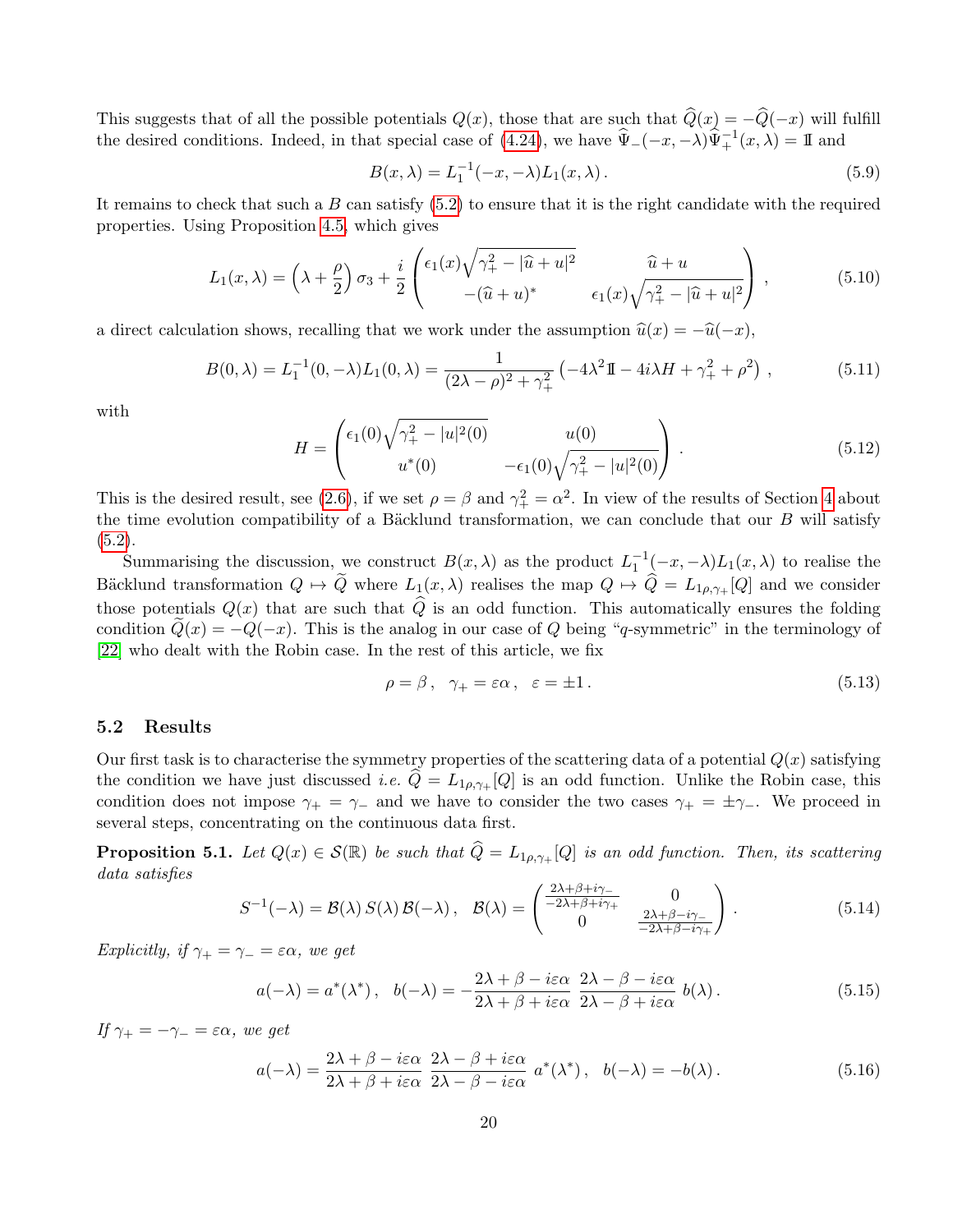Proof: We have the following relation between Jost solutions

<span id="page-20-1"></span>
$$
\widehat{\Psi}_{\pm}(x,\lambda) = L_1(x,\lambda)\Psi_{\pm}(x,\lambda)L_{\pm}^{-1}(\lambda), \quad L_{\pm}(\lambda) = \lim_{x \to \pm \infty} L_1(x,\lambda) = \left(\lambda + \frac{\rho}{2}\right)\sigma_3 + \frac{i\gamma_{\pm}}{2}\mathbb{I}.
$$
 (5.17)

It implies in particular that  $\widehat{S}(\lambda) = L_{-}(\lambda)S(\lambda)L_{+}^{-1}(\lambda)$ . Since  $\widehat{U}(-x, -\lambda) = -\widehat{U}(x, \lambda)$ , we also have

<span id="page-20-2"></span>
$$
\widehat{\Psi}_{\pm}(-x,-\lambda) = \widehat{\Psi}_{\mp}(x,\lambda). \tag{5.18}
$$

This implies in particular that  $\hat{S}^{-1}(-\lambda) = \hat{S}(\lambda)$ . Combining these two results, and recalling that  $\rho = \beta$ and  $\gamma_+ = \varepsilon \alpha$ , yields [\(5.14\)](#page-19-2) with  $\mathcal{B}(\lambda) = L_+^{-1}(-\lambda)L_-(\lambda)$  as desired.

These symmetries have consequences for the possible discrete data. We gather the result in the following Proposition.

<span id="page-20-0"></span>**Proposition 5.2.** Let  $Q(x) \in \mathcal{S}(\mathbb{R})$  be such that  $\widehat{Q} = L_{1\rho,\gamma+} |Q|$  is an odd function.

- 1. If  $\gamma_+ = \gamma_- = \varepsilon \alpha$ :
	- The zeros of  $a(\lambda)$  are composed of p pairs  $(\lambda_k, -\lambda_k^*)$ ,  $k = 1, \ldots, p$  and s self-symmetric zeros [\[9\]](#page-35-4)  $\lambda_k = i\sigma_k \in i\mathbb{R}^+, k = 1, \ldots, s$ . The number s of self-symmetric zeros is necessarily even. Explicitly,

<span id="page-20-3"></span>
$$
a(\lambda) = \prod_{j=1}^{p} \frac{\lambda - \lambda_j}{\lambda - \lambda_j^*} \frac{\lambda + \lambda_j^*}{\lambda + \lambda_j} \prod_{k=1}^{s} \frac{\lambda - i\sigma_k}{\lambda + i\sigma_k} \exp\left(\frac{1}{2\pi i} \int_{\mathbb{R}} \frac{\log(1 - |b(z)|^2)}{z - \lambda} dz\right).
$$
 (5.19)

• The related norming constants satisfy the symmetry relation

<span id="page-20-7"></span>
$$
\gamma^*(-\lambda_k^*)\gamma(\lambda_k) = -\frac{2\lambda_k - \beta + i\varepsilon\alpha}{2\lambda_k - \beta - i\varepsilon\alpha} \frac{2\lambda_k + \beta + i\varepsilon\alpha}{2\lambda_k + \beta - i\varepsilon\alpha}, \quad k = 1, \dots, 2p + s. \tag{5.20}
$$

- 2. If  $\gamma_+ = -\gamma_- = \varepsilon \alpha$ :
	- The zeros of  $a(\lambda)$  include  $\frac{-\beta+i\alpha}{2}$  when  $\varepsilon = 1$  or  $\frac{\beta+i\alpha}{2}$  $\frac{\partial^2 f}{\partial x^2}$  when  $\varepsilon = -1$ , and p pairs  $(\lambda_k, -\lambda_k^*),$  $k = 1, \ldots, p$ . There are no self-symmetric zeros. Explicitly,

<span id="page-20-4"></span>
$$
a(\lambda) = \begin{cases} \frac{2\lambda + \beta - i\alpha}{2\lambda + \beta + i\alpha} \prod_{j=1}^{p} \frac{\lambda - \lambda_j}{\lambda - \lambda_j} \frac{\lambda + \lambda_j^*}{\lambda + \lambda_j} \exp\left(\frac{1}{2\pi i} \int_{\mathbb{R}} \frac{\log(1 - |b(z)|^2)}{z - \lambda} dz\right), & \varepsilon = 1, \\ \frac{2\lambda - \beta - i\alpha}{2\lambda - \beta + i\alpha} \prod_{j=1}^{p} \frac{\lambda - \lambda_j}{\lambda - \lambda_j^*} \frac{\lambda + \lambda_j^*}{\lambda + \lambda_j} \exp\left(\frac{1}{2\pi i} \int_{\mathbb{R}} \frac{\log(1 - |b(z)|^2)}{z - \lambda} dz\right), & \varepsilon = -1, \end{cases}
$$
(5.21)

• The related norming constants satisfy the symmetry relation

<span id="page-20-6"></span>
$$
\gamma^*(-\lambda_k^*)\gamma(\lambda_k) = -1, \quad k = 1, \dots, p. \tag{5.22}
$$

Proof: We first derive the properties of the zeros of  $a(\lambda)$  in each case and will provide a proof for the relation of the norming constants at the end as it can be done in one go for both cases. In the case  $\gamma_+ = \gamma_-,$ relation [\(5.15\)](#page-19-3) implies that if  $\lambda_k$  is a zero of  $a(\lambda)$  then so is  $-\lambda_k^*$  and the first claim follows. Note that none of these zeros can be equal to  $(\beta + i\alpha)/2$  in view of the summary given after Lemma [4.1.](#page-10-2) Using [\(5.17\)](#page-20-1) and  $(5.18)$ , we obtain

<span id="page-20-5"></span>
$$
\Psi_{+}(-x,-\lambda) = B(x,\lambda)\Psi_{-}(x,\lambda)\mathcal{B}^{-1}(\lambda)
$$
\n(5.23)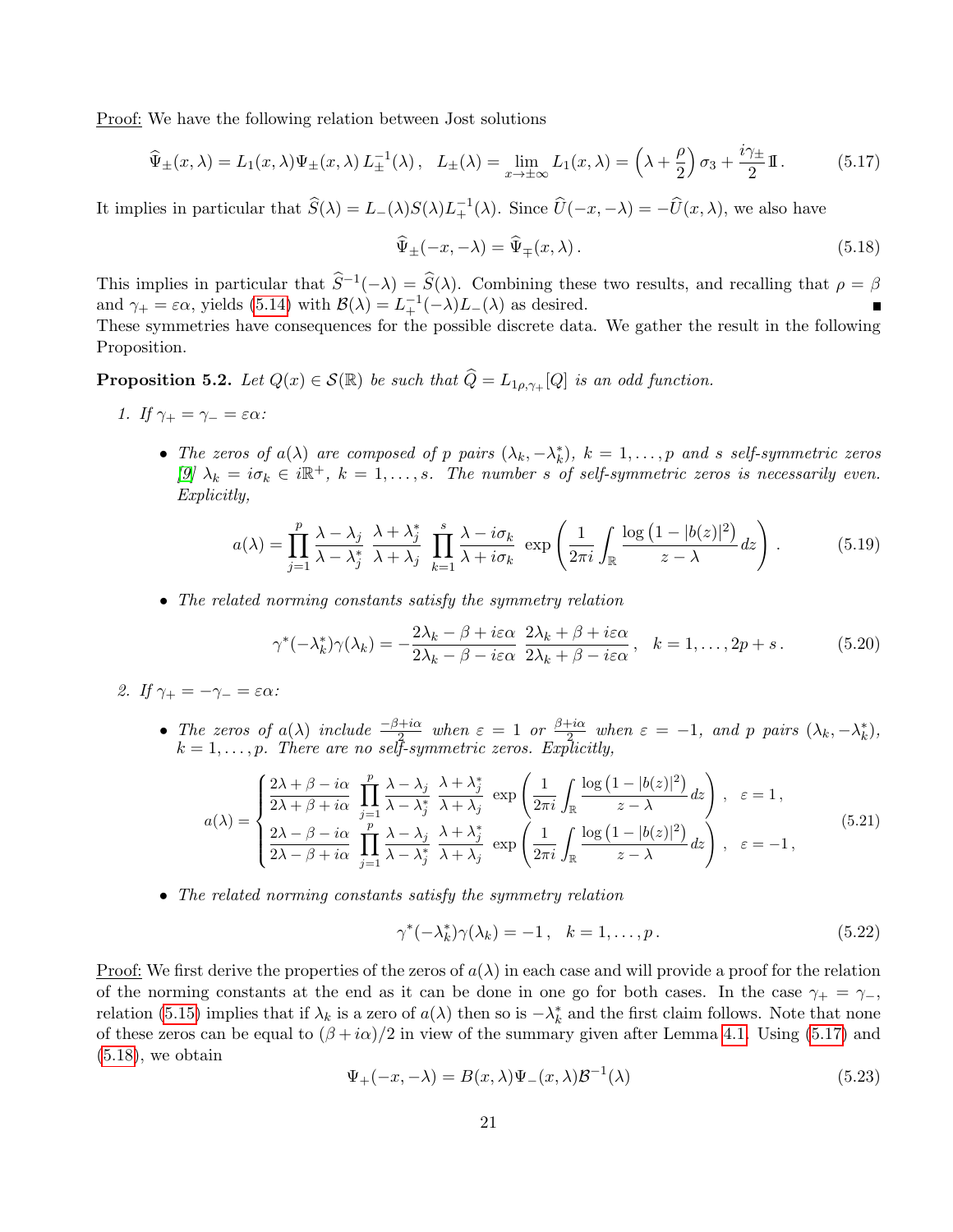where  $B(x, \lambda)$  is given as in [\(5.9\)](#page-19-4) and  $\mathcal{B}(\lambda)$  as in [\(5.14\)](#page-19-2). This implies  $\Psi_-(0,0)S(0) = B(0,0)\Psi_-(0,0)\mathcal{B}^{-1}(0)$ *i.e.*, since  $B(0,0) = \mathbb{I}$  and  $\mathcal{B}(0) = \mathbb{I}$  when  $\gamma_+ = \gamma_-, S(0) = \mathbb{I}$ . Thus  $a(0) = 1$ . But from [\(5.19\)](#page-20-3), we have  $a(0) = (-1)^{2p+s}$  so s must be even.

In the case  $\gamma_+ = -\gamma_-,$  relation [\(5.16\)](#page-19-5) is rephrased by introducing

$$
A(\lambda) = \begin{cases} \frac{2\lambda + \beta + i\alpha}{2\lambda + \beta - i\alpha} a(\lambda), & \varepsilon = 1, \\ \frac{2\lambda - \beta + i\alpha}{2\lambda - \beta - i\alpha} a(\lambda), & \varepsilon = -1, \end{cases}
$$
(5.24)

in terms of which it reads  $A(-\lambda) = A^*(\lambda^*)$ . This is the same relation as dealt with before so we deduce that the zeros of  $A(\lambda)$  come in pairs or in singlets of purely imaginary numbers and [\(5.21\)](#page-20-4) follows. We use again [\(5.23\)](#page-20-5) to deduce  $\Psi_-(0,0)S(0) = B(0,0)\Psi_-(0,0)\mathcal{B}^{-1}(0)$  but this time, since  $\gamma_+ = -\gamma_- = \varepsilon \alpha, \mathcal{B}^{-1}$  $\sqrt{ }$  $(0) =$  $\frac{\beta+i\varepsilon\alpha}{\beta-i\varepsilon\alpha}$  0 0 β−iεα  $\begin{pmatrix} 0 \\ \frac{\beta - i \varepsilon \alpha}{\beta + i \varepsilon \alpha} \end{pmatrix}$ Therefore,  $a(0) = \frac{\beta - i\varepsilon\alpha}{\beta + i\varepsilon\alpha}$ . Comparing with [\(5.21\)](#page-20-4) which gives  $a(0) = (-1)^{2p + s}\frac{\beta - i\varepsilon\alpha}{\beta + i\varepsilon\alpha}$ , we deduce again that s is even. In fact s = 0 because [\(5.22\)](#page-20-6) (whose proof is next) would implies  $|\gamma(i\sigma_k)|^2 = -1$ ,

a contradiction.

We turn to the proof of the relation on the norming constants for which we don't need to distinguish the cases. Eq. [\(5.23\)](#page-20-5) gives the following relations between the column vectors of  $\Psi_{\pm}$ 

<span id="page-21-0"></span>
$$
\Psi_{+}^{(1)}(-x,-\lambda) = B(x,\lambda)\Psi_{-}^{(1)}(x,\lambda)\frac{-2\lambda + \rho + i\gamma_{+}}{2\lambda + \rho + i\gamma_{-}},
$$
\n(5.25)

$$
\Psi_{+}^{(2)}(-x, -\lambda) = B(x, \lambda)\Psi_{-}^{(2)}(x, \lambda)\frac{-2\lambda + \rho - i\gamma_{+}}{2\lambda + \rho - i\gamma_{-}}.
$$
\n(5.26)

Evaluating [\(5.25\)](#page-21-0) at  $\lambda = \lambda_k$  and recalling that  $\Psi_{-}^{(1)}(x, \lambda_k) = \gamma(\lambda_k) \Psi_{+}^{(2)}(x, \lambda_k)$  we get

$$
\Psi_+^{(1)}(-x,-\lambda_k) = \gamma(\lambda_k)B(x,\lambda_k)\Psi_+^{(2)}(x,\lambda_k)\frac{-2\lambda_k + \rho + i\gamma_+}{2\lambda_k + \rho + i\gamma_-}.
$$

Now, evaluating [\(5.26\)](#page-21-0) at  $\lambda = -\lambda_k$  and using it to eliminate  $\Psi_{+}^{(2)}(x, \lambda_k)$  yields

$$
\Psi_+^{(1)}(-x,-\lambda_k) = \gamma(\lambda_k) \underbrace{B(x,\lambda_k)B(-x,-\lambda_k)}_{\text{II}} \Psi_-^{(2)}(-x,-\lambda_k) \frac{2\lambda_k + \rho - i\gamma_+}{-2\lambda_k + \rho - i\gamma_-} \frac{-2\lambda_k + \rho + i\gamma_+}{2\lambda_k + \rho + i\gamma_-}.
$$

Recalling the NLS symmetry [\(2.14\)](#page-4-4) which gives

$$
\Psi_+^{(1)}(x,\lambda) = -N\Psi_+^{(2)*}(x,\lambda^*), \quad \Psi_-^{(2)}(x,\lambda) = N\Psi_-^{(1)*}(x,\lambda^*),
$$

and the relation  $\Psi_{-}^{(1)*}(-x, -\lambda_k^*) = \gamma^*(-\lambda_k^*)\Psi_{+}^{(2)*}(-x, -\lambda_k^*)$ , we get

$$
\Psi_{+}^{(2)*}(-x, -\lambda_{k}^{*}) = -\gamma(\lambda_{k})\gamma^{*}(-\lambda_{k}^{*})\frac{2\lambda_{k}+\rho-i\gamma_{+}}{-2\lambda_{k}+\rho-i\gamma_{-}}\frac{-2\lambda_{k}+\rho+i\gamma_{+}}{2\lambda_{k}+\rho+i\gamma_{-}}\Psi_{+}^{(2)*}(-x, -\lambda_{k}^{*}).
$$

The result follows by spelling out the two cases  $\gamma_+ = \gamma_-$  or  $\gamma_+ = -\gamma_-$  and substituting  $\rho = \beta$  and  $\gamma_+ = \varepsilon \alpha$ . Ē

The main novelty is the first fraction in [\(5.21\)](#page-20-4) which shows the presence of a single, not purely imaginary, zero. In the absence of any other zero *i.e.*  $n = 0$ , and assuming the pure soliton case *i.e.*  $b(\lambda) = 0$ , this is precisely the term that gives rise to the emitted or absorbed soliton in [\(2.16\)](#page-5-0). The norming constant related to this zero has no special constraint, which explains that  $x_0$  and  $\phi$  are arbitrary in [\(2.16\)](#page-5-0).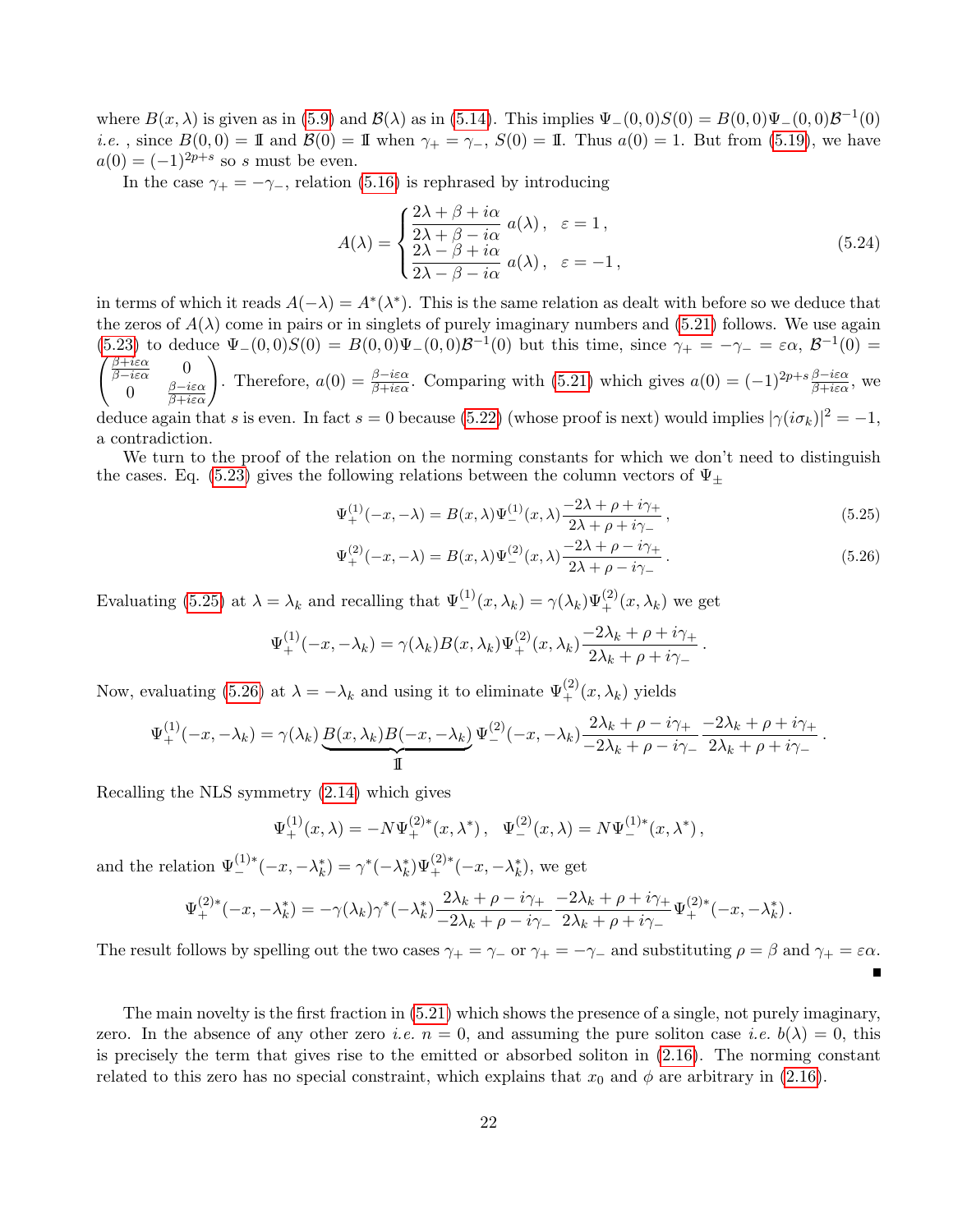**Remark 5.3.** In expression [\(5.21\)](#page-20-4), we could ask what happens for instance if one zero  $\lambda_k$  is equal to  $(-\beta + i\alpha)/2$ . A short calculation shows that  $a(\lambda)$  would then contain the factor  $\left(\frac{2\lambda+\beta-i\alpha}{2\lambda+\beta+i\alpha}\right)^2 \frac{2\lambda-\beta-i\alpha}{2\lambda-\beta+i\alpha}$ . In that case,  $(-\beta + i\alpha)/2$  would be a double zero which takes us beyond our working hypothesis of generic potentials. However, this is a tantalising possibility in general to investigate the properties of emission and absorption of more elaborate soliton solutions by a time-dependent boundary.

We now discuss the converse of Propositions [5.1](#page-19-0) and [5.2.](#page-20-0) The short argument in [\[8\]](#page-35-2) uses the known one-to-one correspondence in ISM between a generic potential of the type we consider in this work and its scattering data. We can invoke the same result here and conclude that a potential u is such that  $\hat{u}$  is odd (equivalently  $\tilde{u}(x) = -u(-x)$ ) if and only if its scattering data satisfies the symmetries of Propositions [5.1](#page-19-0) and [5.2.](#page-20-0) In the case  $\gamma_+ = \gamma_-,$  we also present in Appendix [B](#page-32-0) a direct (but long) proof along the lines of that given in [\[22\]](#page-36-6) which uses Riemann-Hilbert problems techniques. It illustrates the main differences between the present case and the Robin case detailed in [\[22\]](#page-36-6). In particular the use of a two-step construction mimicking the construction of  $B(x, \lambda)$  from  $L_1(x, \lambda)$  is detailed.

<span id="page-22-0"></span>**Proposition 5.4.** Let  $Q(x) \in \mathcal{S}(\mathbb{R})$  be such that its scattering data satisfies the symmetries of Propositions [5.1](#page-19-0) and [5.2.](#page-20-0) Then  $\widetilde{u}(x) = -u(-x)$  holds.

The compatibility of this whole construction with the desired time evolution must be established. Since  $B(x, \lambda)$  is constructed entirely on  $L_1(x, \lambda)$  (composed as in [\(5.9\)](#page-19-4)), this step is ensured by Lemma [4.6](#page-14-2) and the setup explained before it. Specifically

**Proposition 5.5.** For each  $t \geq 0$ , let  $u(x,t) \in \mathcal{S}(\mathbb{R})$  be a given solution of NLS, and  $L_1(x,t,\lambda)$  be as in [\(4.3\)](#page-11-2) with  $P(x, t)$  constructed as in Lemma [4.1.](#page-10-2) Suppose  $\hat{u}(x, t) = L_{1\rho, \gamma_+}[u](x, t)$  is and odd function in x. Then, with  $\rho = \beta$ ,  $\gamma_+ = \varepsilon \alpha$ ,

$$
B(0, t, \lambda) = K(t, \lambda), \qquad (5.27)
$$

and

$$
K_t(t,\lambda) = V(0,t,-\lambda)K(t,\lambda) - K(t,\lambda)V(0,t,\lambda).
$$
\n(5.28)

Proof: Lemma [4.6](#page-14-2) applied to  $B(x, t, \lambda)$ , combined with the fact that  $\widetilde{V}(x, t, \lambda) = V(x, t, -\lambda)$  (since  $\widehat{u}(x, t) =$  $-\widehat{u}(-x, t)$  is equivalent to  $\widetilde{u}(x, t) = -u(-x, t)$ , yields

$$
B_t(0, t, \lambda) = V(0, t, -\lambda)B(0, t, \lambda) - B(0, t, \lambda)V(0, t, \lambda).
$$

It remains to show that  $B(0, t, \lambda) = K(t, \lambda)$ . This is exactly the same calculation leading to [\(5.11\)](#page-19-6)-[\(5.12\)](#page-19-7) but with the time dependence included. For completeness, here are the main steps. A direct calculation yields

<span id="page-22-1"></span>
$$
B(x,t,\lambda)
$$
\n
$$
(5.29)
$$
\n
$$
= h(\lambda) \left[ -4\lambda^2 \mathbb{I} - 4\lambda \sigma_3 \left( P(x,t) + P(-x,t) \right) + 2\rho \sigma_3 \left( P(x,t) - P(-x,t) \right) - 4\sigma_3 P(x,t) \sigma_3 P(-x,t) + \rho^2 \right],
$$
\n
$$
(5.29)
$$

so

$$
B(0, t, \lambda) = h(\lambda) \left[ -4\lambda^2 - 8\lambda \sigma_3 P(0, t) - 4(\sigma_3 P(0, t))^2 + \rho^2 \right].
$$
 (5.30)

For each  $t \geq 0$ ,  $P(x,t)$  has the properties given in Proposition [4.5](#page-13-4) so, recalling that  $\hat{u}(x,t)$  is an odd function in x (so  $\hat{u}(0, t) = 0$ ), we get

$$
\sigma_3 P(0,t) = \frac{i}{2} \begin{pmatrix} \epsilon(0,t) \sqrt{\gamma_+^2 - |u|^2(0,t)} & u(0,t) \\ u^*(0,t) & -\epsilon(0,t) \sqrt{\gamma_+^2 - |u|^2(0,t)} \end{pmatrix} . \tag{5.31}
$$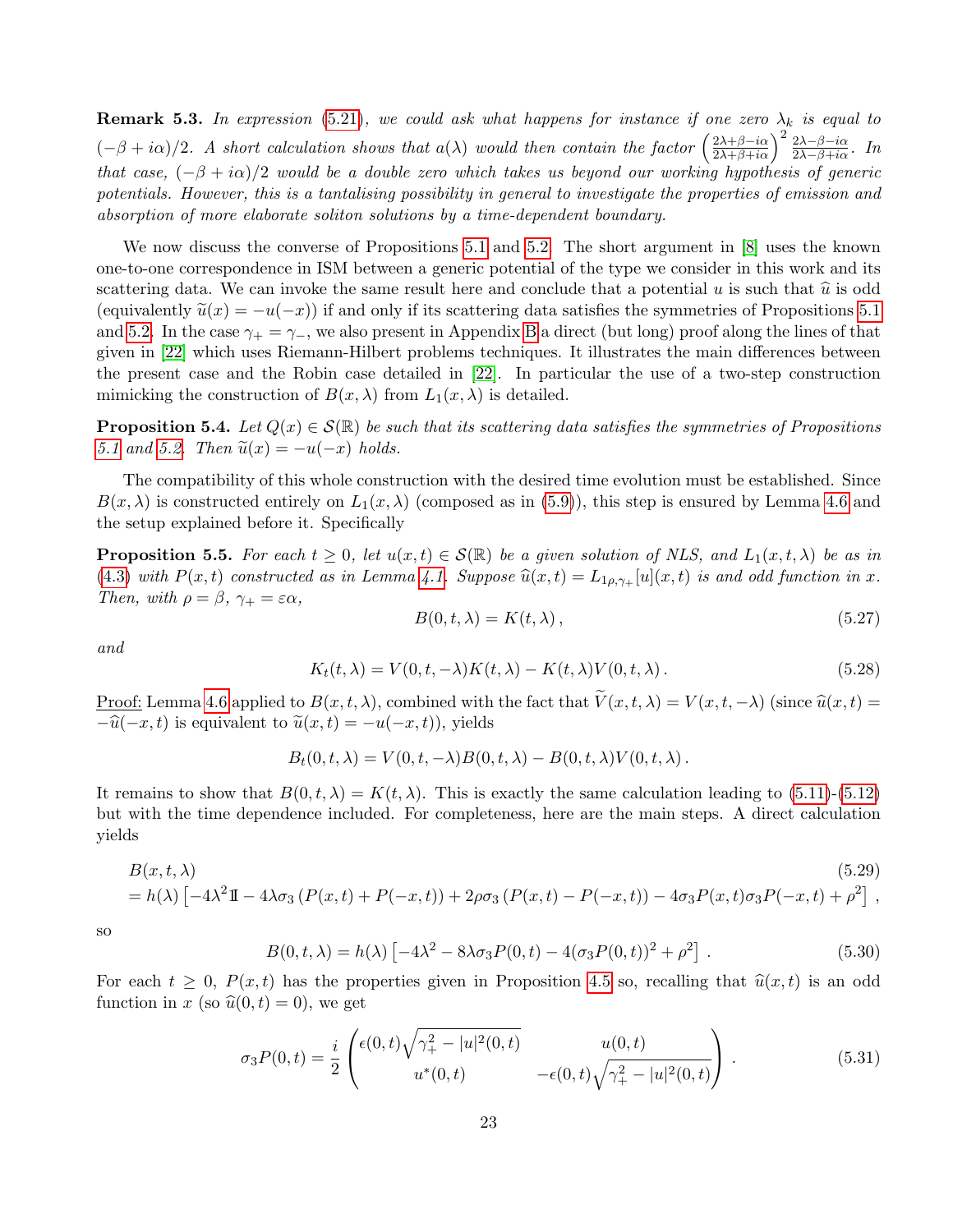This also gives  $(\sigma_3 P(0, t))^2 = -\frac{\gamma_+^2}{4} \mathbb{I}$ , completing the proof. The result that the symmetries on the scattering data are compatible with the time evolution also holds by the same reasoning that B is the composition of two Bäcklund transformations constructed on  $L_1$ .

So far, the method outlined gives a way to construct solutions of the desired initial-boundary value problem from solutions on the full line with special symmetries. This already provides a very large class of solutions to the initial-boundary value problem, including our new class of solutions with one absorbed/emitted soliton. Strictly speaking, as in the Robin case, the final step to claim to have solved the original initial-boundary value problem is to consider an appropriate extension of the initial data given on the half-line to an admissible initial data on the full line which automatically satisfies the desired folding symmetry. In [\[22\]](#page-36-6), it was shown that, in the Robin case, all solution of the initial-boundary value problem are actually of this form, meaning that they arise as restrictions of solutions on the full line obtained by extension and having the appropriate symmetries. In the present paper, we do not aim at proving the analogous general result. Let us finish this section by presenting some results about this final step. The above construction ensures that we can follow the prescription of [\[8\]](#page-35-2): if  $u \in \mathcal{S}(\mathbb{R}^+)$  is the given data on the half-line and  $\tilde{u}(x)$  its Bäcklund transform under B, then set

<span id="page-23-0"></span>
$$
u^{ext}(x) = \begin{cases} u(x), & x > 0, \\ -\tilde{u}(-x), & x < 0. \end{cases}
$$
 (5.32)

This extension satisfies the desired symmetry property by construction since B induces an involution. The only technical point is its smoothness at  $x = 0$ . As in the Robin case, the boundary conditions ensure continuity of the function, its first derivative and its second derivative automatically. In the present case we have the additional results that all higher odd order derivative are also continuous. The continuity of the even ones could be ensured in principle by imposing higher order boundary conditions in the spirit of Appendix D in [\[8\]](#page-35-2). In fact, the recent work [\[40\]](#page-37-3) gives an account on such higher boundary conditions which are compatible with NLS. We do not elaborate further on this here and simply give the following partial result on this issue.

**Lemma 5.6** (Smoothness of the Bäcklund extension). The Bäcklund extension [\(5.32\)](#page-23-0) is of class  $C^2$  and its odd derivatives to all orders are continuous.

Proof: By definition,  $Q^{ext}(x)$  is an element of  $\mathcal{S}(\mathbb{R}\setminus\{0\})$ . We only need to check its smoothness properties at  $x = 0$ . For convenience, let us write [\(5.29\)](#page-22-1) for short as  $B(x, \lambda) = h(\lambda) \left[ -4\lambda^2 + \lambda B_1(x) + B_2(x) \right]$ , where  $B_1(x) = -4(\sigma_3 P(x) + \sigma_3 P(-x))$  and  $B_2(x) = 2\rho(\sigma_3 P(x) - \sigma_3 P(-x)) - 4\sigma_3 P(x)\sigma_3 P(-x) - \rho^2$ . From [\(5.4\)](#page-18-1) it follows that

$$
\widetilde{Q}(x) = Q + \frac{i}{4}[B_1, \sigma_3], \quad B_{1x} = i[B_2, \sigma_3] + \widetilde{Q}B_1 - B_1Q, \quad B_{2x} = \widetilde{Q}B_2 - B_2Q. \tag{5.33}
$$

A direct calculation shows that  $Q^{ext}(0^+) - Q^{ext}(0^-) = 2Q(0) + 2i[\sigma_3, \sigma_3 P(0)] = 0$ , which means that  $Q^{ext}(x)$ is continuous at  $x = 0$ . Using the explicit expression of  $B_1(x)$  above, we deduce that  $\partial_{2n+1}B_1(0) = 0$ , for all positive integer n. Therefore, all  $\partial_{2n+1}Q^{ext}(x)$  are exist and are continuous at  $x=0$ . Finally,

$$
Q_{xx}^{ext}(0^{+}) - Q_{xx}^{ext}(0^{-}) = Q_{xx}(0) + \tilde{Q}_{xx}(0)
$$
  
=  $2Q_{xx}(0) + \frac{i}{2}[B_{1xx}(0), \sigma_3]$   
=  $2\begin{pmatrix} 0 & u_{xx} + (\alpha^2 + \beta^2)u - 2\varepsilon(0)u_x\Lambda \\ -u_{xx}^* - (\alpha^2 + \beta^2)u^* + 2\varepsilon(0)u_x^*\Lambda & 0 \end{pmatrix}$   
= 0, (5.34)

where  $\Lambda = \sqrt{\alpha^2 - |u|^2(0)}$ , on account of the fact that we assume that u satisfies [\(2.2\)](#page-3-0). These smoothness properties are compatible with time evolution by construction.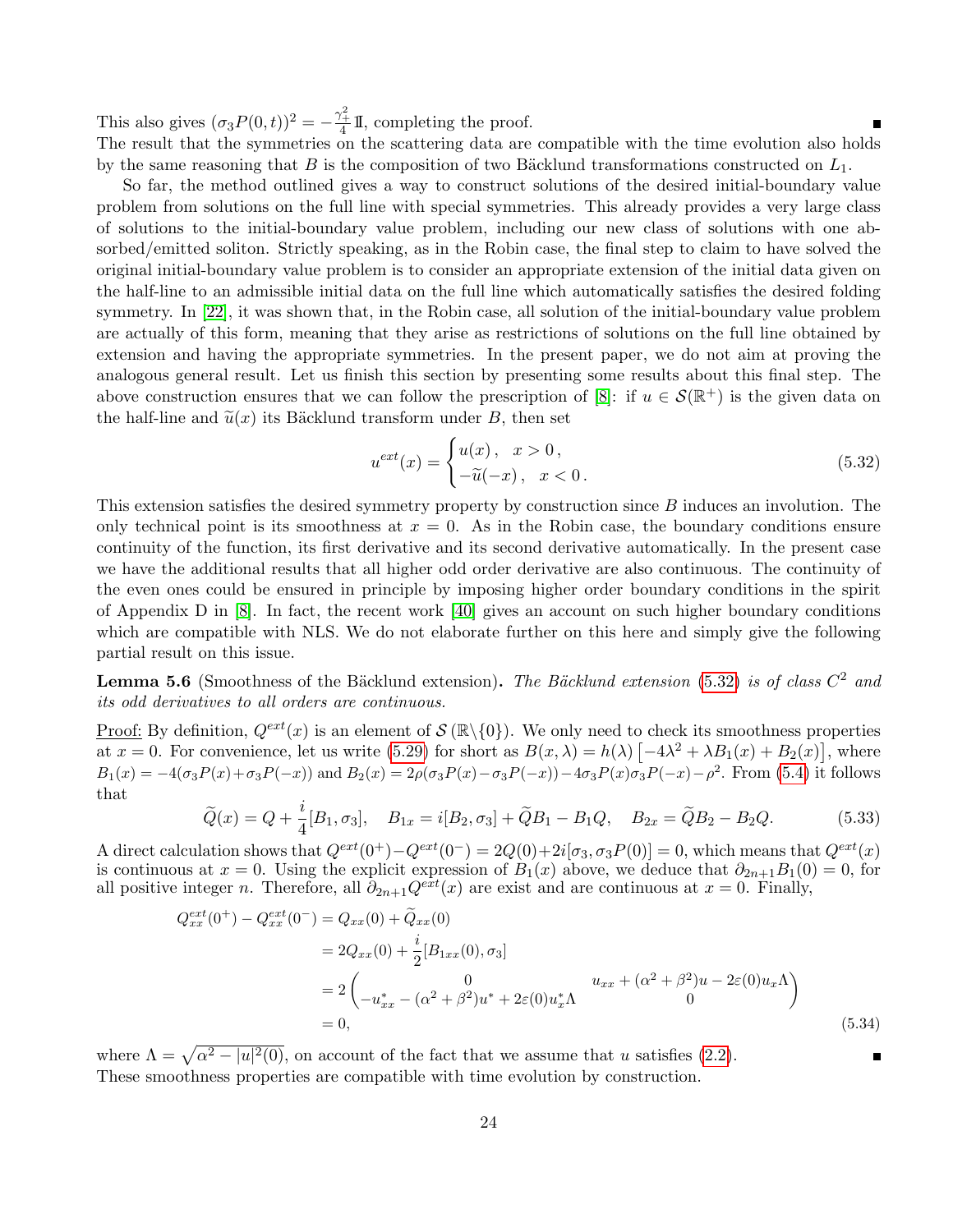### <span id="page-24-0"></span>5.3 Special case: multisoliton solutions

A special case of our results contains those in [\[27\]](#page-36-9) that were obtained by dressing. Specifically, the formulas for the position and phase shifts presented in Remark 2 of [\[27\]](#page-36-9) can be obtained from the formulas in Proposition [5.2,](#page-20-0) in the case  $\gamma_+ = \gamma_-,$  with some standard algebraic manipulations. Their explicit form in general is not crucial for our purposes. We will see an example below. In structure, these are the same as the ones originally given in [\[11\]](#page-35-3) for the Robin case. The essential difference accounting for the presence of different boundary conditions is the appearance of the function  $\frac{2\lambda+\beta-i\varepsilon\alpha}{2\lambda+\beta+i\varepsilon\alpha}$  $\frac{2\lambda-\beta-i\varepsilon\alpha}{2\lambda-\beta+i\varepsilon\alpha}$  which replaces the function  $\frac{2\lambda-i\theta}{2\lambda+i\theta}$  characteristic of the Robin case. However, the new case  $\gamma_+=-\gamma_-$  has not been seen before by the method of [\[27\]](#page-36-9).

**Two solitons reflected.** In the case  $\gamma_+ = \gamma_-,$  we can apply our results to compute a two-soliton solution on the half-line being reflected by the boundary at  $x = 0$ . It suffices to use the four-soliton solution of NLS on the full line, recalled in Section [3.4,](#page-10-3) with the constraints given in Proposition [5.2:](#page-20-0) the discrete data satisfies  $\lambda_3 = -\lambda_1^*$ ,  $\lambda_4 = -\lambda_2^*$  and the associated norming constants are linked by, for k=1,2:

<span id="page-24-2"></span>
$$
c(\lambda_{k+2})^* = \frac{-1}{c(\lambda_k)a'(\lambda_k)a'(-\lambda_k^*)^*} \frac{2\lambda_k - \beta + i\varepsilon\alpha}{2\lambda_k - \beta - i\varepsilon\alpha} \frac{2\lambda_k + \beta + i\varepsilon\alpha}{2\lambda_k + \beta - i\varepsilon\alpha}.
$$
 (5.35)

Fig. [1](#page-24-1) shows two plots of two-soliton solutions for different choices of the parameters and both reflected by the boundary. Of course, such pictures will look very familiar to the reader accustomed to solitons



<span id="page-24-1"></span>Figure 1: 2D-contour plots of  $|u(x,t)|$  corresponding to two solitons reflected with time-dependent BCs [\(2.3\)](#page-3-2) for  $\alpha = 2$  and  $\beta = 1$ . The same zeros  $\lambda_1 = 1 + 2i$  and  $\lambda_2 = (1 + 5i)/2$  are used for both plots and with  $\varepsilon = 1$  in [\(5.35\)](#page-24-2). The norming constants are  $c(\lambda_1) = -4e^{-20}$ ,  $c(\lambda_2) = 5e^5$  on the left and  $c(\lambda_1) = -4e^4$ ,  $c(\lambda_2) = 5e^{-10}$  on the right.

reflections in the Robin case. The point is to offer a visual appreciation of the integrability of the timedependent case. Between the two plots, the only parameter that we changed is the position shift  $\xi_1, \xi_2$  of each soliton. This is the analog with a boundary of the well known property that solitons undergo elastic collisions whose order is irrelevant on the final result of position and phase shifts. The plots in Fig. [1](#page-24-1) are to be compared with the graphical representation of the (quantum) reflection equation in Fig. [2](#page-25-0) which is well known in quantum integrable systems. The main reason to mention this is that, in the multicomponent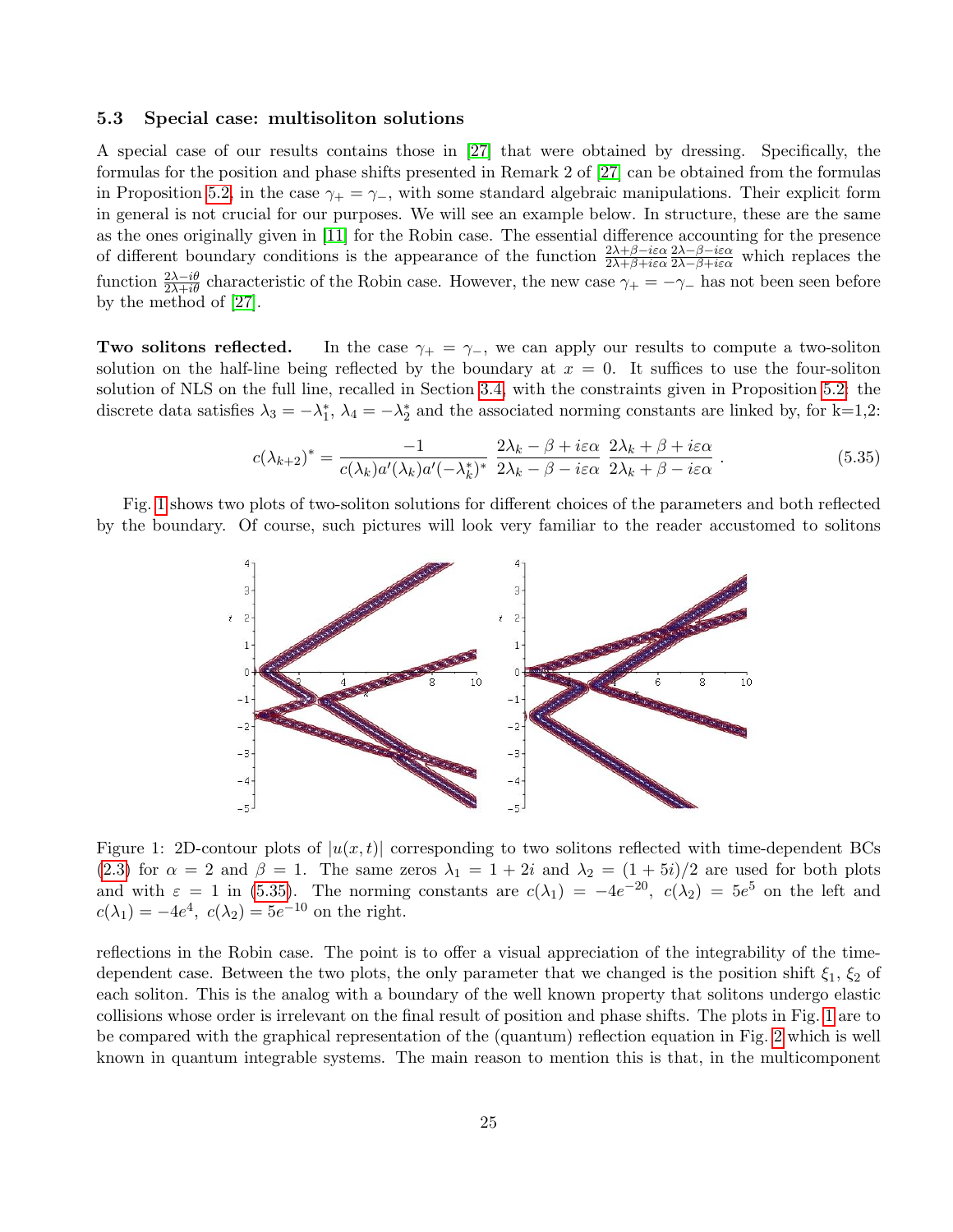case, soliton collisions among themselves and with a boundary are related with the set-theoretical Yang-Baxter and reflection equations and provide examples of Yang-Baxter and reflection maps, see [\[19\]](#page-36-13) and references therein. The extension of such ideas to the present time-dependent BCs is an interesting open problem.



<span id="page-25-0"></span>Figure 2: Line representation of the (quantum) reflection equation depicting a two-particle process being factorised into two possible successions of particle-particle interactions and particle-boundary interactions. The consistency of the two possibilities which must yield the same physical scattering matrix requires the reflection equation.

One soliton reflected and one absorbed. The previous result with two-soliton reflected on the halfline is similar to the ones obtained for the Robin boundary condition and corresponds to the case  $\gamma_+ = \gamma_-$ . We now turn to the new possibility offered by the time-dependent case *i.e.*  $\gamma_+ = -\gamma_-$ . A completely new type of solution is then possible, as mentioned previously: one soliton may be absorbed/emitted by the boundary. To illustrate this type of solutions, in this paragraph, we focus on the case when one soliton is absorbed and one is reflected. This is obtained from a three-soliton solution of NLS on the full line, recalled in Section [3.4,](#page-10-3) with  $a(\lambda)$  given by [\(5.21\)](#page-20-4) with  $p = 1$  (and  $b(\lambda) = 0$ ). This means that two of the three zeros/norming constant are required to obey the symmetry relations of Proposition [5.2](#page-20-0) part 2. The third zero, say  $\lambda_0$  is the special zero involving the boundary parameters  $\alpha$  and  $\beta$ :  $\lambda_0 = -\beta/2 + i\alpha/2$  or  $\lambda_0 = \beta/2 + i\alpha/2$ . The sign of the real part determines whether the soliton travels towards or away from the boundary. The norming constants associated to the reflected soliton are linked by (see [\(5.22\)](#page-20-6))

$$
c(\lambda_2) = \frac{-1}{c(\lambda_1)^* a'(\lambda_1)^* a'(-\lambda_1^*)},
$$
\n(5.36)

whereas the norming constant  $c(\lambda_0)$  is free.

Fig. [3](#page-26-0) and Fig. [4](#page-26-1) show such plots for different choices of parameters, to mimick the situation in Fig. [1,](#page-24-1) but with the essential difference that one of the two incoming soliton is absorbed by the boundary, while the other is reflected as before.

Fig. [5](#page-27-1) shows the line representation of the equations underpinning the phenomenon of Fig. [3](#page-26-0) and Fig. [4,](#page-26-1) in the same way as Fig. [2](#page-25-0) does for Fig. [1.](#page-24-1) Somewhat intriguingly, if we interpret the absorption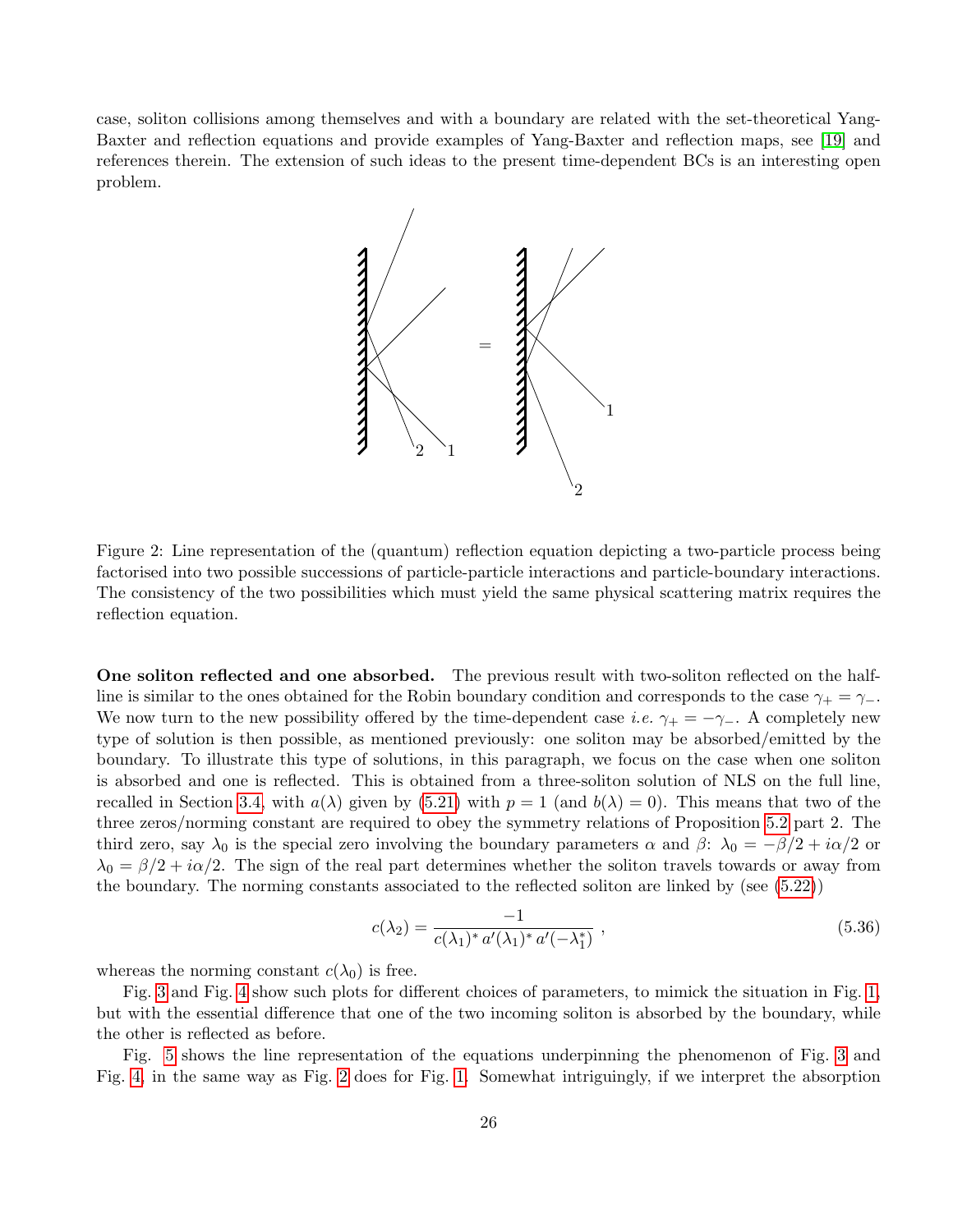

<span id="page-26-0"></span>Figure 3: 2D-contour plots of  $|u(x,t)|$  corresponding to two solitons, one reflected and one absorbed with time-dependent BCs [\(2.3\)](#page-3-2) for  $\alpha = 4$ ,  $\beta = 2$ . The same zeros  $\lambda_0 = 1 + 2i$  and  $\lambda_1 = (1 + 5i)/2$  are used for both plots. The norming constants are  $c(\lambda_0) = 1$ ,  $c(\lambda_1) = 5e^{15}$  on the left and  $c(\lambda_0) = e^{20}$ ,  $c(\lambda_1) = 5$  on the right.



<span id="page-26-1"></span>Figure 4: 2D-contour plots of  $|u(x,t)|$  corresponding to two solitons, one reflected and one absorbed with time-dependent BCs [\(2.3\)](#page-3-2) for  $\alpha = 6$ ,  $\beta = 1$ . The same zeros  $\lambda_0 = (1+6i)/2$  and  $\lambda_1 = (2+5i)/2$  are used for both plots. The norming constants are  $c(\lambda_0) = 4e^{16}$ ,  $c(\lambda_1) = 5$  on the left and  $c(\lambda_0) = 4e^{-8}$ ,  $c(\lambda_1) = 5e^{15}$ on the right.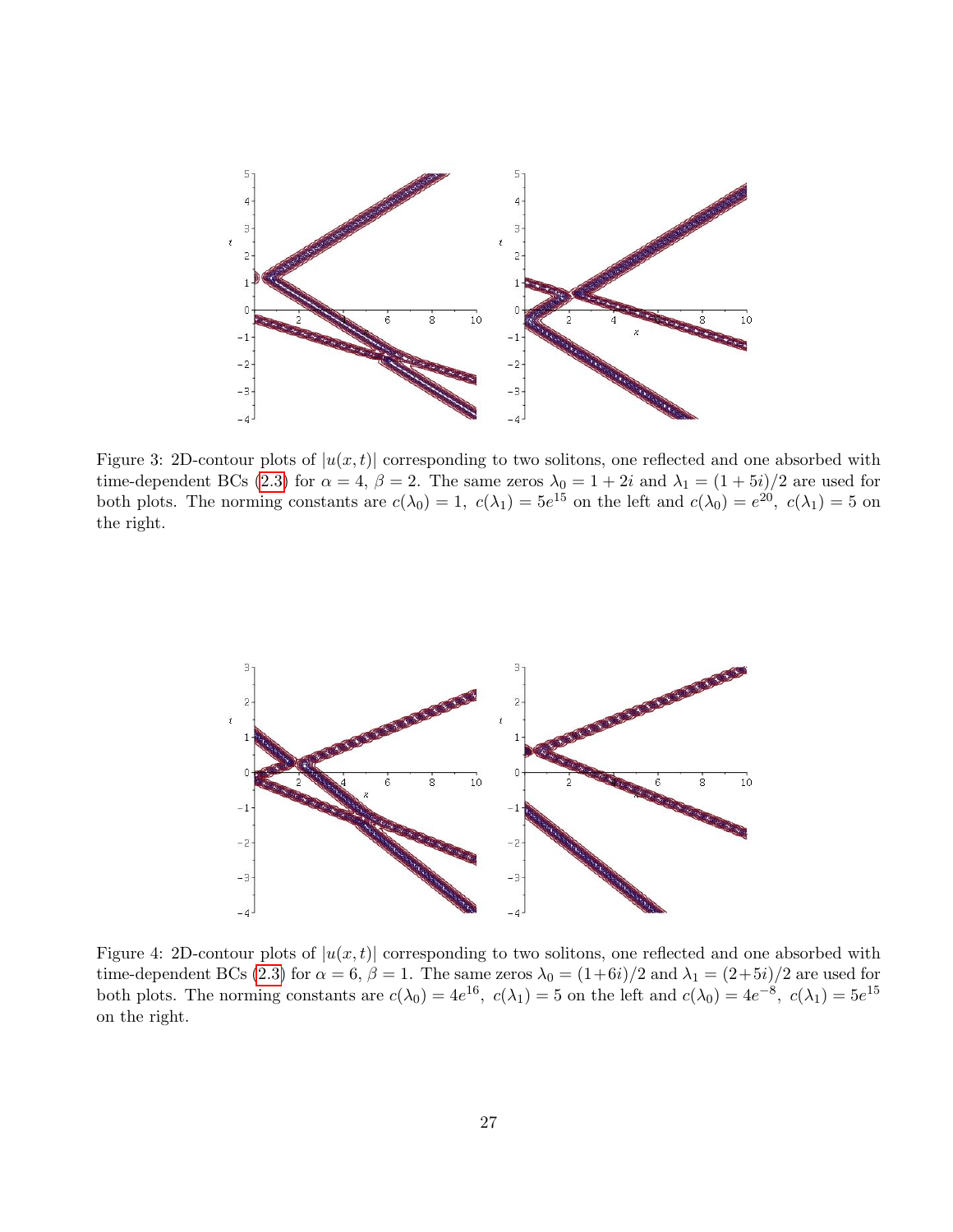(or emission) of the single soliton as a type of transmission into the boundary (or to the mirror half-line), these equations correspond to (quantum) reflection-transmission equations, see e.g. [\[17,](#page-36-14) [13\]](#page-35-15) and references therein. This puzzling observation deserves further investigation beyond the scope of this work.



<span id="page-27-1"></span>Figure 5: Line representation of two-soliton solutions when one is absorbed.

One soliton reflected and one emitted. A solutions with one soliton reflected and one emitted can simply be obtained from the previous solution by changing the sign of the velocity of the absorbed soliton in the previous paragraph *i.e.* the sign of the real part of  $\lambda_0$ . Graphs for such solutions are easily obtained by reversing the time flow,  $t \to -t$ , in the figures of the previous paragraph.

# <span id="page-27-0"></span>6 Conclusions and outlook

Motivated by a programme of unification of various approaches to integrable boundary conditions, we implemented the nonlinear mirror image method to construct solutions for NLS on the half-line with an time-dependent boundary condition at  $x = 0$ . The main technical difficulty was to overcome the timedependence of the Bäcklund matrix at  $x = 0$  by imposing its behaviour at infinity instead. We showed that in the Robin case, this provides a completely equivalent procedure as the well-known one orginally developed in [\[8\]](#page-35-2). We then applied it to the new, time-dependent case to successfully map the initial-boundary value problem to a problem on the full line with certain symmetries on the scattering data. Doing so, in addition to a class of solutions that is very similar in structure to those in the Robin case, we discovered a class of solutions that could not be seen in the time-independent case. In terms of soliton content, this class predicts that there is a single soliton that can be absorbed or emitted by the boundary while the others are paired up as in the Robin case. A mechanism of soliton generation by a boundary was identified in [\[24\]](#page-36-15) with methods of the unified transform. In this formalism, conditions for such solutions were formulated in the spectral space only and soliton generation was derived using the long-time asymptotic techniques of the nonlinear steepest descent method. In particular, it is not know what boundary conditions in real space would give rise to this behaviour. We stress that the present results are different in nature for two reasons: we are able to provide explicit formulas for the soliton absorption or emission and the boundary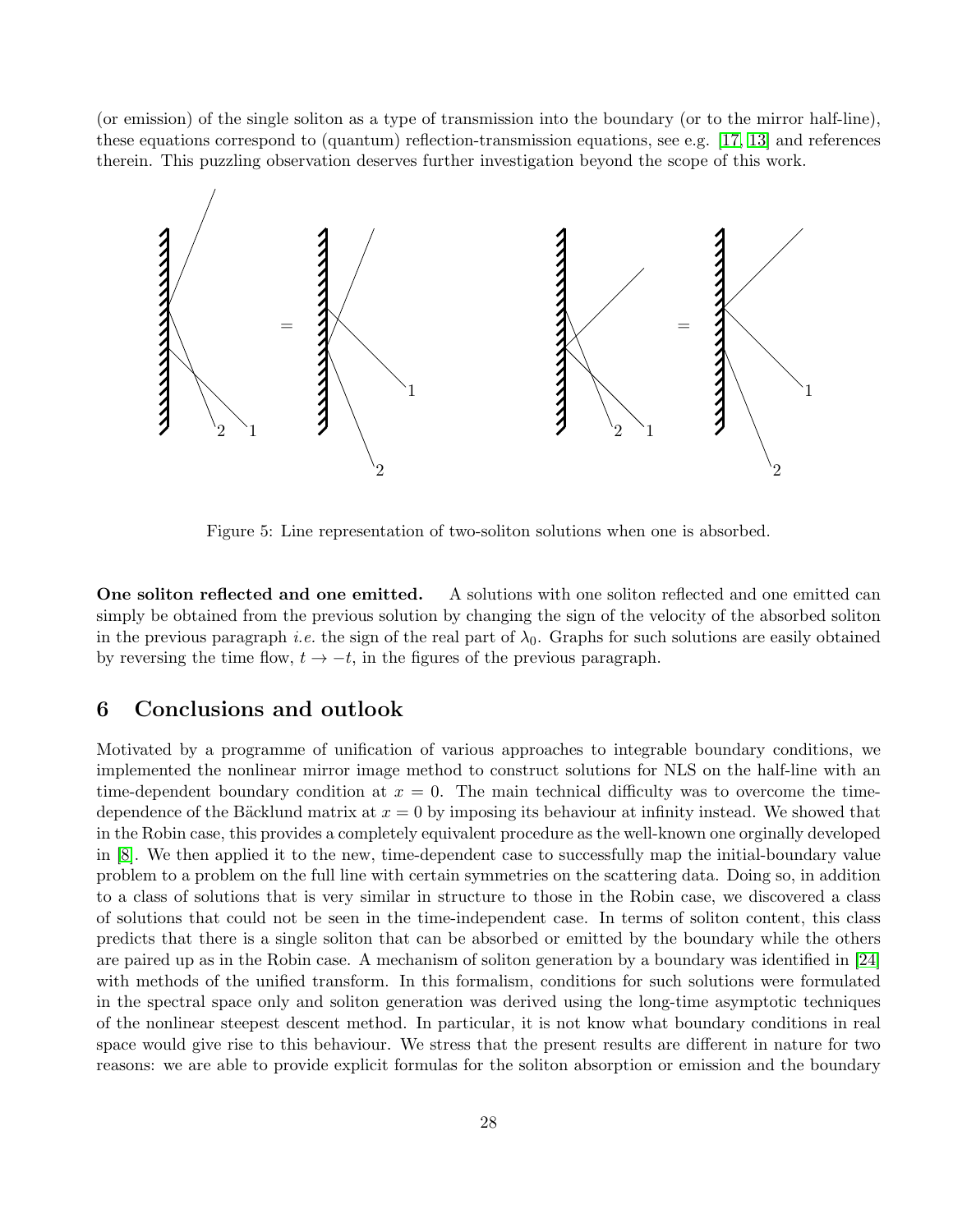conditions in real space are clearly identified and integrable.

As mentioned in the introduction, the programme of unification of approaches to boundary conditions in integrable PDEs has made some progress and, as the present work shows, leads to interesting new effects, but it is far from complete as far as the Fokas method is concerned. The missing link is the incorporation of time-dependent linearizable BCs in the Fokas method. From what we have explained, those are defined to be such that there exists a matrix  $K(t, \lambda)$  and a transformation  $\nu$  of the spectral parameter such that

$$
\partial_t K(t,\lambda) = V(0,t,\lambda) K(t,\lambda) - K(t,\lambda) V(0,t,\nu(\lambda)).
$$

In the case where  $\nu$  is an involution (like in the present work where  $\nu(k) = -k$ , one can then asks the question of the connection with the nonlinear mirror image method, as was done in [\[10\]](#page-35-10) for Robin BCs. Beyond this, the case of (modified) KdV , which was one the main motivations behind the Fokas method, seems very interesting as  $\nu$  is not an involution and a connection with a version of the mirror image method is not clear.

We should point out that we only investigated a single absorbed or emitted soliton in the new class of solutions since we had been working all along under the assumption of single zeros in the scattering coefficient  $a(\lambda)$  (generic potentials). However, by lifting this constraint, it is possible to imagine having solution corresponding to higher order zeros whose values are dictated by the boundary parameters, producing potentially trains of absorbed or emitted solitons or bound states of such solitons. This tantalising possibility deserves further investigation.

Related to this last point, the question of "higher" compatible time-dependent boundary conditions, in the sense for instance of the recent work [\[40\]](#page-37-3) is also an avenue for potentially interesting phenomena at the boundary. The presence of more boundary parameters could allow in principle to have solitons with different speed or amplitude being absorbed or emitted. This is speculation at this stage but appears to be an interesting open problem.

As mentioned in Section [5.3,](#page-24-0) the generalisation of the notion of reflection maps introduced in [\[19\]](#page-36-13) in relation with the vector NLS with time-independent boundary conditions seems a natural continuation of the present work with potentially two rewards: new examples of reflection maps and a completely new set of maps related to what could be called set-theoretical reflection-transmission maps. Again the latter point is rather speculative but we allow ourselves to mention it in the conclusion as this is rather intriguing possibility.

Finally, we have alluded to quantum counterparts of the present work in several places. Work is in preparation in order to understand some aspects of such a quantisation of time-dependent boundary conditions.

**Acknowledgment:** N. Crampé acknowledges the hospitality of the School of Mathematics, University of Leeds where this work was started. N. Cramp´e's visit was partially supported by the Research Visitor Centre of the School of Mathematics.

# <span id="page-28-0"></span>A Proof of Lemma [4.1](#page-10-2)

It is convenient to work with  $P_1(x) = P(x)\sigma_3$  which satisfies

<span id="page-28-1"></span>
$$
P_{1x} = \left[\frac{i\rho}{2}\sigma_3 - Q + i\sigma_3 P_1, P_1\right].\tag{A.1}
$$

This equation implies that  $\frac{d}{dx} \text{Tr} P_1^n = 0$  for all  $n \geq 1$ . Hence, the eigenvalues of  $P_1$  are constant and therefore equal to  $\pm \frac{i\gamma_+}{2}$  $\frac{\gamma_+}{2}$  in view of [\(4.2\)](#page-11-0) which translates into  $\lim_{x \to +\infty} P_1(x) = \frac{i\gamma_+}{2} \sigma_3$ . The eigenvalues being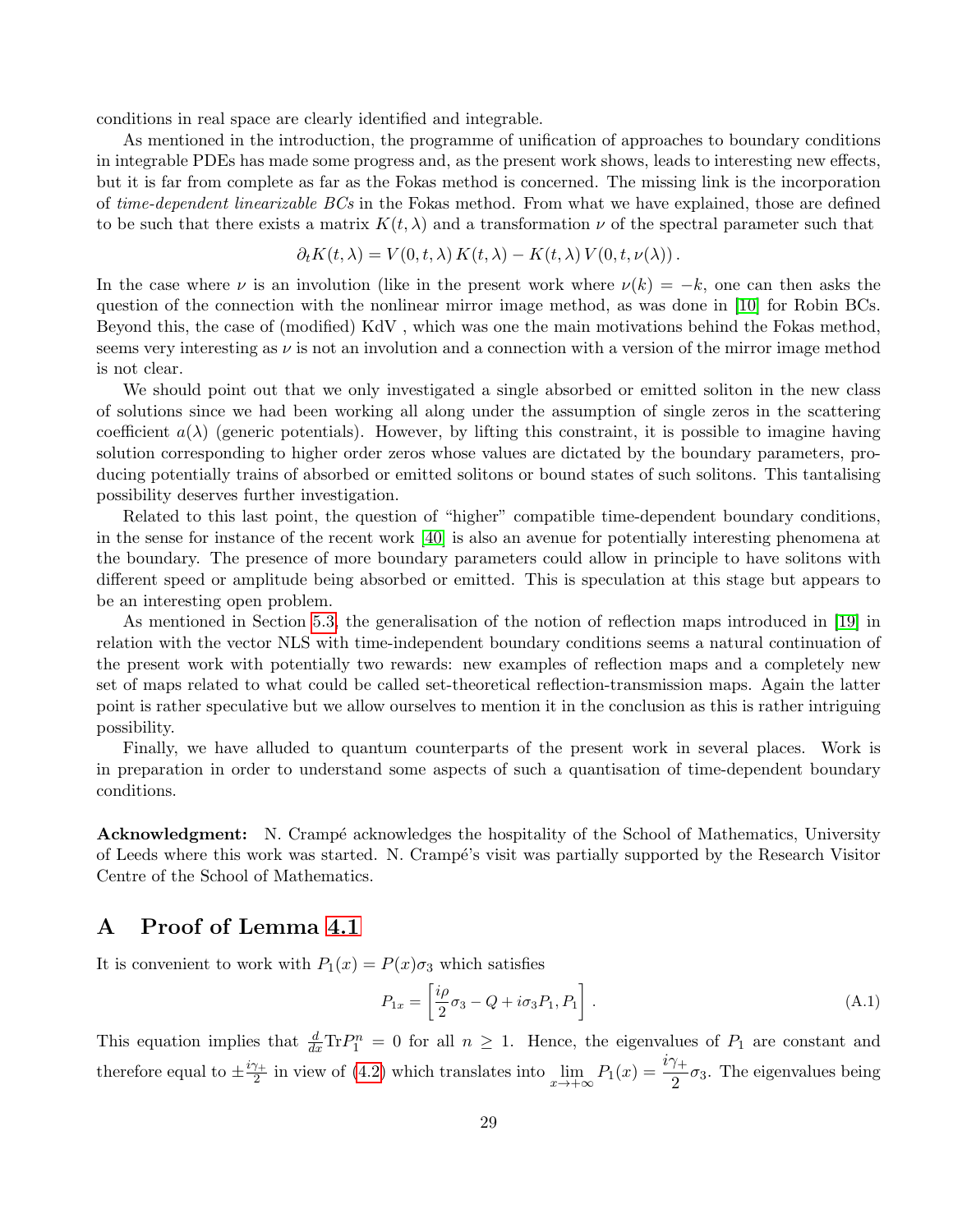distinct,  $P_1(x)$  is diagonalisable and we have

$$
P_1(x) = \varphi_1(x) \left(\frac{i\gamma_+}{2}\sigma_3\right) \varphi_1(x)^{-1}
$$

for some invertible matrix  $\varphi_1(x)$ . Inserting back into [\(A.1\)](#page-28-1) yields

$$
\left[\varphi_{1x}(x)\varphi_{1}(x)^{-1},\varphi_{1}(x)\left(\frac{i\gamma_{+}}{2}\sigma_{3}\right)\varphi_{1}(x)^{-1}\right]=\left[\frac{i\rho}{2}\sigma_{3}-Q+i\sigma_{3}\varphi_{1}(x)\left(\frac{i\gamma_{+}}{2}\sigma_{3}\right)\varphi_{1}(x)^{-1},\varphi_{1}(x)\left(\frac{i\gamma_{+}}{2}\sigma_{3}\right)\varphi_{1}(x)^{-1}\right],
$$

which means that

$$
\varphi_{1x}(x)\varphi_{1}(x)^{-1} - \left(\frac{i\rho}{2}\sigma_{3} - Q + i\sigma_{3}\varphi_{1}(x)\left(\frac{i\gamma_{+}}{2}\sigma_{3}\right)\varphi_{1}(x)^{-1}\right) = M(x)
$$

with  $\left[ M(x), \varphi_1(x) \left( \frac{i\gamma_+}{2} \right) \right]$  $\left[\frac{\gamma_+}{2}\sigma_3\right]\varphi_1(x)^{-1}\big] = 0.$  In turn, this implies that  $\varphi_1(x)^{-1}M(x)\varphi_1(x) \equiv D(x)$  is a diagonal matrix. The matrix  $\varphi_1$  is not uniquely defined and it is always possible to consider the transformation  $\varphi_1 \mapsto \varphi_1 h$  where h is an invertible diagonal matrix without changing  $P_1$ . We use this freedom to choose h such that  $h_x = Dh$  and set  $\varphi = \varphi_1 h$ , with the conclusion that

$$
P_1(x) = \varphi(x) \left(\frac{i\gamma_+}{2}\sigma_3\right) \varphi(x)^{-1}
$$

where  $\varphi$  is a nonsingular (or fundamental) solution of

<span id="page-29-1"></span>
$$
\varphi_x(x) = \left(\frac{i\rho}{2}\sigma_3 - Q\right)\varphi + i\sigma_3\varphi(x)\left(\frac{i\gamma_+}{2}\sigma_3\right). \tag{A.2}
$$

Writing  $\varphi = (\varphi_1, \varphi_2)$  where  $\varphi_{1,2}$  are the column vectors of  $\varphi$ , we see that

$$
\varphi_{1x}(x) = (-i\lambda_+\sigma_3 - Q)\varphi_1, \quad \varphi_{2x}(x) = (-i\lambda_+^*\sigma_3 - Q)\varphi_2, \quad \lambda_+ = -\frac{\rho + i\gamma_+}{2}.
$$

We impose the standard conditions

<span id="page-29-2"></span>
$$
\lim_{x \to +\infty} \varphi_1(x) e^{i\lambda_+ x} = \begin{pmatrix} 1 \\ 0 \end{pmatrix}, \quad \lim_{x \to +\infty} \varphi_2(x) e^{-i\lambda_+^* x} = \begin{pmatrix} 0 \\ 1 \end{pmatrix}.
$$
 (A.3)

Eq. [\(A.2\)](#page-29-1) is unchanged under the transformation  $\varphi(x) \mapsto N\varphi^*(x)N^{-1}$  where  $N = \begin{pmatrix} 0 & -1 \\ 1 & 0 \end{pmatrix}$ . Hence, in general there exists a nonsingular matrix C such that  $\varphi(x) = N\varphi^*(x)N^{-1}C$ . Taking into account [\(A.3\)](#page-29-2), we find  $C = \mathbb{I}$ , so  $\varphi_2(x) = N\varphi_1^*(x)$ , and hence the matrix  $\varphi(x)$  can be written as

$$
\varphi(x) = \begin{pmatrix} \xi_1(x) & -\xi_2(x)^* \\ \xi_2(x) & \xi_1(x)^* \end{pmatrix}.
$$

Thus,  $P_1(x)$  takes the following form

<span id="page-29-0"></span>
$$
P_1(x) = \frac{i\gamma_+}{2(|\xi_1(x)|^2 + |\xi_2(x)|^2)} \begin{pmatrix} |\xi_1(x)|^2 - |\xi_2(x)|^2 & 2\xi_2(x)^* \xi_1(x) \\ 2\xi_1(x)^* \xi_2(x) & -(|\xi_1(x)|^2 - |\xi_2(x)|^2) \end{pmatrix} \tag{A.4}
$$

Therefore, it is enough to solve for  $\varphi_1$  which we recall is a solution of the linear problem

<span id="page-29-3"></span>
$$
\varphi_{1x} = (-i\lambda_+\sigma_3 - Q)\varphi_1, \qquad (A.5)
$$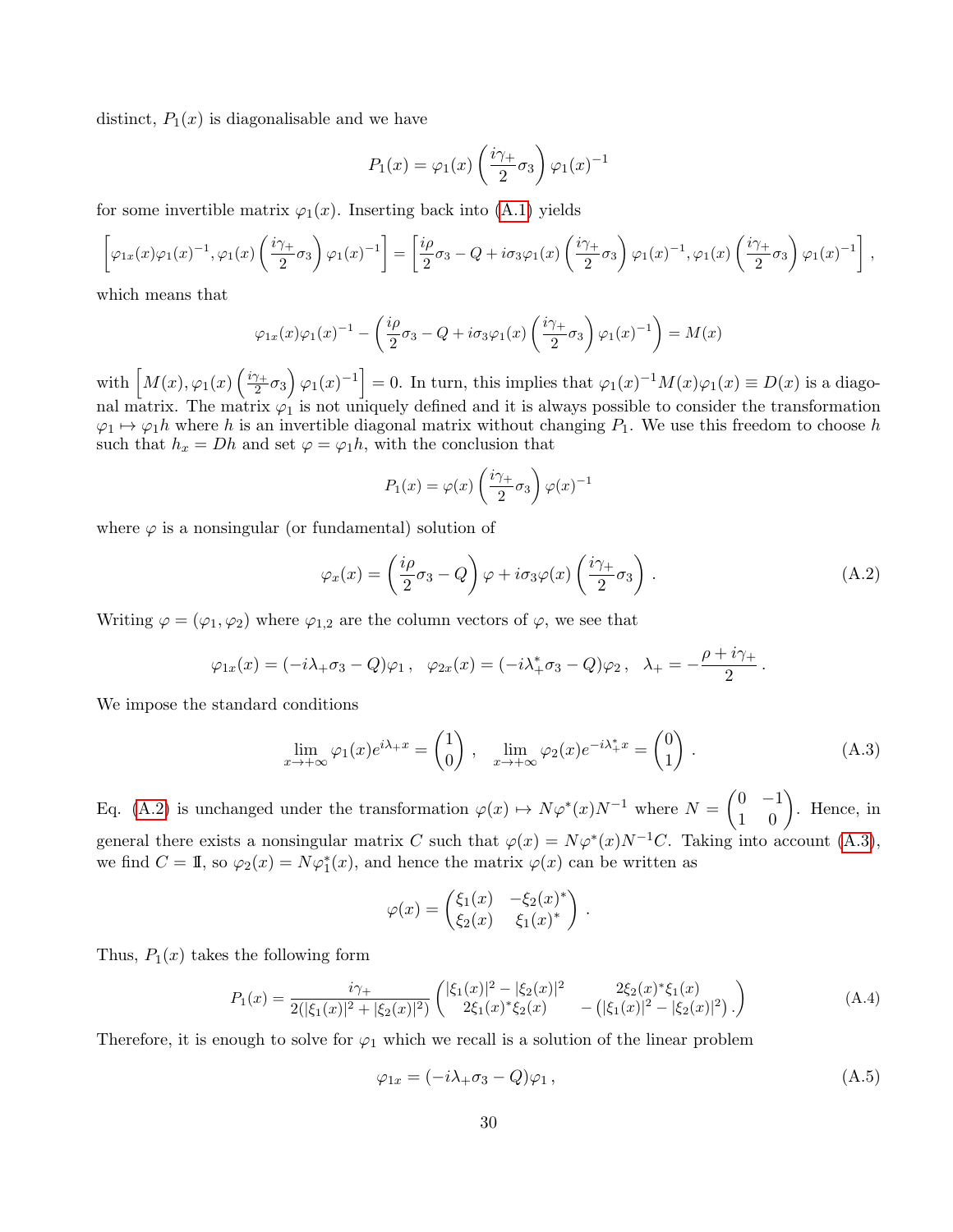with the condition  $\lim_{x\to+\infty} \varphi_1(x)e^{i\lambda+x} = e_1$ . The rest of the construction of  $P_1(x)$  and its properties hinges on the following important standard result, see e.g. [\[20,](#page-36-16) pp. 104-105]. Eq. [\(A.5\)](#page-29-3) admits two fundamental solutions  $\chi^{\pm}(x)$  satisfying

$$
\lim_{x \to \pm \infty} \chi^{\pm}(x) e^{i\lambda + x\sigma_3} = \mathbb{I} \,. \tag{A.6}
$$

Note that they are not necessarily unique. Also, we point out that their relation with the Jost solutions appropriately continued in the complex half-plane is key in the following. So we need to distinguish the cases  $\gamma_+ > 0$  and  $\gamma_+ < 0$ . We will need the following known properties of the Jost solutions and scattering data (see e.g. [\[28,](#page-36-17) [31\]](#page-36-11) for more details). For  $\lambda \in \mathbb{C}^{\pm}$ ,

<span id="page-30-1"></span>
$$
\lim_{x \to \pm \infty} \Psi_{\pm}^{(1)}(x,\lambda) e^{i\lambda x} = \begin{pmatrix} 1 \\ 0 \end{pmatrix}, \quad \lim_{x \to \pm \infty} \Psi_{\pm}^{(2)}(x,\lambda) e^{-i\lambda x} = \begin{pmatrix} 0 \\ 1 \end{pmatrix}, \tag{A.7}
$$

for  $\lambda$  in any compact subset of  $\mathbb{C}^+$ ,

<span id="page-30-2"></span>
$$
\lim_{x \to +\infty} \Psi_{-}^{(1)}(x,\lambda)e^{i\lambda x} = \begin{pmatrix} a(\lambda) \\ 0 \end{pmatrix}, \quad \lim_{x \to -\infty} \Psi_{+}^{(2)}(x,\lambda)e^{-i\lambda x} = \begin{pmatrix} 0 \\ a(\lambda) \end{pmatrix},
$$
\n(A.8)

and for  $\lambda$  in any compact subset of  $\mathbb{C}^{-}$ ,

<span id="page-30-3"></span>
$$
\lim_{x \to -\infty} \Psi_+^{(1)}(x,\lambda) e^{i\lambda x} = \begin{pmatrix} a^*(\lambda) \\ 0 \end{pmatrix}, \quad \lim_{x \to +\infty} \Psi_-^{(2)}(x,\lambda) e^{-i\lambda x} = \begin{pmatrix} 0 \\ a^*(\lambda) \end{pmatrix}.
$$
 (A.9)

Case  $\gamma_+$  < 0: In that case  $\lambda_+ \in \mathbb{C}^+$  and it could be a zero of  $a(\lambda)$  or not. Suppose first that  $a(\lambda_+) \neq 0$ . Then we know that  $\Psi_{-}^{(1)}(x,\lambda_+)$  and  $\Psi_{+}^{(2)}(x,\lambda_+)$  are linearly independent. From the first equation in [\(3.4\)](#page-8-2) and the asymptotic behaviour in [\(A.7\)](#page-30-1) and [\(A.8\)](#page-30-2), we see that we can take  $X(x) =$  $\sigma_3(\Psi_-^{(1)}(x,\lambda_+)/a(\lambda_+),\Psi_+^{(2)}(x,\lambda_+))$  as a fundamental matrix for [\(A.5\)](#page-29-3). Hence, we have

<span id="page-30-0"></span>
$$
\varphi_1(x) = X(x) \begin{pmatrix} \mu_1 \\ \mu_2 \end{pmatrix} \tag{A.10}
$$

for some constants  $\mu_1$  and  $\mu_2$ . Condition [\(A.3\)](#page-29-2) yields  $\mu_1 = 1$  but  $\mu_2$  is free. As  $x \to -\infty$ , we have ϕ1(x) ∼ e <sup>−</sup>iλ+x/a(λ+)  $-\mu_2 a(\lambda_+)e^{i\lambda_+ x}$ ). There are two sub-cases, either  $\mu_2 \neq 0$  or  $\mu_2 = 0$ . Assume that  $\mu_2 \neq 0$ . Then,  $\frac{\xi_1(x)}{\xi_2(x)} \to 0$  as  $x \to -\infty$  which leads to

$$
\lim_{x \to -\infty} P_1(x) = \frac{-i\gamma_+}{2} \sigma_3.
$$

If  $\mu_2 = 0$ , then

$$
\lim_{x \to -\infty} P_1(x) = \frac{i\gamma_+}{2} \sigma_3 \, .
$$

Suppose now that  $a(\lambda_+) = 0$ . Then  $\Psi_{-}^{(1)}(x, \lambda_+)$  and  $\Psi_{+}^{(2)}(x, \lambda_+)$  are no longer linearly independent. Our strategy is to use the fundamental solution  $\chi^-(x)$  to exhibit a convenient fundamental matrix that we will use to determine  $\varphi_1(x)$ . On the one hand, we know that  $\varphi_1(x) = \chi^+(x) \begin{pmatrix} 1 \\ 1 \end{pmatrix}$ c for some constant  $c$ and that  $\chi^+(x) = \chi^-(x)C$  for some constant invertible matrix C. Hence  $\varphi_1(x) = \chi^-(x) \begin{pmatrix} \alpha & 0 \\ 0 & \alpha \end{pmatrix}$ β  $\Big)$  for some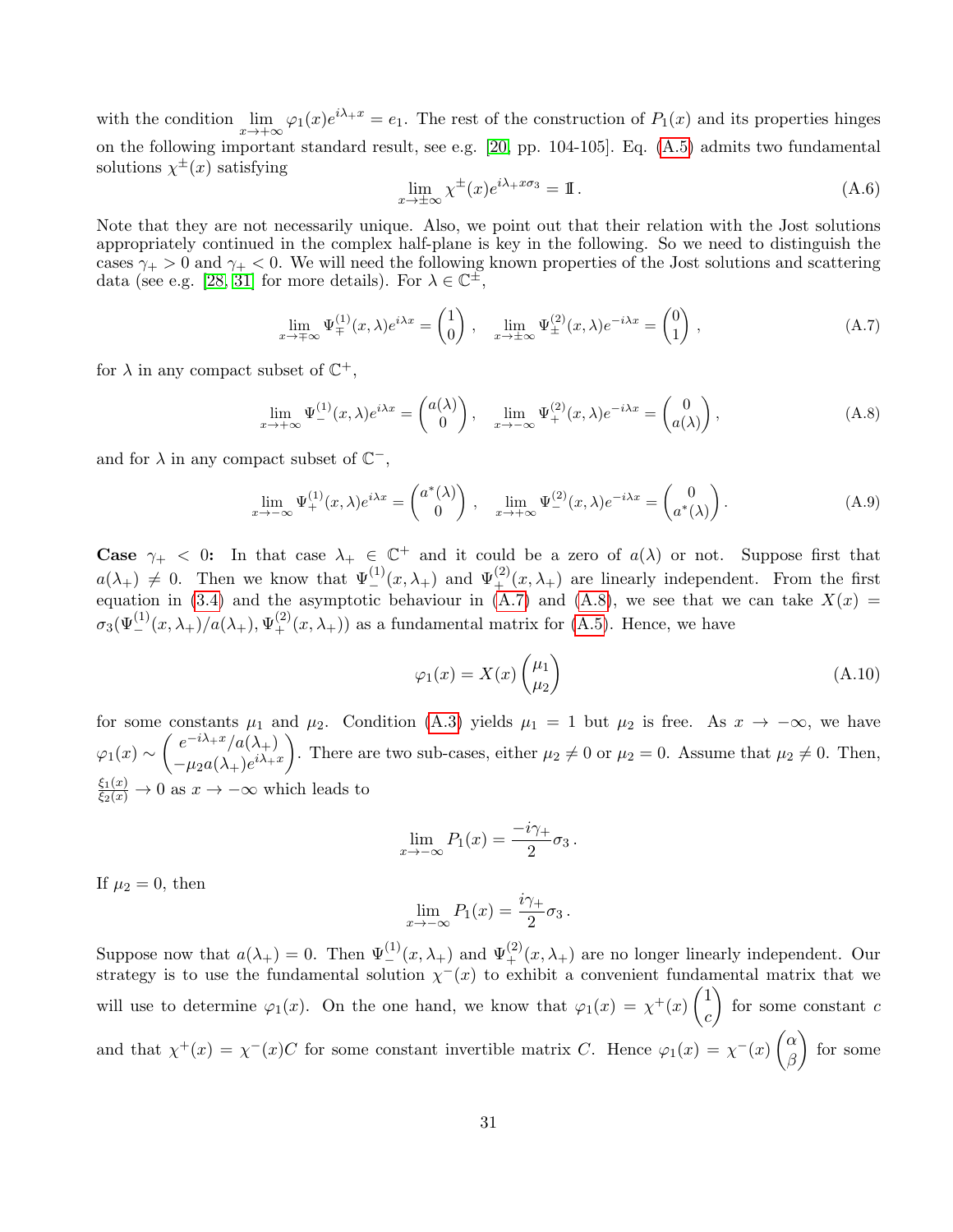constants  $\alpha, \beta$ . Finally, we also have that  $\sigma_3 \Psi_{-}^{(1)}(x, \lambda_+) = \chi_{-}^{-}(x) \begin{pmatrix} 1 \\ d \end{pmatrix}$ d for some constant d. Hence, let us define  $Y(x) = (\sigma_3 \Psi_{-}^{(1)}(x, \lambda_+), \chi_2^-(x))$  where  $\chi_2^-(x)$  is the second column vector of  $\chi^-(x)$ . This is also a fundamental matrix since  $Y(x) = \chi^{-}(x) \begin{pmatrix} 1 & 0 \\ 1 & 1 \end{pmatrix}$  $d<sub>1</sub>$ and it satisfies

$$
\lim_{x \to -\infty} Y(x)e^{i\lambda + x\sigma_3} = \mathbb{I}.
$$

Putting everything together, we have  $\varphi_1(x) = Y(x) \begin{pmatrix} \alpha \\ s \end{pmatrix}$ δ where  $\delta = \beta - \alpha d$  is some constant. We now show that  $\delta \neq 0$  necessarily. Since  $a(\lambda_+) = 0$ , we know that  $\Psi_{-}^{(1)}(x, \lambda_+) = \gamma \Psi_{+}^{(2)}(x, \lambda_+)$  so that  $Y(x) =$  $(\gamma \sigma_3 \Psi_+^{(2)}(x, \lambda_+), \chi_2^-(x))$ . Finally, we also have  $\chi_2^-(x) = \chi^+(x) \begin{pmatrix} \mu & \mu \\ \nu & \mu \end{pmatrix}$ ν for some constants  $\mu, \nu$ . Hence,

$$
\lim_{x \to +\infty} \varphi_1(x) e^{i\lambda + x} = \lim_{x \to +\infty} \left( \gamma \sigma_3 \Psi_+^{(2)}(x, \lambda_+), \chi^+(x) \begin{pmatrix} \mu \\ \nu \end{pmatrix} \right) \begin{pmatrix} \alpha \\ \delta \end{pmatrix} e^{i\lambda + x} \n= \lim_{x \to +\infty} \left( \gamma \sigma_3 \Psi_+^{(2)}(x, \lambda_+) e^{-i\lambda + x}, \chi^+(x) e^{i\lambda + x\sigma_3} \begin{pmatrix} \mu \\ \nu e^{2i\lambda + x} \end{pmatrix} \right) \begin{pmatrix} \alpha e^{2i\lambda + x} \\ \delta \end{pmatrix} \n= \begin{pmatrix} 0 & \mu \\ -\gamma & 0 \end{pmatrix} \begin{pmatrix} 0 \\ \delta \end{pmatrix} .
$$
\n(A.11)

Comparing with [\(A.3\)](#page-29-2), we obtain  $\mu\delta = 1$  thus showing that  $\delta \neq 0$ . Therefore, going back to  $\varphi_1(x) =$  $Y(x)\int_{c}^{\alpha}$ δ with  $Y(x) = (\sigma_3 \Psi_{-}^{(1)}(x, \lambda_+), \chi_2^-(x))$ , we obtain that  $\varphi_1(x) \sim \begin{pmatrix} \alpha e^{-i\lambda_+ x} \\ \delta e^{i\lambda_+ x} \end{pmatrix}$  $\delta e^{i\lambda_{+}x}$ as  $x \to -\infty$ , with  $\delta \neq 0$ . Hence,  $\frac{\xi_1(x)}{\xi_2(x)} \to 0$  as  $x \to -\infty$  which leads to

$$
\lim_{x \to -\infty} P_1(x) = -\frac{i\gamma_+}{2}\sigma_3.
$$

**Case**  $\gamma_+ > 0$ : In that case  $\lambda_+ \in \mathbb{C}^-$  and it could be a zero of  $a^*(\lambda)$  or not, or equivalently,  $\lambda_+^*$  could be a zero of  $a(\lambda)$  or not. We follow a similar strategy as for the previous case but the change of sign in  $\gamma_+$ yields a major difference: here  $\varphi_1(x) = \sigma_3 \Psi_+^{(1)}(x, \lambda_+)$ . Indeed, in general we have

$$
\varphi_1(x) = \chi^+(x) \begin{pmatrix} \nu_1 \\ \nu_2 \end{pmatrix}, \quad \Psi_+^{(1)}(x,\lambda_+) = \sigma_3 \chi^+(x) \begin{pmatrix} \tau_1 \\ \tau_2 \end{pmatrix},
$$

for some constants  $\nu_1, \nu_2, \tau_1$  and  $\tau_2$ . Imposing [\(A.3\)](#page-29-2) and the asymptotic of  $\Psi_+^{(1)}(x,\lambda)$  as in [\(A.7\)](#page-30-1) requires  $\nu_1 = 1 = \tau_1$  and  $\nu_2 = 0 = \tau_2$ . Suppose first that  $a^*(\lambda_+) \neq 0$ , then we can use the first limit in [\(A.9\)](#page-30-3) and deduce that

$$
\lim_{x \to -\infty} P_1(x) = \frac{i\gamma_+}{2} \sigma_3 \, .
$$

Suppose now that  $a^*(\lambda_+) = 0$  so that  $\Psi_+^{(1)}(x,\lambda_+)$  and  $\Psi_-^{(2)}(x,\lambda_+)$  are no longer linearly independent and  $\Psi_{+}^{(1)}(x,\lambda_{+}) = \gamma \Psi_{-}^{(2)}(x,\lambda_{+})$  for some nonzero constant  $\gamma'$ . We can use the asymptotic behaviour of  $\Psi_{-}^{(2)}(x,\lambda)$  given in [\(A.7\)](#page-30-1) to conclude that

$$
\lim_{x \to -\infty} P_1(x) = -\frac{i\gamma_+}{2}\sigma_3.
$$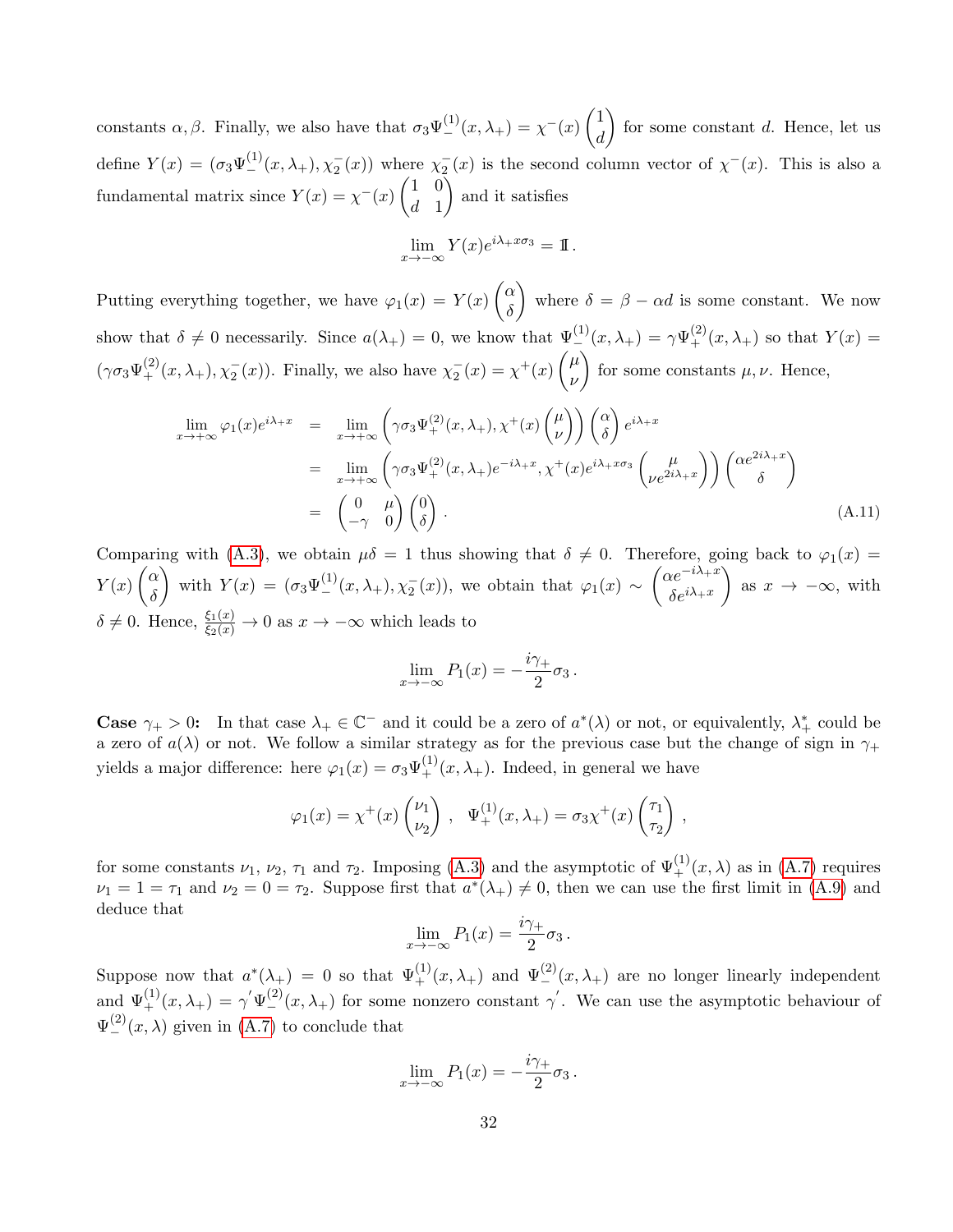This concludes the proof of part (a). For part (b), we can adapt the proof of [\[36,](#page-37-5) Theorem 6.6] whose main points are as follows. From the construction of  $\varphi_1(x)$ , in all cases, we have either  $\xi_1(x)/\xi_2(x)$  or  $\xi_2(x)/\xi_1(x)$  tends to 0 exponentially as  $e^{\mp|\gamma_+|x|}$  as  $x \to \pm \infty$ . Hence, from  $(A.4)$ , we see that  $[\sigma_3, P_1(x)]$ decays exponentially as  $x \to \pm \infty$ . We can see that in the equation

$$
P_{1x} = \frac{i\rho}{2}[\sigma_3, P_1] + i[\sigma_3, P_1]P_1 - [Q, P_1],
$$
\n(A.12)

the first two terms on the right-hand side decay exponentially while the third term has the same decay as Q which is assumed to be in  $\mathcal{S}(\mathbb{R})$ . Thus  $P_{1x}$  has the same decay as Q. Hence, by repeated differentiation of [\(A.1\)](#page-28-1), we obtain that  $P_{1x}$  has the same decay properties as Q at  $\pm\infty$  and therefore belongs to  $\mathcal{S}(\mathbb{R})$ .

# <span id="page-32-0"></span>B Proof of Proposition [5.4](#page-22-0)

We consider the case  $\gamma = \gamma_+$  and denote this common value by  $\gamma$  instead of  $\varepsilon \alpha$  for convenience in this proof. Similarly we keep  $\rho$  instead of  $\beta$ . Let us assume that symmetries [\(5.15\)](#page-19-3) and [\(5.20\)](#page-20-7) are satisfied. We will adapt the strategy proposed in [\[22\]](#page-36-6) to show that  $\tilde{u}(x) = -u(-x)$  holds. Consider  $\mu(x, \lambda) = (\mu_1(x, \lambda), \mu_2(x, \lambda))$  the solution to the normalized RHP with jump matrix given by

$$
v(x,\lambda) := \begin{pmatrix} 1+|r(\lambda)|^2 & -r^*(\lambda)e^{-2i\lambda x} \\ -r(\lambda)e^{2i\lambda x} & 1 \end{pmatrix}.
$$

Consider two functions  $q_1(x)$  and  $E_1(x)$  defined as

$$
q_1(x) = \sigma_3\left(\mu_1\left(x,\hat{\lambda}\right),\mu_2\left(x,\hat{\lambda}^*\right)\right), E_1(x) = q_1(x)\sigma_3\left(\frac{i\gamma}{2}\right)q_1(x)^{-1}\sigma_3, \quad \hat{\lambda} = -\frac{\rho + i\gamma}{2}.
$$
 (B.1)

Set

$$
\widehat{\mu}(x,\lambda) \equiv \begin{cases} Z(x,\lambda)\mu(x,\lambda)z(\lambda)^{-1}, & \lambda \in \mathbb{C}^+\backslash \left\{ \frac{-\rho+i|\gamma|}{2} \right\}, \\ Z(x,\lambda)\mu(x,\lambda)z(\lambda)^{-1}, & \lambda \in \mathbb{C}^-\backslash \left\{ \frac{-\rho-i|\gamma|}{2} \right\}, \end{cases}
$$
(B.2)

where  $Z(x, \lambda) = (\lambda + \frac{\rho}{2})$  $\frac{\rho}{2}$ )  $\sigma_3 + E_1(x)$  and  $z(\lambda) = (\lambda + \frac{\rho}{2})$  $\frac{\rho}{2}$ )  $\sigma_3 + \frac{i\gamma}{2}$  $\frac{2}{2}$  II. Consider other two functions  $q_2(x)$  and  $E_2(x)$ 

$$
q_2(x) = (\widehat{\mu}_1(x, -\widehat{\lambda}), \widehat{\mu}_2(x, -\widehat{\lambda}^*)) , \quad E_2(x) = \sigma_3 q_2(x) \left(\frac{i\gamma}{2}\right) \sigma_3 q_2(x)^{-1}.
$$

Let us define the following matrix function

<span id="page-32-2"></span>
$$
\widetilde{\mu}(x,\lambda) \equiv \begin{cases}\nNW(x,\lambda)\widehat{\mu}(x,\lambda)w(\lambda)^{-1}a(\lambda)^{\sigma_3}N^{-1}, & \lambda \in \mathbb{C}^+\backslash \left\{\frac{\rho+i|\gamma|}{2}\right\}, \\
NW(x,\lambda)\widehat{\mu}(x,\lambda)w(\lambda)^{-1}a^*(\lambda^*)^{-\sigma_3}N^{-1}, & \lambda \in \mathbb{C}^-\backslash \left\{\frac{\rho-i|\gamma|}{2}\right\},\n\end{cases}
$$
\n(B.3)

where  $W(x, \lambda) = \left(-\lambda + \frac{\rho}{2}\right)$  $\frac{\rho}{2}$ )  $\sigma_3 - E_2(x)$  and  $w(\lambda) = \left(-\lambda + \frac{\rho}{2}\right)$  $\frac{\rho}{2}$ )  $\sigma_3 - \frac{i\gamma}{2}$  $\frac{\gamma}{2}$  II. We claim:

<span id="page-32-1"></span>
$$
\mu(x,\lambda) = \tilde{\mu}^*(-x,-\lambda^*). \tag{B.4}
$$

$$
(\widetilde{\mu}_{-})^{-1} \widetilde{\mu}_{+}(x,\lambda) = N a^{*}(\lambda)^{\sigma_{3}} z(\lambda) w(\lambda) v(x,\lambda) (z(\lambda) w(\lambda))^{-1} a(\lambda)^{\sigma_{3}} N^{-1}
$$
  
\n
$$
= N \left( \frac{(1+|r(\lambda)|^{2})|a|^{2}}{-\frac{2\lambda+\rho+i\gamma}{2\lambda+\rho-i\gamma} \frac{2\lambda-\rho-i\gamma}{a(\lambda)}} r^{*}(\lambda) e^{-2i\lambda x} \right) N^{-1}
$$
  
\n
$$
= \left( \frac{1+|r(-\lambda)|^{2}}{-\frac{2\lambda+\rho+i\gamma}{2\lambda+\rho-i\gamma} \frac{a(\lambda)}{a^{*}(\lambda)}} r(\lambda) e^{2i\lambda x} + \frac{1}{|a(\lambda)|^{2}} r^{*}(\lambda) e^{-2i\lambda x} \right) N^{-1}
$$
  
\n
$$
= \left( \frac{1+|r(-\lambda)|^{2}}{-e^{-2i\lambda x}r^{*}(-\lambda)} - e^{2i\lambda x}r(-\lambda) \right).
$$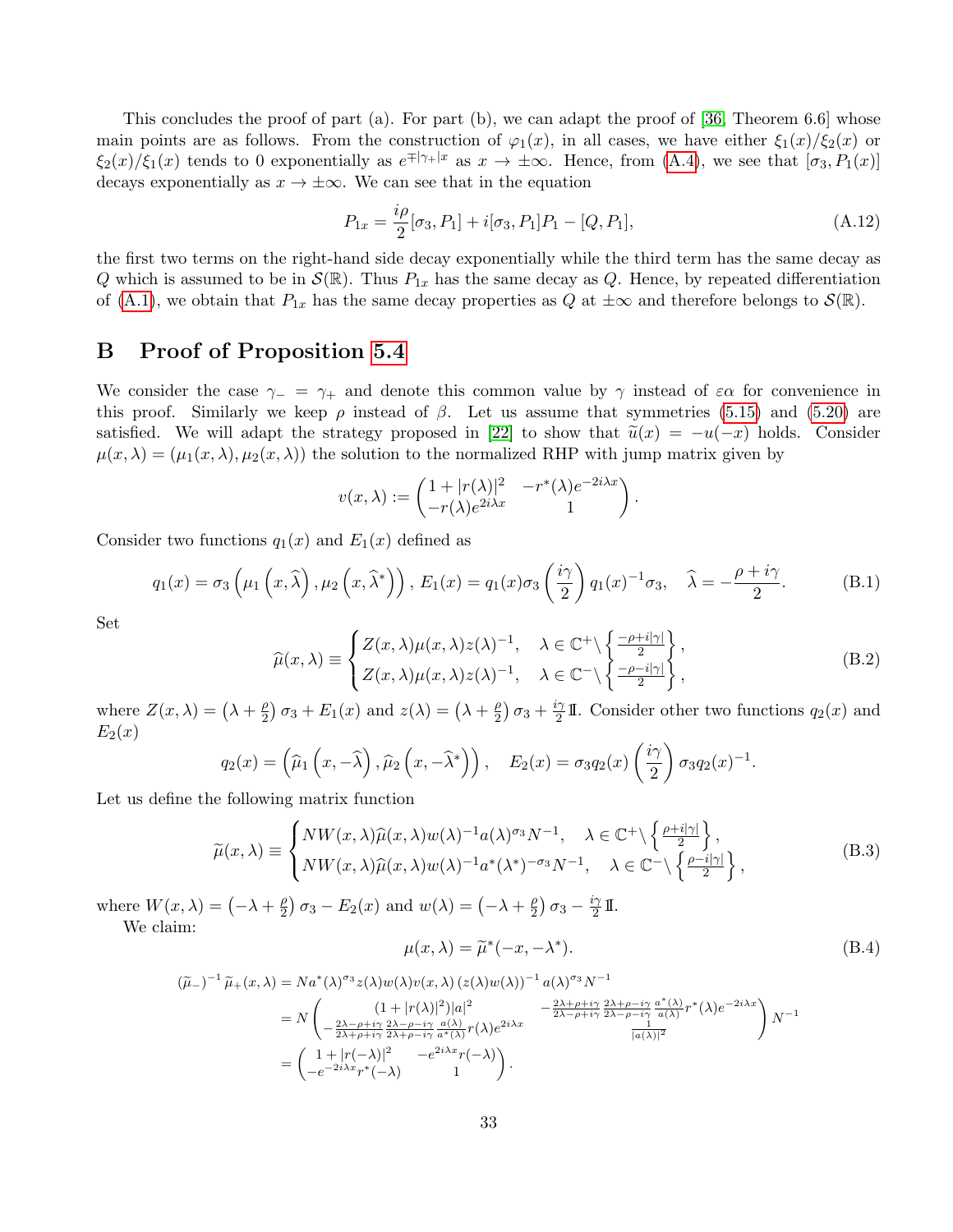Set  $\overline{\mu}(x,\lambda) \equiv \widetilde{\mu}^*(-x,-\lambda^*)$ . Then,

$$
(\overline{\mu}_-)^{-1} \overline{\mu}_+(x,\lambda) = ((\widetilde{\mu}_-)^{-1} \widetilde{\mu}_+(-x,-\lambda))^{*} = v(x,\lambda).
$$

When  $a(\lambda)$  admits a finite number of simple zeros  $\lambda_k \in \mathbb{C}^+$ ,

$$
\operatorname{Res}_{\lambda=\lambda_k} \mu(x,\lambda) = \lim_{\lambda \to \lambda_k} (\lambda - \lambda_k) \mu(x,\lambda) = \lim_{\lambda \to \lambda_k} \mu(x,\lambda) \begin{pmatrix} 0 & 0 \\ c(\lambda_k) e^{2i\lambda_k x} & 0 \end{pmatrix}.
$$

Equivalently,

<span id="page-33-1"></span><span id="page-33-0"></span>
$$
\lim_{\lambda \to \lambda_k} a(\lambda) \mu_1(x, \lambda) = \gamma(\lambda_k) e^{2i\lambda_k x} \mu_2(x, \lambda_k).
$$

For  $\overline{\mu}(x,\lambda)$ , we have

$$
\begin{split}\n\left(\operatorname*{Res}_{\lambda=-\lambda_{k}^{*}}\overline{\mu}(-x,\lambda)\right)^{*} &= \lim_{\lambda\to-\lambda_{k}^{*}}\left[(\lambda-(-\lambda_{k}^{*}))\overline{\mu}(-x,\lambda)\right]^{*} = \lim_{\lambda\to\lambda_{k}}-(\lambda-\lambda_{k})\overline{\mu}^{*}(-x,-\lambda^{*}) \\
&= -\lim_{\lambda\to\lambda_{k}}N(WZ)(x,\lambda)(\lambda-\lambda_{k})\mu(x,\lambda)a(\lambda)^{\sigma_{3}}\left(z(\lambda)w(\lambda)\right)^{-1}N^{-1} \\
&= -N(WZ)(x,\lambda_{k})\left[0-\frac{\mu_{2}(x,\lambda_{k})}{a'(\lambda_{k})}\right]\left((zw)(\lambda_{k})\right)^{-1}N^{-1} \\
&= -4N(WZ)(x,\lambda_{k})\left[\frac{1}{2\lambda_{k}+\rho-i\gamma}\frac{1}{2\lambda_{k}-\rho-i\gamma}\frac{1}{a'(\lambda_{k})}\mu_{2}(x,\lambda_{k})\right],\n\end{split} \tag{B.5}
$$

Thus at  $-\lambda_k^*$ , the second column of  $\overline{\mu}(x,\lambda)$  is analytic, and the first column has a simple pole. Similarly, at  $-\lambda_k$  the first column of  $\overline{\mu}(x,\lambda)$  is analytic, and the second column has a simple pole. On the other hand, we have

$$
\lim_{\lambda \to -\lambda_k^*} \left[ \overline{\mu}(-x, \lambda) \begin{pmatrix} 0 & 0 \\ e^{-2i\lambda_k^* x} \overline{c}(-\lambda_k^*) & 0 \end{pmatrix} \right]^* = \lim_{\lambda \to \lambda_k} \overline{\mu}^*(-x, -\lambda^*) \begin{pmatrix} 0 & 0 \\ e^{2i\lambda_k x} \overline{c}^*(-\lambda_k^*) & 0 \end{pmatrix}
$$
  
\n
$$
= \lim_{\lambda \to \lambda_k} N(WZ)(x, \lambda) \mu(x, \lambda) a(\lambda)^{\sigma_3} [(zw)(\lambda)]^{-1} \begin{pmatrix} e^{2i\lambda_k x} \overline{c}^*(-\lambda_k^*) & 0 \\ 0 & 0 \end{pmatrix}
$$
  
\n
$$
= -4N(WZ)(x, \lambda_k) \left[ \frac{\gamma(\lambda_k)}{2\lambda_k + \rho + i\gamma} \frac{\overline{c}^*(-\lambda_k^*)}{2\lambda_k - \rho + i\gamma} \mu_2(x, \lambda_k) \right] (B.6)
$$

Note that  $\bar{c}(\lambda_k)$  stands for the discrete data that appears in the normalised RHP for  $\bar{\mu}(x,\lambda)$ . Compare [\(B.5\)](#page-33-0) and [\(B.6\)](#page-33-1), using [\(5.20\)](#page-20-7) and the first equation in [\(5.15\)](#page-19-3), one gets

$$
\overline{c}(-\lambda_k^*) = \left[\frac{2\lambda_k - \rho + i\gamma}{2\lambda_k - \rho - i\gamma} \frac{2\lambda_k + \rho + i\gamma}{2\lambda_k + \rho - i\gamma} \frac{1}{\gamma(\lambda_k)} \frac{1}{a'(\lambda_k)}\right]^* = -\frac{\gamma(-\lambda_k^*)}{(a'(\lambda_k))^*} = \frac{\gamma(-\lambda_k^*)}{a'(-\lambda_k^*)} = c(-\lambda_k^*).
$$

Hence, it follows that  $\bar{c}(\lambda_k) = c(\lambda_k)$ . Let us discuss what happens at  $\lambda = \hat{\lambda}, \hat{\lambda}^*, -\hat{\lambda}, -\hat{\lambda}^*$ :

$$
\widehat{\mu}(x,\lambda) = Z(x,\lambda)\mu(x,\lambda)z(\lambda)^{-1} = q_1(x)\sigma_3\left(\begin{bmatrix}(\sigma_3q_1(x))^{-1}\mu\end{bmatrix}_{11}\begin{bmatrix}-\frac{2\lambda+\rho+i\gamma}{2\lambda+\rho-i\gamma}\left[(\sigma_3q_1(x))^{-1}\mu\right]_{12}\\-\frac{2\lambda+\rho-i\gamma}{2\lambda+\rho+i\gamma}\left[(\sigma_3q_1(x))^{-1}\mu\right]_{21}\left[(\sigma_3q_1(x))^{-1}\mu\right]_{22}\end{bmatrix},\right)
$$

Note that  $[(\sigma_3q_1(x))^{-1}\mu(x,\lambda)]_{21} = 0$  and  $[(\sigma_3q_1(x))^{-1}\mu(x,\lambda)]_{12} = 0$  at  $\widehat{\lambda}$  and  $\widehat{\lambda}^*$ , respectively. This means that  $\widehat{\mu}(x, \lambda)$  does not have any pole at  $\widehat{\lambda}$  and  $\widehat{\lambda}^*$ . Again

$$
W(x,\lambda)\widehat{\mu}(x,\lambda)w(\lambda)^{-1} = \sigma_3 q_2(x) \begin{pmatrix} \left[\sigma_3 q_2(x)^{-1}\widehat{\mu}\right]_{11} & -\frac{2\lambda - \rho + i\gamma}{2\lambda - \rho - i\gamma} \left[\sigma_3 q_2(x)^{-1}\widehat{\mu}\right]_{12} \\ -\frac{2\lambda - \rho - i\gamma}{2\lambda - \rho + i\gamma} \left[\sigma_3 q_2(x)^{-1}\widehat{\mu}\right]_{21} & \left[\sigma_3 q_2(x)^{-1}\widehat{\mu}\right]_{22} \end{pmatrix}
$$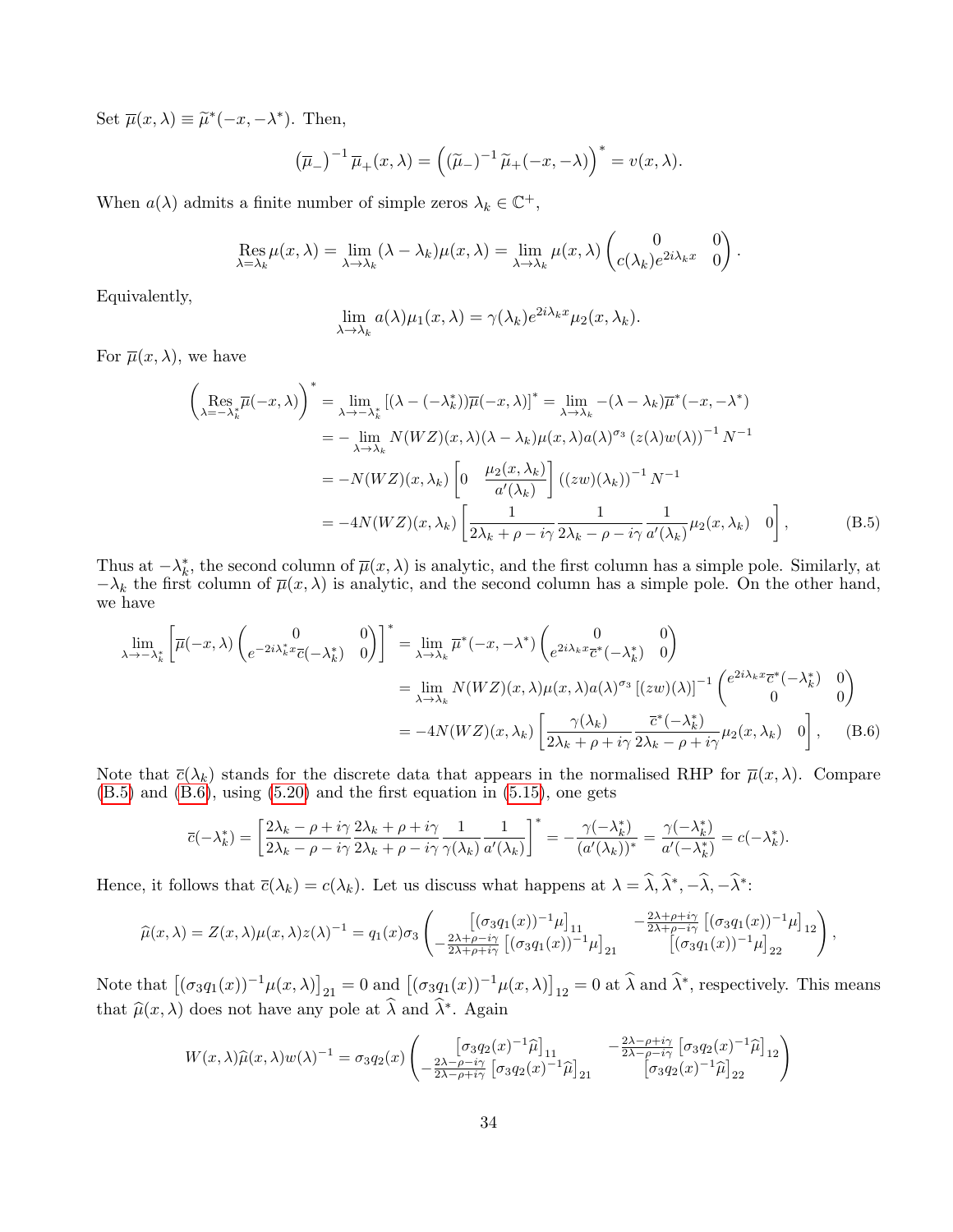Note that  $\left[\sigma_3q_2(x)^{-1}\hat{\mu}\right]_{21}(x,-\hat{\lambda}) = 0$  and  $\left[\sigma_3q_2(x)^{-1}\hat{\mu}\right]_{12}(x,-\hat{\lambda}^*) = 0$ . Combined with the above discussion, we see that  $\widetilde{\mu}^*(-x,-\lambda^*)$  does not have extra poles at  $\widehat{\lambda}, \widehat{\lambda}^*, -\widehat{\lambda}, -\widehat{\lambda}^*$ . Therefore, we have proved the above claim. In terms of vector columns, Eq (B.4) is: above claim. In terms of vector columns, Eq [\(B.4\)](#page-32-1) is: For  $\lambda \in \mathbb{C}^+$ 

<span id="page-34-0"></span>
$$
\mu_1(x,\lambda) = \frac{-1}{a^*(-\lambda^*) \left(-\left(\lambda + \frac{\rho}{2}\right) + \frac{i\gamma}{2}\right)} N(W\widehat{\mu}_2)^*(-x, -\lambda^*), \quad \mu_2(x,\lambda) = \frac{a^*(-\lambda^*)}{\lambda + \frac{\rho}{2} + \frac{i\gamma}{2}} N(W\widehat{\mu}_1)^*(-x, -\lambda^*),\tag{B.7}
$$

and, for  $\lambda \in \mathbb{C}^-$ 

<span id="page-34-1"></span>
$$
\mu_1(x,\lambda) = \frac{-a(-\lambda)}{-\left(\lambda + \frac{\rho}{2}\right) + \frac{i\gamma}{2}} N(W\widehat{\mu}_2)^*(-x, -\lambda^*), \quad \mu_2(x,\lambda) = \frac{1}{a(-\lambda)\left(\lambda + \frac{\rho}{2} + \frac{i\gamma}{2}\right)} N(W\widehat{\mu}_1)^*(-x, -\lambda^*)
$$
(B.8)

Assume that  $\gamma < 0$ , so  $\widehat{\lambda} \in \mathbb{C}^+$ . Using  $N\widehat{\mu}^*(x, \lambda^*)N^{-1} = \widehat{\mu}(x, \lambda)$  and  $NW^*(x, \lambda^*)N^{-1} = W(x, \lambda)$ , it follows from the first Eq. in (R.7) and the second in (R.8) from the first Eq. in [\(B.7\)](#page-34-0) and the second in [\(B.8\)](#page-34-1)

$$
\mu_1\left(x,\widehat{\lambda}\right) = \frac{1}{i\gamma a\left(\widehat{\lambda}\right)}W\left(-x,-\widehat{\lambda}\right)\widehat{\mu}_1(-x,-\widehat{\lambda}), \quad \mu_2\left(x,\widehat{\lambda}^*\right) = \frac{1}{i\gamma a\left(-\widehat{\lambda}^*\right)}W\left(-x,-\widehat{\lambda}^*\right)\widehat{\mu}_2\left(-x,-\widehat{\lambda}^*\right).
$$

A direct calculation shows that

$$
W(-x,-\widehat{\lambda})=\sigma_3q_2(-x)\begin{pmatrix}-i\gamma & 0\\ 0 & 0\end{pmatrix}\sigma_3q_2(-x)^{-1},\ W(-x,-\widehat{\lambda}^*)=\sigma_3q_2(-x)\begin{pmatrix}0 & 0\\ 0 & -i\gamma\end{pmatrix}\sigma_3q_2(-x)^{-1},
$$

which implies  $\mu_1(x,\hat{\lambda}) = \frac{1}{a(\hat{\lambda})} \sigma_3 q_2(-x) \sigma_3 \begin{pmatrix} 1 \\ 0 \end{pmatrix}$ 0  $\bigg),\, \mu_2\left(x,\widehat{\lambda}^*\right) \;=\; -\frac{1}{a(-\widehat{\lambda}^*)}\sigma_3q_2(-x)\sigma_3\begin{pmatrix}0\0\1\end{pmatrix}$ 1 . Therefore, one has  $q_{1}(x) = \sigma_{3}\left(\mu_{1}\left(x, \widehat{\lambda}\right), \mu_{2}\left(x, \widehat{\lambda}^{*}\right)\right) = -q_{2}(-x)$  $\sqrt{ }$  $\mathcal{L}$  $rac{1}{a(\widehat{\lambda})}$  0  $0 \qquad \frac{1}{a(-\widehat{\lambda}^*)}$  $\setminus$  $\sigma_3$ , from which a direct calculation shows that

$$
E_1(x) = \sigma_3 E_2(-x)\sigma_3.
$$
 (B.9)

From the direct scattering problem, we know that  $\frac{\Psi^{(1)}(x,\hat{\lambda})}{\hat{\lambda}}$  $\frac{d\hat{\lambda}}{d(\hat{\lambda})} = e^{-i\hat{\lambda}x}\mu_1(x,\hat{\lambda})$ . Hence, since  $a(\hat{\lambda}) \neq 0$  and  $\gamma_+ = \gamma_-,$  from [\(A.10\)](#page-30-0) (the constant  $\mu_2 = 0$ ) we have

$$
\varphi(x) = \sigma_3\left(\frac{\Psi_{-}^{(1)}(x,\hat{\lambda})}{a(\hat{\lambda})},\frac{N\Psi_{-}^{(1)^*}(x,\hat{\lambda})}{a^* (\hat{\lambda})}\right) = \sigma_3\left(e^{-i\hat{\lambda}x}\mu_1\left(x,\hat{\lambda}\right),e^{i\hat{\lambda}^*x}N\mu_1^*\left(x,\hat{\lambda}\right)\right) = q_1(x)\begin{pmatrix}e^{-i\hat{\lambda}x} & 0\\ 0 & e^{i\hat{\lambda}^*x}\end{pmatrix}.
$$

It follows that,

$$
P(x) = \varphi(x) \left(\frac{i\gamma}{2}\right) \sigma_3 \varphi(x)^{-1} \sigma_3 = q_1(x) \left(\frac{i\gamma}{2}\right) \sigma_3 q_1(x)^{-1} \sigma_3 = E_1(x). \tag{B.10}
$$

The case  $\gamma > 0$  will lead to the same conclusion, one needs to use the others equations in [\(B.7\)](#page-34-0) and [\(B.8\)](#page-34-1) instead. Let  $\mu(x,\lambda) = 1 + \frac{m(x)}{\lambda} + O\left(\lambda^{-2}\right)$  and  $a(\lambda) = 1 + \frac{a_1}{\lambda} + O\left(\lambda^{-2}\right)$  be the asymptotic expansions as  $\lambda \to \infty$ . As  $\widetilde{\mu}(x,\lambda) = \mu^*(-x,-\lambda^*)$ , it follows from [\(B.3\)](#page-32-2) that  $-m^*(-x) = N(m(x) + (a_1 - \rho)\sigma_3 + \sigma_3(P(-x) + P(x)))N^{-1}$ <br>Again using the symmetries  $\mu(x,\lambda) = N\mu^*(x,\lambda^*)N^{-1}P(x) = N\mu^*(x)N^{-1}$  we see that  $m_1(x) = -m^*(x)$ Again, using the symmetries  $\mu(x,\lambda) = N\mu^*(x,\lambda^*)N^{-1}$ ,  $P(x) = NP^*(x)N^{-1}$  we see that  $m_{12}(x) = -m_{21}^*(x)$ and  $P_{12}(x) = -P_{21}^*(x)$ . Then, it follows that

$$
u(x) = 2im_{12}(x) = -2i [N (m(-x) + a_1\sigma_3 - \rho\sigma_3 + \sigma_3 P(x) + \sigma_3 P(-x)) N^{-1}]_{12}^*
$$
  
=  $2i [m(-x) + P(-x) + P(x)]_{21}^*$  =  $2im_{21}^*(-x) + [P^*(x) + P^*(-x)]_{21}$   
=  $-2im_{12}(-x) - 2i [P(x) + P(-x)]_{12} = -(u(-x) + 2i [P(x) + P(-x)]_{12})$   
=  $-(u(-x) + 2i [P(x) + P(-x)]_{12}) = -\tilde{u}(-x).$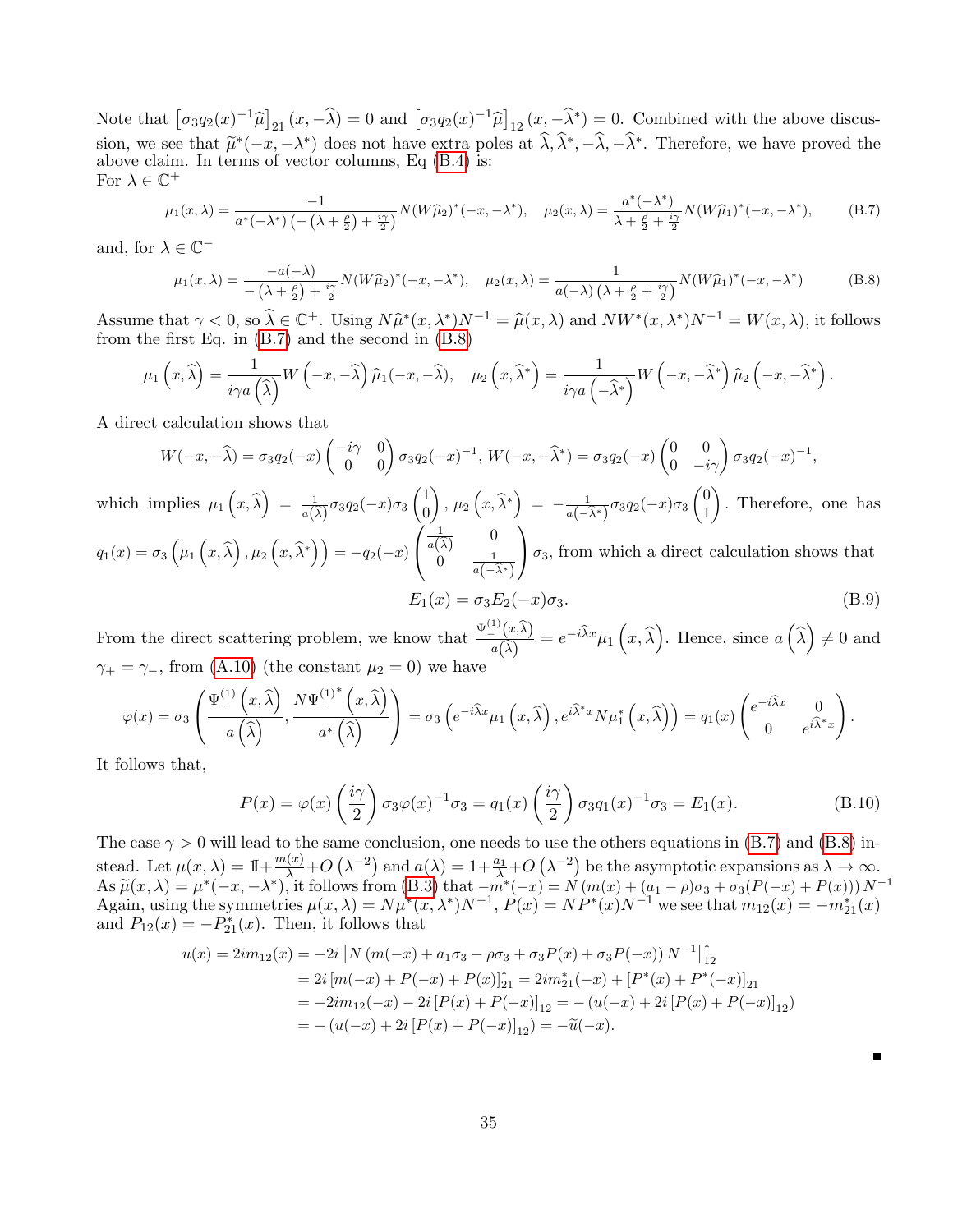# References

- <span id="page-35-6"></span>[1] M. Ablowitz and H. Segur. The inverse scattering transform: Semi-infinite interval. Journal of Mathematical Physics, 16(5):1054–1056, 1975.
- <span id="page-35-14"></span>[2] M. J. Ablowitz, M. Ablowitz, B. Prinari, and A. Trubatch. Discrete and continuous nonlinear Schrödinger systems, volume 302. Cambridge University Press, 2004.
- <span id="page-35-0"></span>[3] M. J. Ablowitz, D. J. Kaup, A. C. Newell, and H. Segur. The inverse scattering transform-Fourier analysis for nonlinear problems. Studies in Applied Mathematics, 53(4):249–315, 1974.
- <span id="page-35-12"></span>[4] M. J. Ablowitz and H. Segur. Solitons and the inverse scattering transform, volume 4. Siam, 1981.
- <span id="page-35-7"></span>[5] J. Avan, V. Caudrelier, and N. Crampé. From Hamiltonian to zero curvature formulation for classical integrable boundary conditions. Journal of Physics A: Mathematical and Theoretical, 51(30):30LT01, 2018.
- <span id="page-35-9"></span>[6] J. Avan and A. Doikou. Integrable boundary conditions and modified Lax equations. Nuclear Physics B, 800(3):591–612, 2008.
- <span id="page-35-13"></span>[7] R. Beals and R. R. Coifman. Scattering and inverse scattering for first order systems. Communications on Pure and Applied Mathematics, 37(1):39–90, 1984.
- <span id="page-35-2"></span>[8] R. Bikbaev and V. Tarasov. Initial boundary value problem for the nonlinear Schrödinger equation. Journal of Physics A: Mathematical and General, 24(11):2507, 1991.
- <span id="page-35-4"></span>[9] G. Biondini and A. Bui. On the nonlinear Schrödinger equation on the half line with homogeneous Robin boundary conditions. Studies in Applied Mathematics, 129(3):249–271, 2012.
- <span id="page-35-10"></span>[10] G. Biondini, A. Fokas, and D. Shepelsky. Comparison of Two Approaches to the Initial Boundary Value Problem for the Nonlinear Schrödinger Equation on the Half-Line with Robin Boundary Conditions. in Unified Transform for Boundary Value Problems: Applications and Advances, Chapter 3 :pp49–60, 2014.
- <span id="page-35-3"></span>[11] G. Biondini and G. Hwang. Solitons, boundary value problems and a nonlinear method of images. Journal of Physics A: Mathematical and Theoretical, 42(20):205207, 2009.
- <span id="page-35-1"></span>[12] P. Bowcock, E. Corrigan, P. Dorey, and R. Rietdijk. Classically integrable boundary conditions for affine Toda field theories. Nuclear Physics B, 445(2-3):469–500, 1995.
- <span id="page-35-15"></span>[13] V. Caudrelier. Factorization in integrable systems with impurity. Czechoslovak Journal of Physics, 55(11):1365–1370, 2005.
- <span id="page-35-11"></span>[14] V. Caudrelier. On a systematic approach to defects in classical integrable field theories. International Journal of Geometric Methods in Modern Physics, 5(07):1085–1108, 2008.
- <span id="page-35-5"></span>[15] V. Caudrelier. Interplay between the Inverse Scattering Method and Fokas's unified transform with an application. Studies in Applied Mathematics, 140(1):3–26, 2018.
- <span id="page-35-8"></span>[16] V. Caudrelier and N. Crampé. New integrable boundary conditions for the Ablowitz–Ladik model: From Hamiltonian formalism to nonlinear mirror image method. Nuclear Physics B, 946:114720, 2019.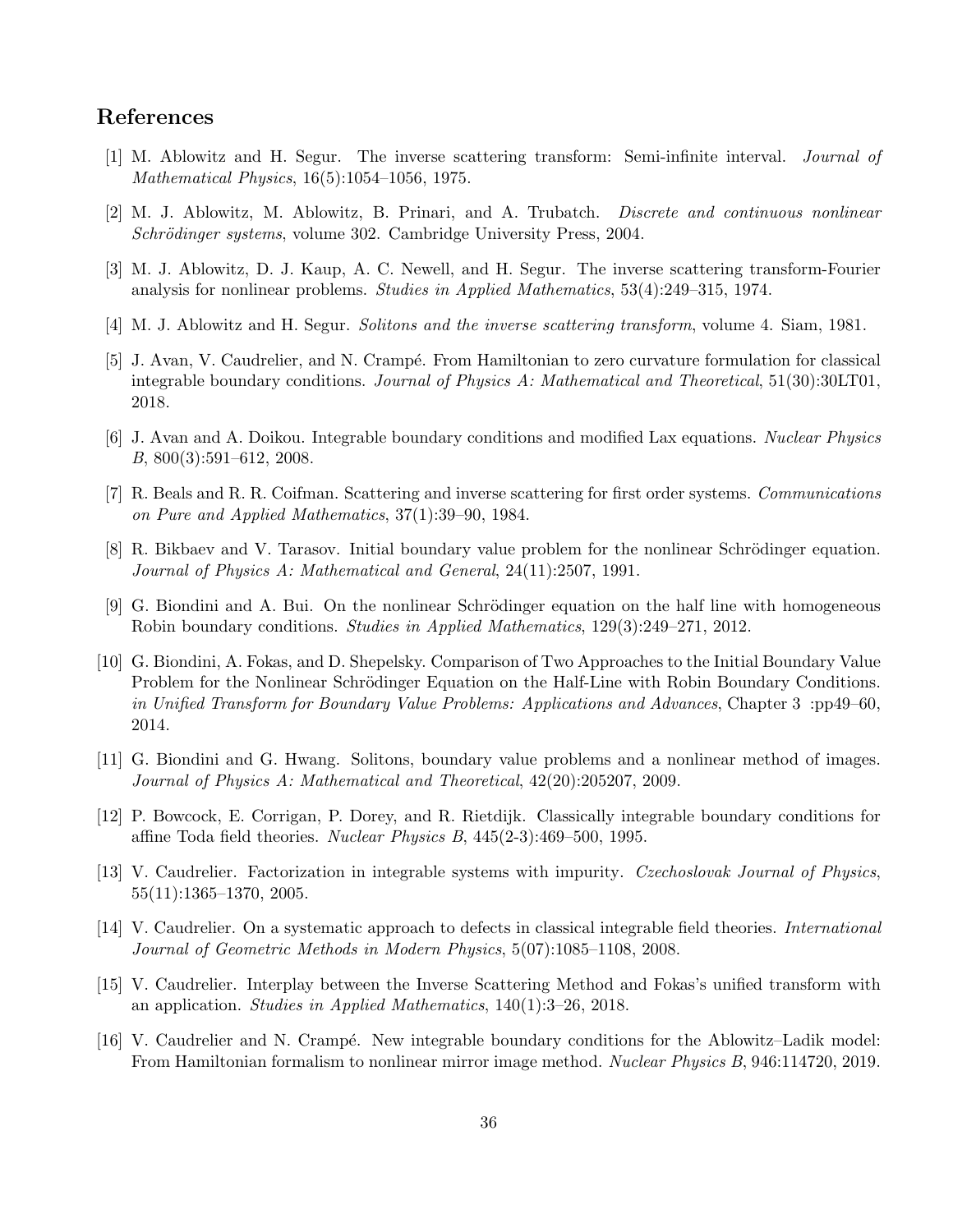- <span id="page-36-14"></span>[17] V. Caudrelier, M. Mintchev, E. Ragoucy, and P. Sorba. Reflection–transmission quantum Yang–Baxter equations. Journal of Physics A: Mathematical and General, 38(15):3431, 2005.
- <span id="page-36-7"></span>[18] V. Caudrelier and Q. Zhang. Vector nonlinear Schrödinger equation on the half-line. *Journal of* Physics A: Mathematical and Theoretical, 45(10):105201, 2012.
- <span id="page-36-13"></span>[19] V. Caudrelier and Q. Zhang. Yang–Baxter and reflection maps from vector solitons with a boundary. Nonlinearity, 27(6):1081, 2014.
- <span id="page-36-16"></span>[20] E. A. Coddington and N. Levinson. Theory of ordinary differential equations. Tata McGraw-Hill Education, 1955.
- <span id="page-36-12"></span>[21] P. Deift. Riemann–Hilbert Problems, 2019.
- <span id="page-36-6"></span>[22] P. Deift and J. Park. Long-time asymptotics for solutions of the NLS equation with a delta potential and even initial data. International Mathematics Research Notices, 2011(24):5505–5624, 2011.
- <span id="page-36-3"></span>[23] L. Faddeev and L. Takhtajan. Hamiltonian methods in the theory of solitons. Springer Science & Business Media, 2007.
- <span id="page-36-15"></span>[24] A. Fokas and A. Its. Soliton generation for initial-boundary-value problems. Physical review letters, 68(21):3117, 1992.
- <span id="page-36-8"></span>[25] A. S. Fokas. A unified approach to boundary value problems, volume 78. Siam, 2008.
- <span id="page-36-2"></span>[26] C. S. Gardner, J. M. Greene, M. D. Kruskal, and R. M. Miura. Method for solving the KortewegdeVries equation. Physical review letters, 19(19):1095, 1967.
- <span id="page-36-9"></span>[27] K. Grüner. Dressing a new integrable boundary of the nonlinear Schrödinger equation.  $arXiv$  preprint arXiv:2008.03272, 2020.
- <span id="page-36-17"></span>[28] C. Gu, H. Hu, A. Hu, and Z. Zhou. Darboux transformations in integrable systems: theory and their applications to geometry. Springer Science & Business Media, 2004.
- <span id="page-36-10"></span>[29] I. T. Habibullin. Boundary conditions for nonlinear equations compatible with integrability. Teoreticheskaya i Matematicheskaya Fizika, 96(1):109–122, 1993.
- <span id="page-36-5"></span>[30] I. Khabibullin. The Bäcklund transformation and integrable initial boundary value problems. Mathematical Notes of the Academy of Sciences of the USSR, 49(4):418–423, 1991.
- <span id="page-36-11"></span>[31] P. D. miller. The inverse scattering transform for the defocusing nonlinear Schrödinger equation, Unpublished notes. Lecture notes.
- <span id="page-36-1"></span>[32] E. K. Sklyanin. Method of the inverse scattering problem and quantum nonlinear Schrödinger equation. Dokl. Akad. Nauk Ser. Fiz., 244:1337–1341, 1978.
- <span id="page-36-0"></span>[33] E. K. Sklyanin. Boundary conditions for integrable equations. Functional Analysis and its Applications, 21(2):164–166, 1987.
- <span id="page-36-4"></span>[34] E. K. Sklyanin. Boundary conditions for integrable quantum systems. Journal of Physics A: Mathematical and General, 21(10):2375, 1988.